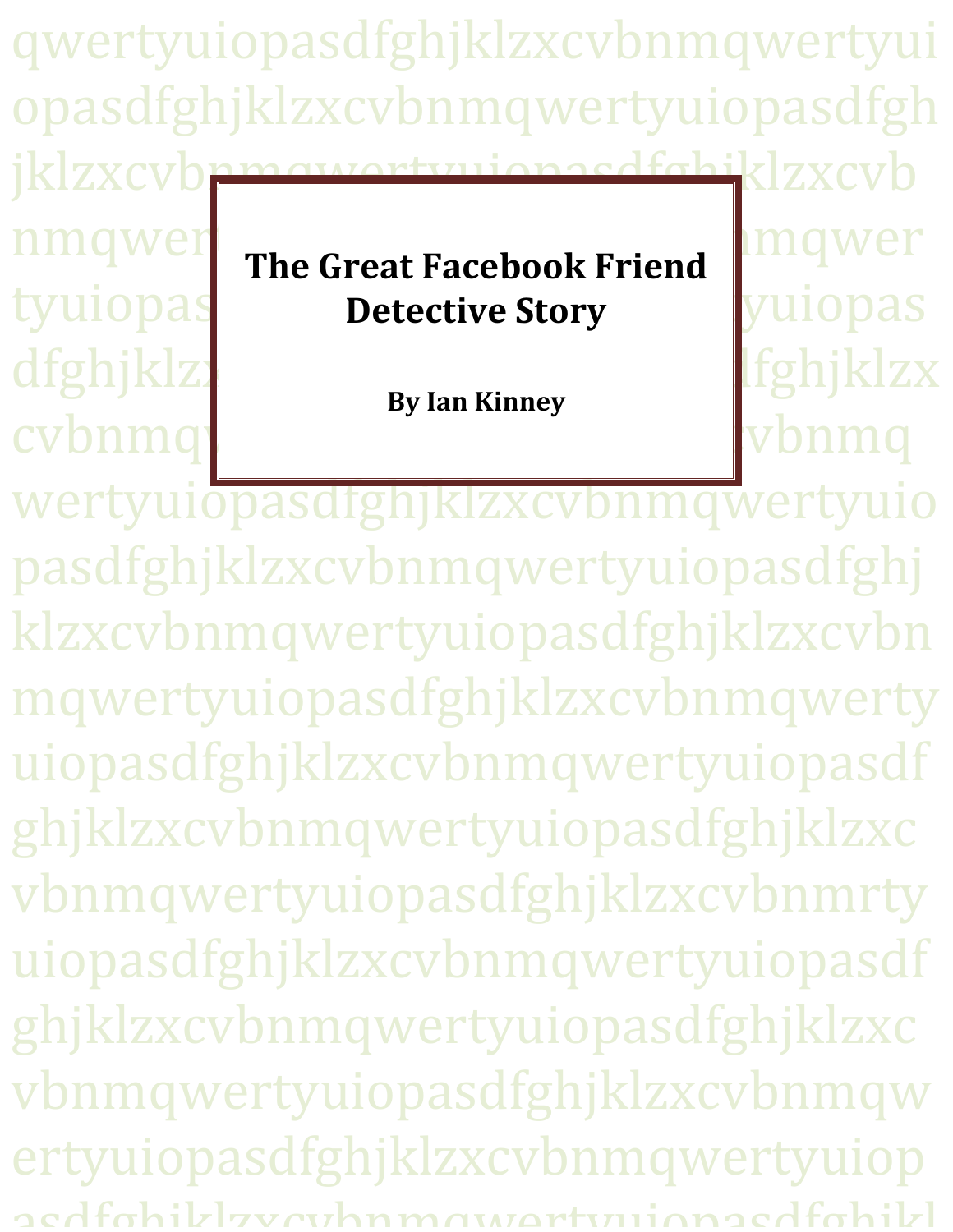### **THE GREAT FACEBOOK FRIEND DETECTIVE STORY**

### **By Ian Kinney**

It was late Thursday night, and Mikey Priceless, 29 year old father of two, had just finished his shift at the local grocery store. The streets were filled with darkness as he began his short walk home. The cold February air sent a chill down his spine. Suddenly, he heard the unmistakable sound of footprints approaching from behind him. He turned; but it was too late. His lifeless body was discovered in a nearby alley the next morning. He had been chopped up by an axe.

It was Friday afternoon. Jasmine Gluesticks, 28 year old interior decorator, had just returned home from a successful shopping trip to the mall. She struggled to make it to her front door while carrying her numerous bags. She reached the door and began to fumble for her keys; but then she noticed that the door was already slightly ajar. She slowly pushed it open; and thwack. Her remains were discovered later that night by her boyfriend. She, too, had been chopped up by an axe.

It was Saturday morning. Jen Ruby, 30 year old peace advocate, walked into her favorite coffeehouse and ordered a latte. She then went outback to use the restroom. A few moments later, a horrible scream was heard. Fellow customers quickly ran to investigate, only to discover yet another dead body that had just been chopped up by an axe. And a set of bloody footprints leading out the side door.

Welcome to the town of Young Lewis Falls. In case you still haven't picked up on the situation, allow me to break it down for you: there is some mystery dude out there killing people with an axe. My name is Ian Kinney. I'm a wannabe comedy writer. I post awesome shit on Facebook...

And this is The Great Facebook Friend Detective Story.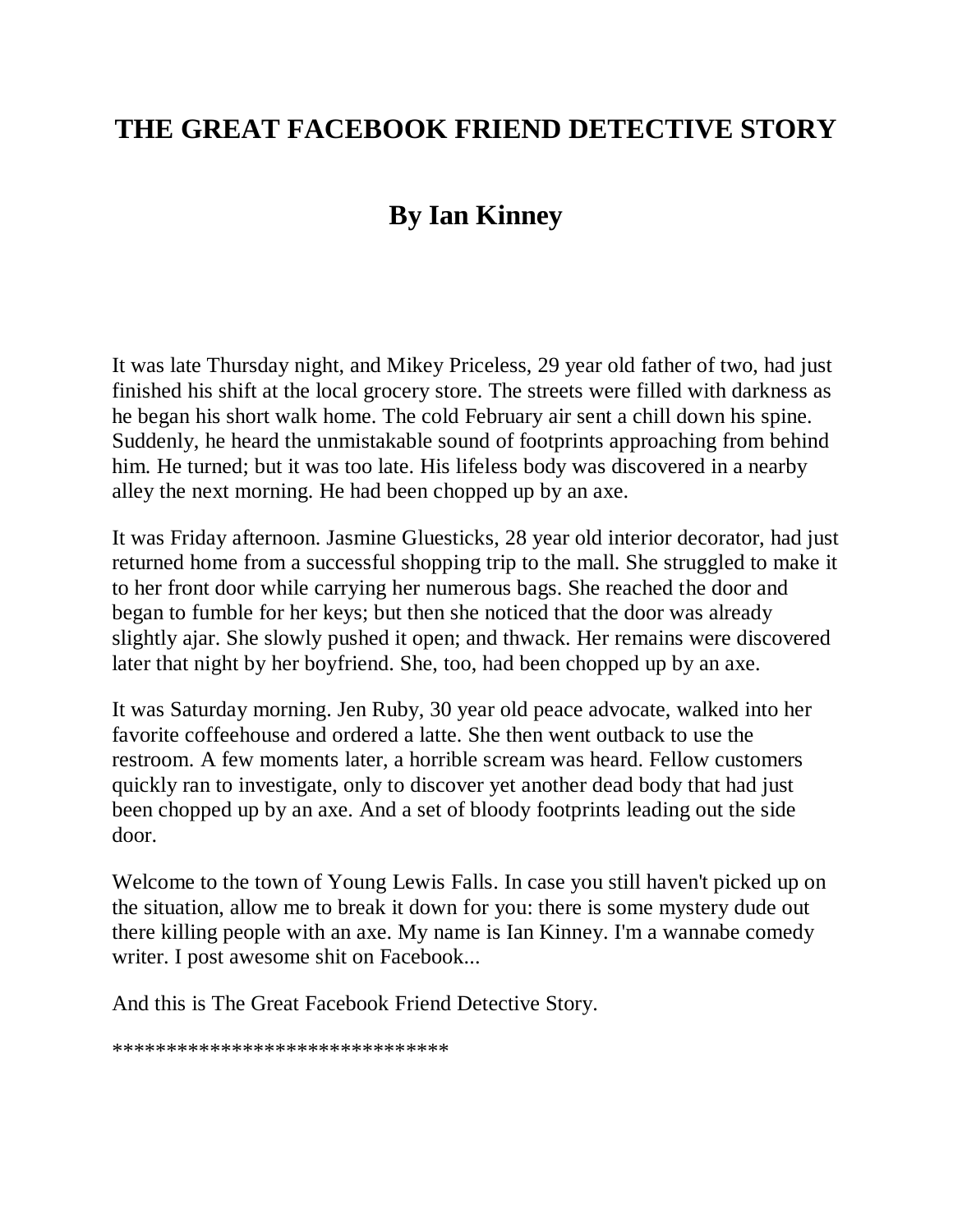### **ONE**

So I woke up Sunday morning, around noon, feeling awesome. I've always loved Sundays. I don't have to do anything on Sunday. I don't have to go to work. I don't have to run errands. I don't even have to get out of my pajamas if I don't want to. Sundays are the shit. This Sunday was gonna be a good one too. I had plans to sit back, kick it with my cat, smoke a little pot, watch some Netflix, order a pizza, and chill. It was gonna be a stellar day. Or so I thought.

Instead, everything went to hell almost immediately when I began to look for my cell phone; and I couldn't find it. It wasn't on the charger. It wasn't hooked up to my laptop. It wasn't in any of the pockets from my previous night's outfit. It was nowhere to be found at all. I began freaking out. That phone was everything to me. It had all of my comedy writing on it, including a bunch of awesome shit that I still had yet to post on Facebook. Plus, I had just recently boughten it a shiny new rainbow case. I checked everywhere in my house that I thought it could possibly be. Still nothing. I had been out late the night before with my good friend, Rob Zachary. My first thought was that my phone had been left behind in Rob's car. However, with no easy way of contacting him to check; I decided to throw on some clothes and head over to his place.

I got to Rob's apartment, and I pounded on the door for about fifteen minutes until he sluggishly answered.

"Dude, what do you want? I was fucking sleeping."

"Sorry, bro. But I can't find my phone. I was thinking maybe I left it in your car last night."

"You're an asshole. Let me get my keys."

Rob and I walked out to his car and searched it thoroughly; but we found no phone. Rob let me use his phone to call mine, but it went directly to voicemail.

"Dude, what the hell? Where could it be?"

"You probably left it somewhere last night. We were all over Young Lewis Falls though, so good luck finding it."

"Damn, man, you're right. You gotta help me retrace our steps."

"Dude, screw that. It's Sunday, and the season finale of "Sherlock" is on later. I'm not doing shit."

"Dude, c'mon, I wanna watch that show too, but this'll be like our own episode of "Sherlock". It's 'The Case of the Missing Cell Phone'. And you're my Watson. I need you."

"Why am I your Watson? If anything, you'd be my Watson."

"Dude, whatever, we're both Sherlock then. Let's just go find my phone so we can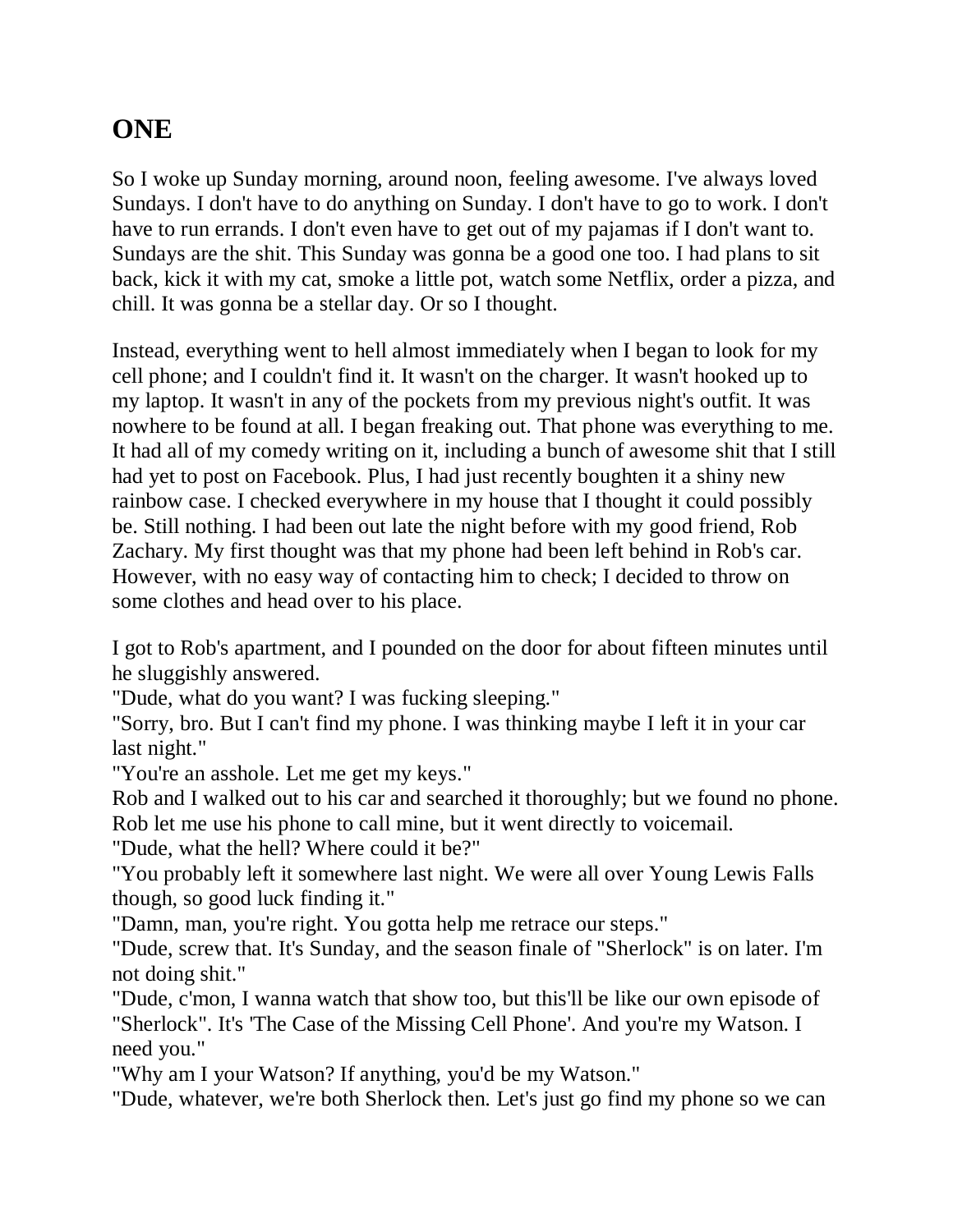make it back in time to watch the show."

"Fuck it. Fine."

"Awesome. I knew I could count on you. So where should we start?"

"I say we start by getting some coffee."

"Dude, we didn't get coffee last night."

"Yeah, I know, but I want some coffee. And maybe a donut. Let's go to Amy Gates' Coffees and Cakes."

"No, dude, c'mon. That place is all the way across town. Near the Jazzy Price Bank."

"Dude, do you want my help or not?" "Fine."

# **TWO**

Meanwhile, at Amy Gates' Coffees and Cakes, all the way across town, near the Jazzy Price Bank; Detectives Steve LaBomba and Sean Thermos were still collecting evidence from the previous day's murder.

"I just don't get it, Steve. Three axe murders in three days. This last one on a Saturday morning in a crowded restaurant. So far, no clear link between the victims. How does this even happen?"

"I don't know, Sean. But we gotta figure it out. This isn't the sort of thing that occurs in Young Lewis Falls. Fortunately, the news has yet to break, but once word of an axe killer gets out to the public; we'll have panic on our hands." "But what do we do?"

"We're good cops, Sean. We just keep searching. There's gotta be a clue here somewhere."

The coffeehouse had reopened for business and was already crowded with clueless customers. Just then, two uniformed policemen walked through the front door and approached the two detectives near the rear of the establishment.

"Detectives LaBomba and Thermos? I'm Officer Timmy O'Leaf, and this is Officer Brendan Scwalp. Commissioner Cannoli sent us over to help out with the investigation."

"What? Why? First, he tries making us hand off this case to the task force, and now he thinks we need help!"

"Relax, Sean. Maybe we could use their help. I have a feeling something big is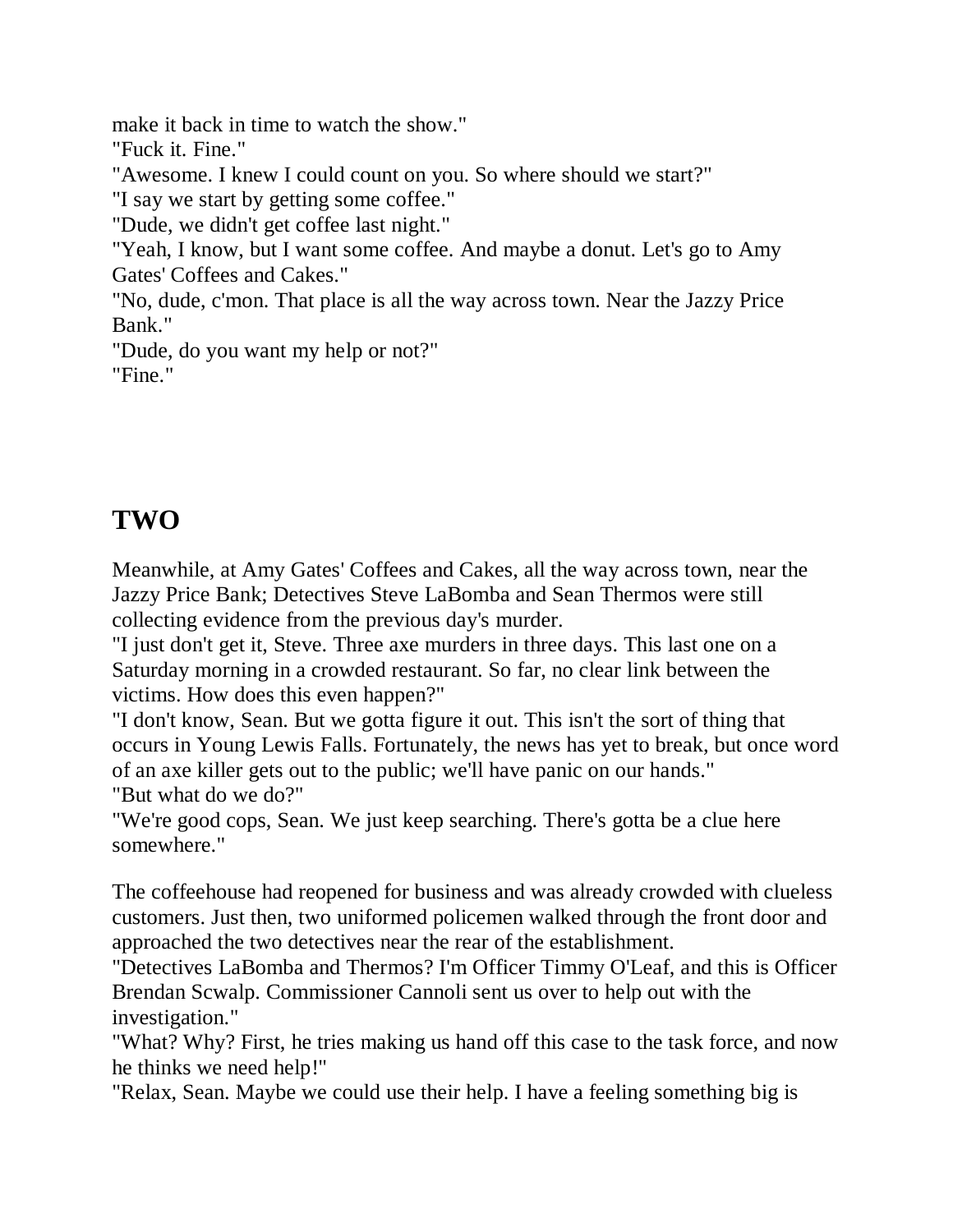going on here. We just may need all the help we can get." Suddenly, there was a flash of light.

"Officers, your first task: get that damn photographer out of here!"

The two cops began to roughly escort the young journalist to the front door.

"Wait, Krisp Hazelnut, reporter for the Young Lewis Falls News, what's going on in town? Are the recent killings related? Do you have any suspects?" "Shut up, and get out of here."

Officer Scwalp threw the reporter's camera to the ground, and Officer O'Leaf kicked it out the door. The two cops then rejoined the two detectives towards the rear of the establishment.

# **THREE**

Krisp Hazelnut picked up his broken camera, got into his car, and pulled out of Amy Gate's Coffees and Cakes. Moments later, Rob and I pulled in.

"Dude, what's with all the cop cars?"

"Well, it is a donut place."

"Haha true."

"You coming in?"

"No, grab me a coffee though."

"Word."

Rob headed inside, and I sat in my car with the windows down. I started thinking about my phone. This would've been the perfect time for me to play with it. Man, I really missed that thing. For a minute, I even thought I could hear a phone ringing. Actually, wait, I was sure I could hear a phone ringing. I turned down my radio. There was definitely a phone ringing. I got out of my car and followed the direction of the sound. It was coming from the bushes on the side of the coffeehouse. I was just narrowing in on it when the ringing stopped. I figured the call had gone to voicemail or something, but I kept searching for it.

Meanwhile, inside, Rob saw a bunch of cops towards the back of the donut shop; but again, he just laughed to himself and didn't think much of it. He placed his order and was waiting for it to be prepared. Then, suddenly, he heard somebody shout his name.

"Yo, Robby!"

He looked in the direction of the yell. It didn't take him long to spot where it was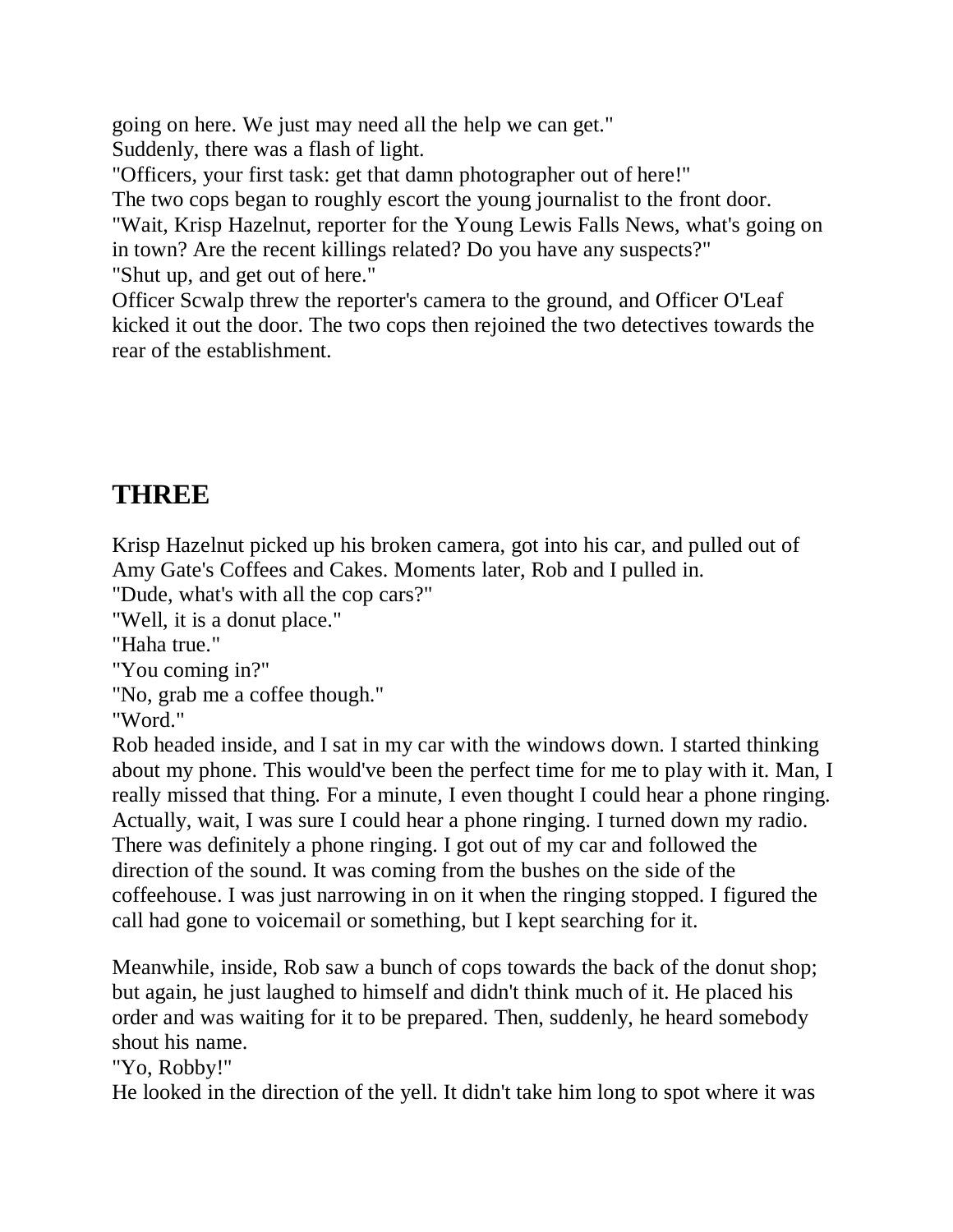coming from. His good friend, Gene Cowbella, was seated at a table by the window, enjoying some coffee and reading the paper. Rob grabbed his order and walked over.

"Hey, douche bag. What's going on?"

"Nothing. Just drinking this here coffee. Yum. What are you up to?"

"Meh, I'm here with Ian. He lost his phone last night. We're about to go on an epic search to try and find it."

"Oh, nice. That sounds kinda fun."

"Yeah, fuck that. I'd much rather spend my Sunday just laying on my couch."

"Well, if it makes you feel any better; my day isn't gonna to be too hot either. It's the three-year anniversary of my first date with Bianca. So, I have to take her out to dinner later."

"Wow, that sounds absolutely horrible, bro. You have to go out to a nice dinner with your beautiful wife. Tough life you got there."

"Haha. Yeah, you're right. Your day's probably gonna be worse."

"Well, let's go get it started. I'll see you later, man."

"See ya, Robby."

Rob came back outside, coffees in hand, and immediately saw me on my knees looking through shrubbery.

"Dude, what are you doing?"

"I just heard a phone ringing in these bushes."

"What? Dude, are you sure you weren't just imagining it? Ya know, because you're weird, and you, like, miss your phone or whatever?"

Just then, it started ringing again. I quickly found it, pulled it from the plant life, and proudly displayed it to Rob.

"Oh, holy shit. It's a phone. Well, are you gonna answer it?"

I figured why not and put the phone to my ear.

"Hello?"

"Hello, my axe maniac. I must say, I am very pleased with your work so far. I can not wait to see what you have in store for your next target."

"Uhhh, hold up, bro. I gotta stop ya. This isn't the owner of this phone. I just found it in some bushes and..."

The line went dead. I looked at the phone. The screen displayed a number but no name.

"What happened?"

"I don't know. It was some guy. I'm pretty sure he called me an Animaniac. Then I think he said something about that store, Target. And then he just hung up."

"An Animaniac? Like those dudes from that old cartoon in the 90s? Man, I loved that show."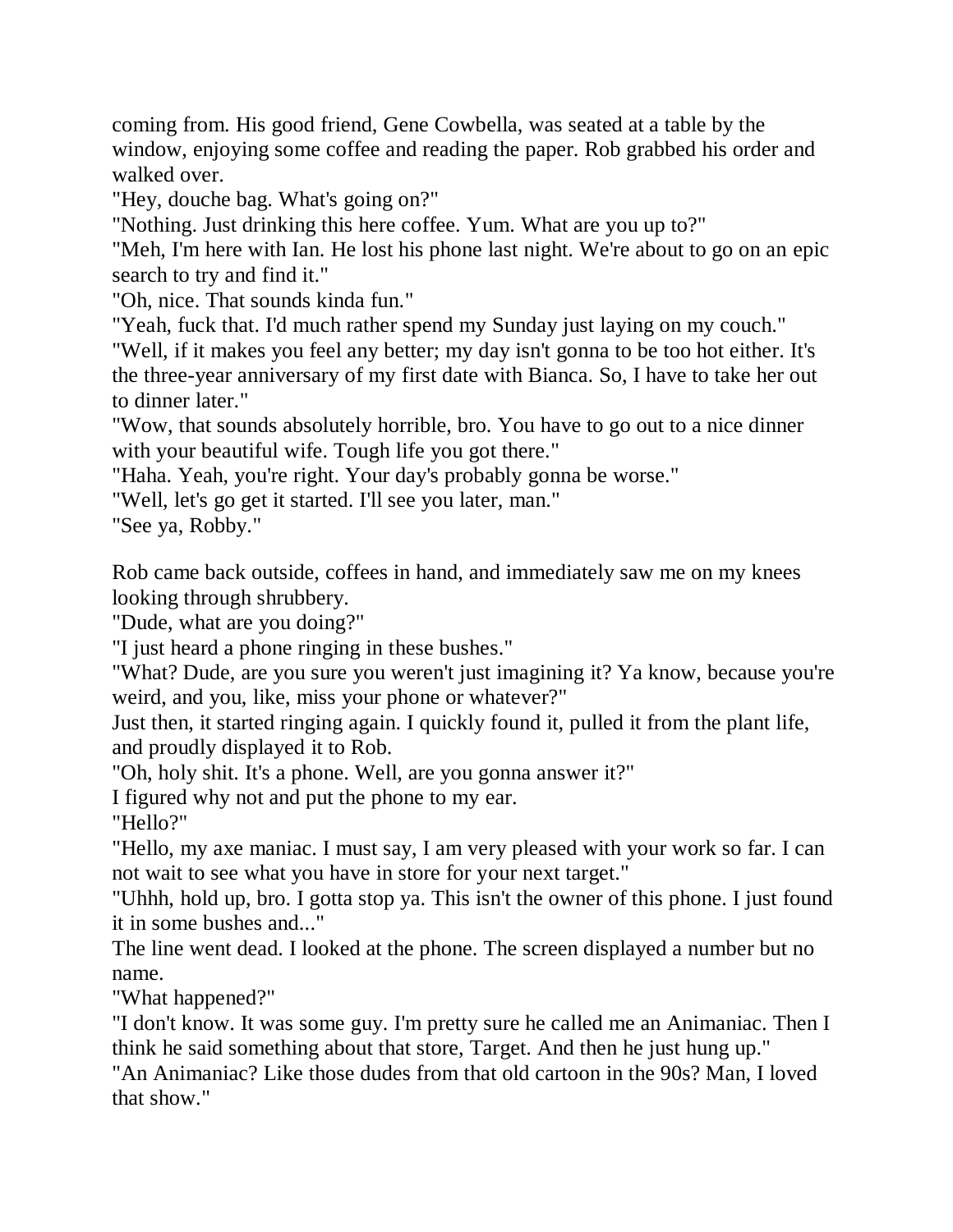"I know, right? That was weird. Anyways, you got your coffee, now are you ready to start trying to find my phone?"

"Wait, dude, I have an amazing idea: why don't you just keep that phone, and we go home."

"What? No, bro. I'm not just gonna steal some random dude's phone. I need my phone. It has all that awesome shit that I post to Facebook on it. Plus, I just bought it that shiny new rainbow case."

"Fine. Whatever. Where should we look first?"

"Well, I know I had my phone when we were at The Famous Friends Club last night, because I distinctly remember that hot Lisa chick programming her number in. So I say we start there."

"Alright. Let's do it. But, umm, dude, really, what are you gonna do with the phone you just found?"

"Oh yeah, good question. I guess let's just hold on to it. Once we find my phone, maybe we can try to track down the owner of this one."

"Dude, seriously? We better not fucking miss 'Sherlock'."

"Dude, we're not gonna miss 'Sherlock'!"

# **FOUR**

Rob and I drove off just as Detectives LaBomba and Thermos walked out of the coffeehouse. They had instructed Officers O'Leaf and Scwalp to stay behind and continue searching for evidence. They walked towards their car.

"Steve, it just doesn't make any sense. How didn't somebody see something? This guy's running around the middle of town with an axe for Christ's sake."

"Take it easy, Sean. Don't lose your cool. You're right though, we are in the middle of town..."

The detective paused and looked around. Then smiled.

"And I bet that Jazzy Price Bank across the street has some security cameras." "What are you thinking, Steve?"

"I'm thinking we get those tapes; and then we have Jeff Sherbet from our tech department take a look at the footage. That guy's good. We'll have him see if anything or anyone stands out before and after the events that took place here yesterday morning."

"Sounds like a plan to me. I just wanna find the bastard who's doing this and stop him before he kills another member of our town."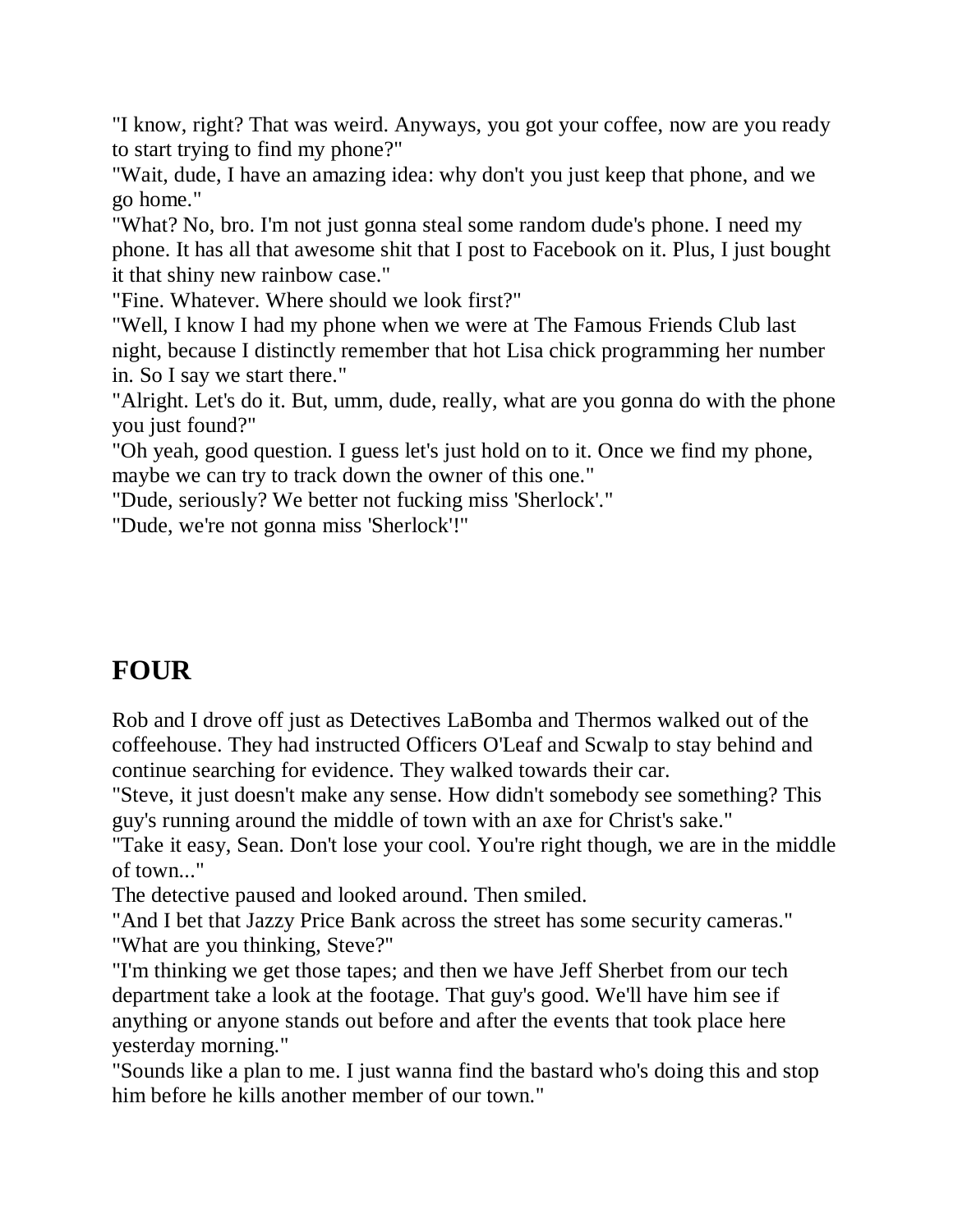"I know, Sean. I know." The two detective ran across the street to the bank. Officers O'Leaf and Scwalp watched through the coffee shop window. "What do you think they're up to?" "I dunno, but we better find out. You heard what Commissioner Cannoli said; he wants to know every move they make."

#### **FIVE**

Rob and I made our way over to The Famous Friends Club. It was known as the most happening place in all of Young Lewis Falls. It was owned and operated by Ryan Rich. He was basically a celebrity in these parts and arguably the most powerful man in town. Every night, his club would be filled with famous stars that he was friends with, hence it's name. Rob and I had only spent about an hour there last night, but in that time I had managed to chat up a pretty waitress named Lisa Magazine. She was apparently new in town and had just started working there last week. As much as I hoped to find my phone at the club; I was also looking forward to seeing her again.

We arrived and headed inside. Given the fact it was Sunday and still somewhat early; the club was basically empty. However, we quickly spotted Nicky Rigamarole, the bartender, setting things up behind the bar. "Hey, Nicky."

"Oh, hey, guys. Doing a little daytime drinking? I like it. So, what'll it be?" "Oh no, nothing for us, man. We were actually just stopping by to see if anyone found a cell phone here last night. I haven't been able to find mine all morning." "Well, no one said anything to me, but I can check with Mr. Rich."

"Thanks, man. I'd appreciate it. It was in a shiny new rainbow case."

"Alright, stay here, I'll be right back."

Nicky Rigamarole walked upstairs to Ryan Rich's office. Just then, I heard a familiar voice.

"Wow, you couldn't even go one day without coming back to see me?" I turned to see Lisa Magazine standing behind me with a mischievous grin. She was accompanied by a fellow waitress.

"Yeah, well, what can I say? You're incredibly beautiful."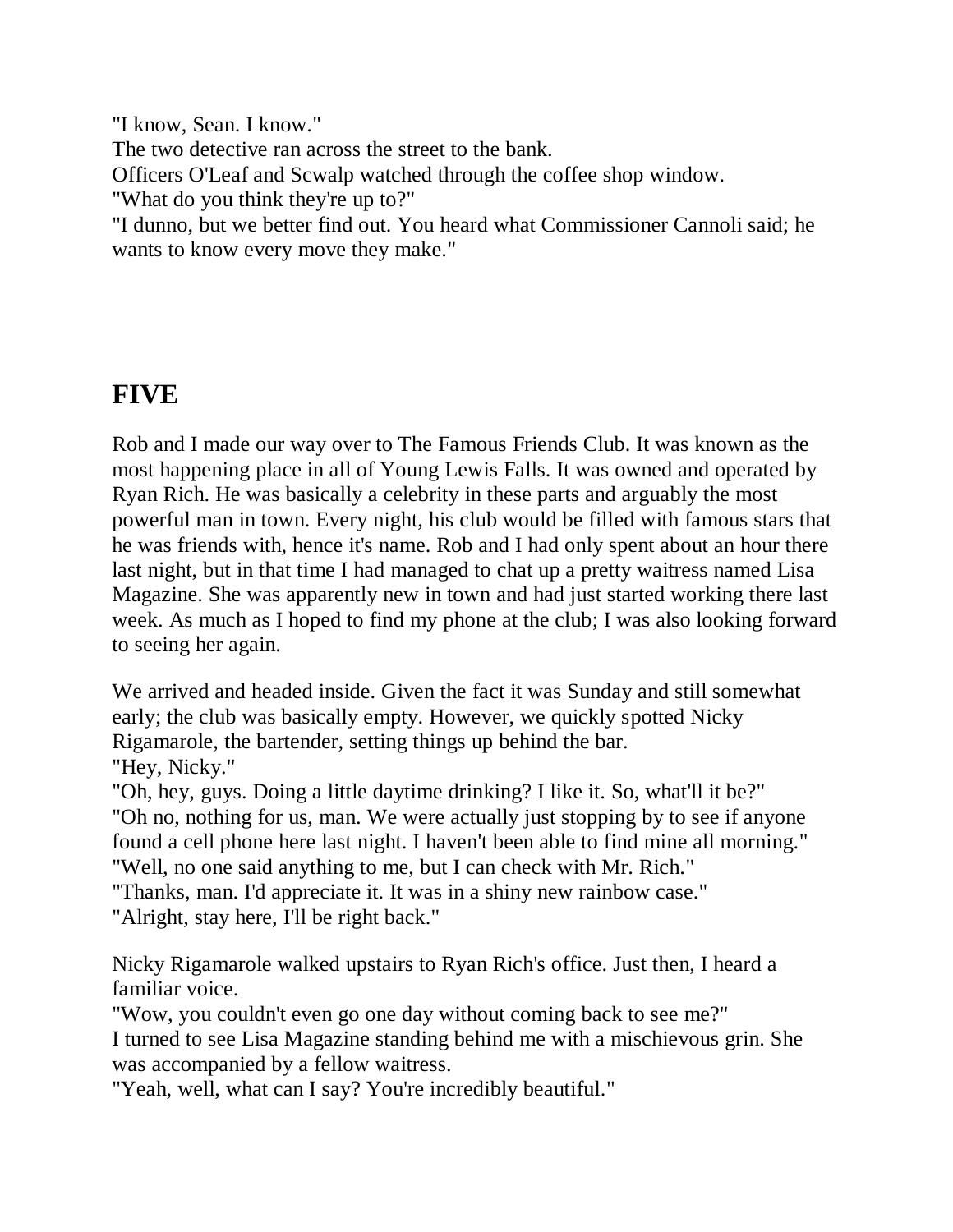She smiled.

I smiled.

"Ahem.."

"Sorry, dude. Lisa, you remember Rob Zachary from last night."

"Oh yeah. Hey. And this is my coworker, Sarah Brownies."

"Yo."

"Nice to meet you."

"So like, seriously though, what are you guys doing here? It seems kinda early for a Sunday."

"Well, I somehow managed to misplace my phone last night. I usually wouldn't mind so much, but I really don't want to lose your number."

"Haha, sure."

"So yeah, you didn't happen to come across a phone in here, did you?" "No. I'm sorry."

Nicky Rigamarole came walking back downstairs followed by none other than Mr. Ryan Rich himself. He approached me smiling.

"Well, if it isn't the great Facebook comedy writer, Ian Kinney."

"Oh geez, Mr. Rich, you didn't have to stop what you were doing and come down here just for me."

"Are you kidding? When Nicky said you were here looking for your phone; I had to come down and say hi. I'm a huge fan of yours. I love the stuff you post on Facebook. You are a really funny guy."

"Wow, man. Thanks so much. But, umm, how do you even know who I am? Plus, I mean, are we even Facebook friends with each other?"

"Ha, no, actually we're not. Sorry, I can understand why you may be confused. You see, I used to date Katie Messy. I believe you two know each other. Anyways, she'd always show me the stuff you'd post. And I absolutely loved it. You're very talented."

"Oh yeah, I know Katie Messy. She owns that small animal hospital, Katie Messy's Messy Kitties. I bring my cat there for his check-ups. But, yeah, man, it's so cool that you like the stuff I post. And thanks for saying I'm talented. That really means a lot coming from someone who's friends with actual famous people."

"You're very, very welcome. Unfortunately though, I gotta tell ya; no one reported finding a phone here last night. So, I don't think I can be of any help to you as far as that goes."

"Damn. Well, this is only the first spot we've checked. I guess that would've been way too easy. But thanks anyways. And thanks again for finding me funny."

"No problem, guys. If there's anything else I can do; just let me know. I'm a friend to all; famous or not."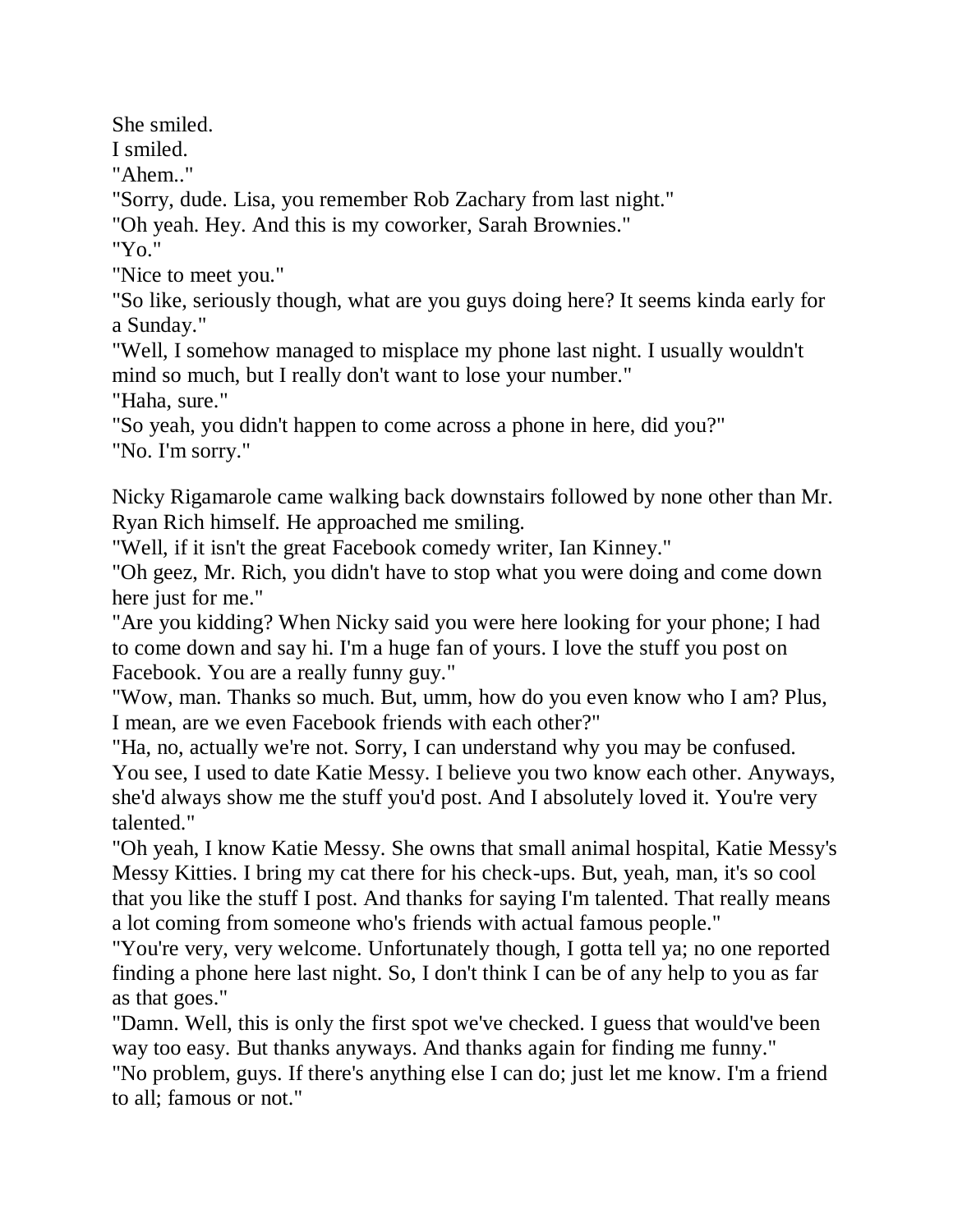Ryan Rich shook my hand and then proceeded back upstairs to his office. I turned to Rob.

"Man, what a nice guy."

"Yeah, that dude's pretty awesome."

"So Ian...I guess you just won't be able to call me."

Lisa Magazine had stepped back into my eye line with a flirtatious fake frown. "Haha. Don't you worry, I am going to find my phone. And I am going to call you."

"You better."

"Let's go, Rob. The search continues."

"Yay."

Rob and I walked out of The Famous Friends Club.

"Dude, that Lisa girl totally wants to fuck you."

"Yeah, I know, right? She actually seems pretty cool too."

"I thought her friend, Sarah Brownies, was pretty cute. Maybe you could put in a good word for me when you call her."

"Dude, definitely. We just gotta find this fucking phone first."

"We should go to Nick Manberry's house next."

"Manberry's?"

"Yeah, man, remember? We gave Manberry a ride home when we left here last night, and then we went inside and smoked a joint. And then, we left there, and we went to The Crystal Ceiling, that fancy lounge with the crazy glass roof."

"Oh, shit. You're right, man. See that's why you're my Watson."

"Dude, you're my Watson!"

"Haha. Whatever, let's go."

As we pulled out of the parking lot; a long black limo pulled in.

"Must be Burt Reynold's or something."

"Nice."

# **SIX**

Detectives LaBomba and Thermos had returned to the Young Lewis Falls Police Station. They were anxiously awaiting Jeff Sherbet's examination of the Jazzy Price Bank security footage, when suddenly, the young tech officer burst into the room.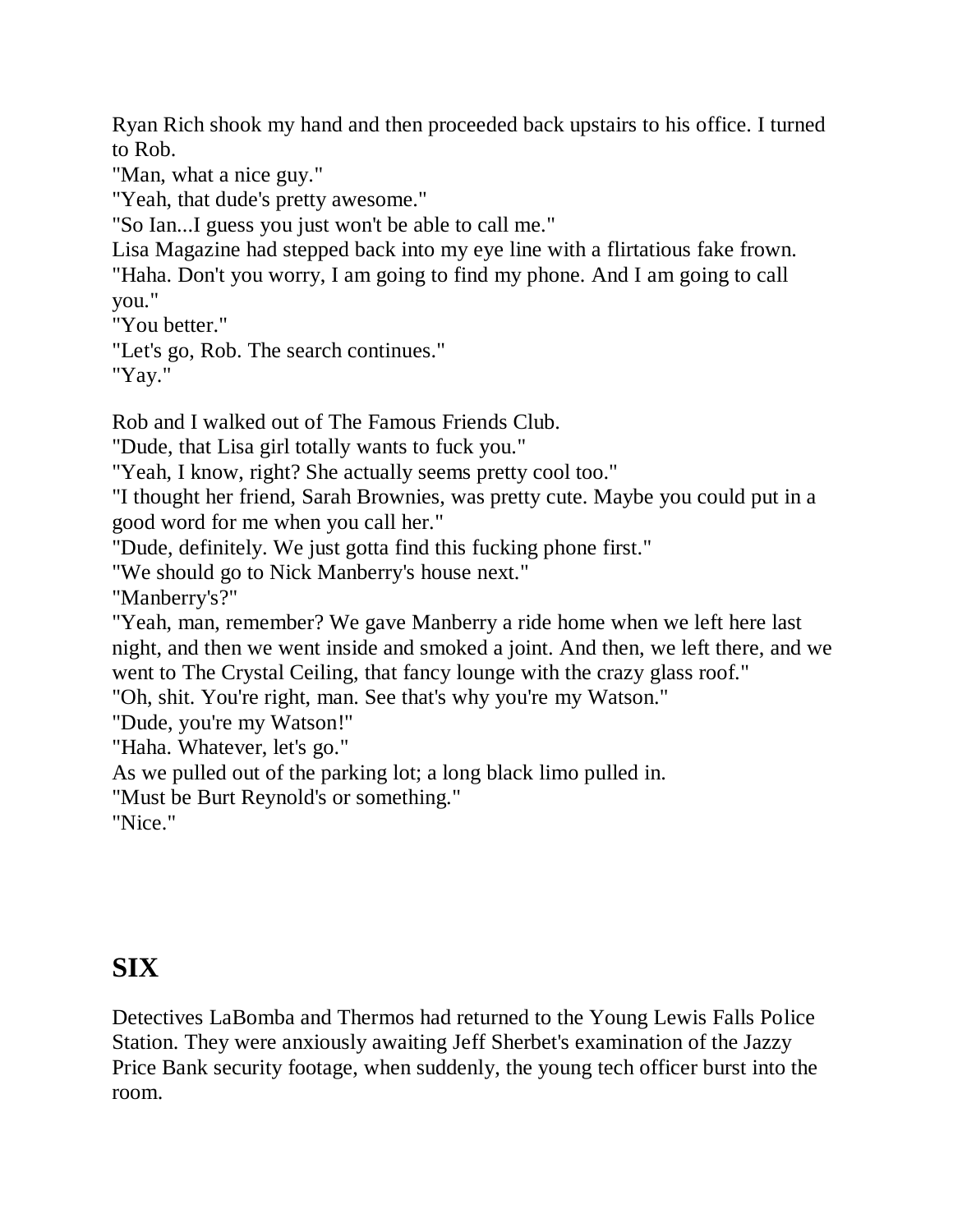"I got something!"

He plopped his laptop down on the table between the two detectives and began showing them the video.

"Saturday morning, 9:47am, Jen Ruby, victim number three, pulls into Amy Gates' Coffees and Cakes. Less than a minute later, this red pick-up truck pulls in. Approximately 8 minutes after that, a scream is heard from the restroom and Jen's body is discovered. Again, less than a minute later, this red pick-up truck pulls out."

"Nice work, Jeff. Let's run those plates and see who owns that truck."

"Already done. It belongs to a guy by the name of Tony Toothyellow. He's a hardened criminal. Been in and out of jail his whole life. The guy's got a rap sheet a mile long. Detectives, I think he might really be your man."

"Finally, a break! That's what I'm fucking talking about!

"Don't celebrate yet, Sean. First, let's go get him."

Jeff Sherbet supplied the two detectives with a picture of Tony Toothyellow and his last known address, 69 Loren Lane. They quickly headed out of the police station, got into their car, and sped off. They were both in too much of a rush to realize that Officers O'Leaf and Scwalp were secretly following them.

#### **SEVEN**

Back at The Famous Friends Club, Johnny Sorrento, mayor of Young Lewis Falls, rushed out of his long black limo and ran inside. He quickly sped up the stairs and busted through the doors of Ryan Rich's office.

"We have a major problem! I go to call Your Guy earlier, and some douche bag answers, saying he found the phone in a bush! I thought this man could be trusted! How is he just losing phones?!?"

Ryan Rich slowly put aside the paperwork he had been working on and calmly looked up from his desk.

"Johnny, Johnny, Johnny. Relax, my friend. Everything is under control."

"How?!? My number is on that phone! This can all be traced back to me!"

"I've already spoken to my guy. He apologized about losing the phone. He has assured me that it will all be taken care of."

"It better be! You told me this plan couldn't fail."

"This plan won't fail. Soon, all your dreams will be coming true. You will no longer simply be the Mayor of Young Lewis Falls; you will be so much more. All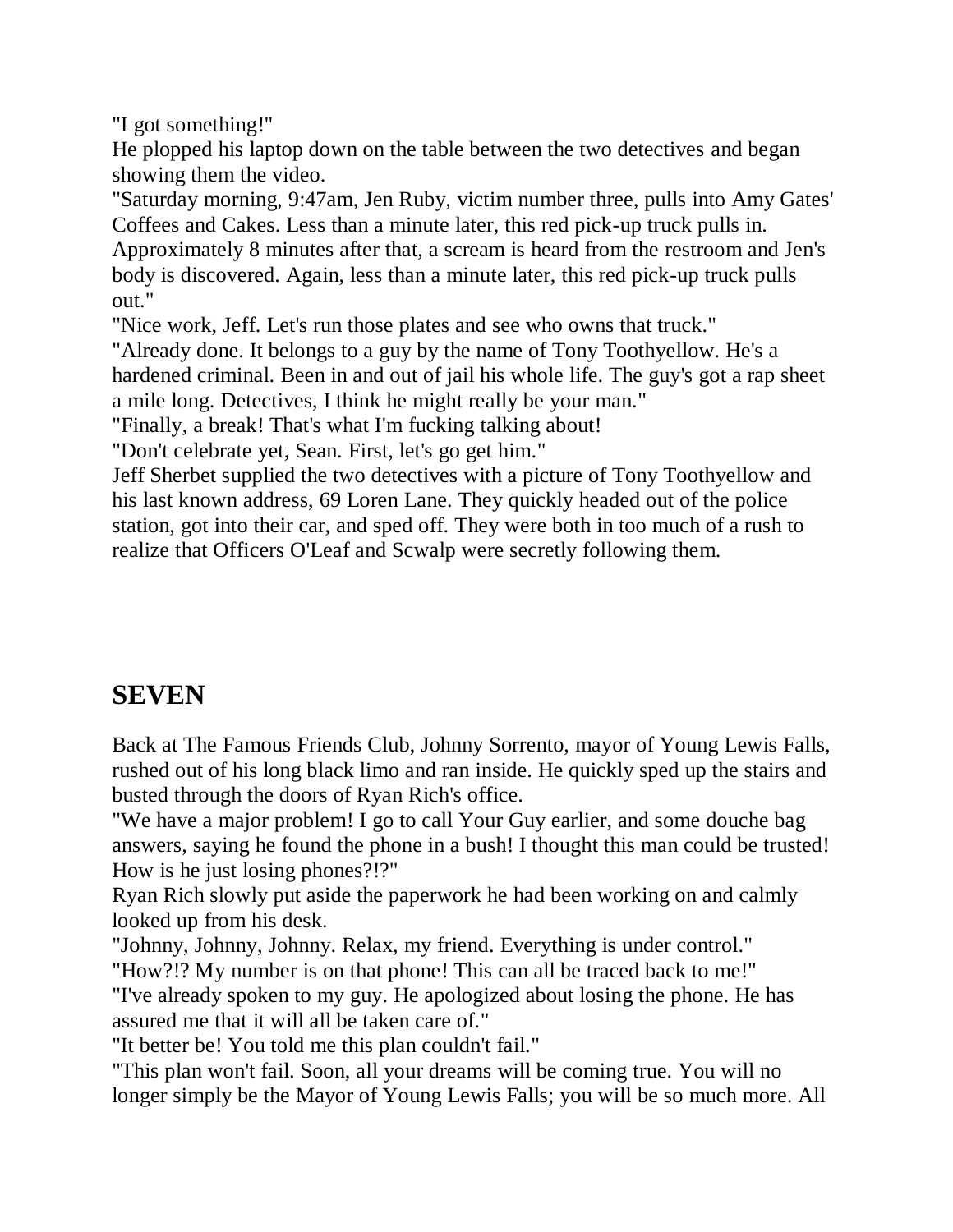you have to do is keep the cops off our scent."

"I'm trying. Commissioner Cannoli is on board with us, but he's concerned about two of his detectives. He says they're 'good cops'. You better hope they don't get a hold of Your Guy's phone before he does!"

"Relax, Mr. Mayor. They won't. But you seem to be forgetting something extremely important. This isn't about that phone..."

Ryan Rich opened the top drawer of his desk and pulled out a phone in a shiny new rainbow case.

"It's about this phone."

#### **Dum! Dum! Dum!**

### **EIGHT**

Rob and I arrived at Nick Manberry's house around 1:30. We walked up and rang the doorbell. Nick answered.

"Hey, what are you guys doing here?"

"Dude, I didn't happen to leave my phone here after we came by and got high last night, did I?"

"I don't know, bro. I don't think so. Come on in though; you can look. Skip's here." Skip was the nickname of Nick's best friend, Justin Skipperson. I liked Skip. He was a little short-sighted, but overall, he was a pretty good guy. Rob and I followed Nick inside.

"Hey, Skip. What's up, man?"

"Hey, Ian, Rob, what are you dildos doing here?"

We explained again about my missing phone, and then the four of us tore apart Manberry's family room looking for it. But we didn't find it. Eventually we all gave up and just sat down. I was frustrated.

"Damnit, man. Where the fuck is this god damn phone?"

Nick sighed.

"I dunno, bro, but I hate seeing you upset. Wanna get high?"

"No, man, we can't. Rob and I gotta keep going with our search."

"Wait a minute, dude. We've been searching for a while. Let's just take a quick

break and smoke some pot. Maybe it'll make you remember something."

"Dude, pot makes you forget stuff. It doesn't make you remember stuff."

"Bro, it works differently when you smoke as much as we do. C'mon, just give it a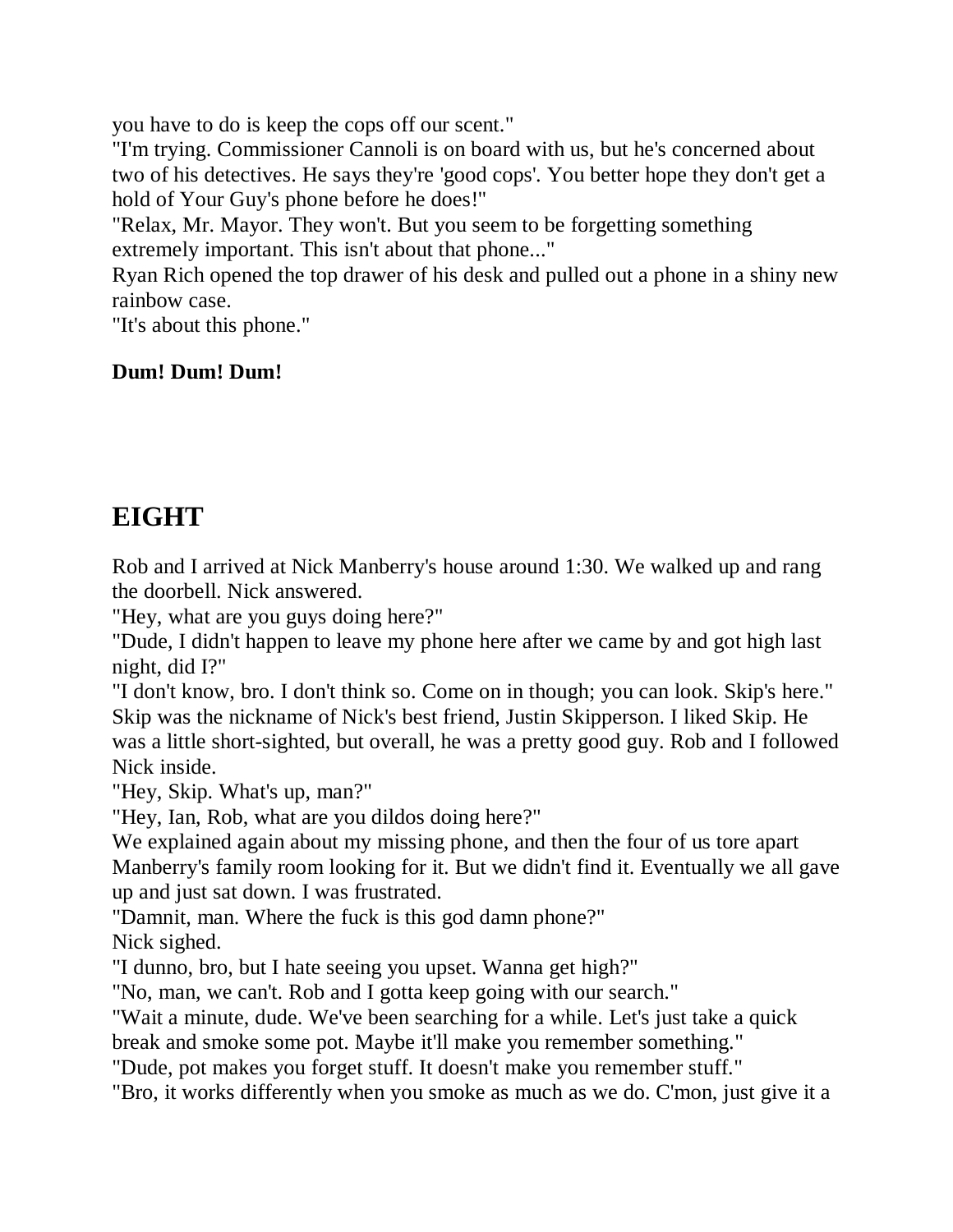shot."

"Dude, we have Mario-Kart," Skip chimed in.

"Dude, they have Mario-Kart."

"Fine. We'll hang out for like twenty minutes, smoke a joint, and play some Mario-Kart. But then we gotta leave and head to The Crystal Ceiling, that fancy lounge with the crazy glass roof, to continue our search. Deal?" "Deal."

### **NINE**

It was now 2PM, and Detectives LaBomba and Thermos pulled up in front of 69 Loren Lane. The house was in the part of Young Lewis Falls commonly referred to as, "the hood". Officers O'Leaf and Scwalp were still following the two detectives, and they pulled over about a block back to avoid being seen.

"Let's get this motherfucker, Steve."

"Just be cool, Sean."

The two detectives cautiously walked up to the front door and knocked.

"Tony Toothyellow? We're with the Young Lewis Falls Police. We'd like to ask you a few questions."

There was no answer. Detective LaBomba looked through the front window. He could see what appeared to be a man sitting on the couch. He tried the door knob. It was unlocked.

"Mr. Toothyellow, we are entering the house. Please put your hands in the air." The body on the couch didn't move. The two detectives slowly walked into the room.

"Oh my god..."

Tony Toothyellow was sitting on the couch and was very clearly dead. He had been chopped up by an axe. But that wasn't all. The room was filled with more dead bodies. At least three others.

"What the fuck is going on, Steve? Why would somebody do this?"

"I don't know, Sean. I don't know."

"What's our move, partner?"

"Call it in. Tell them to send some uniforms, some crime scene investigators, and the coroner. And tell them to get here fast. We need to figure out who these other bodies are."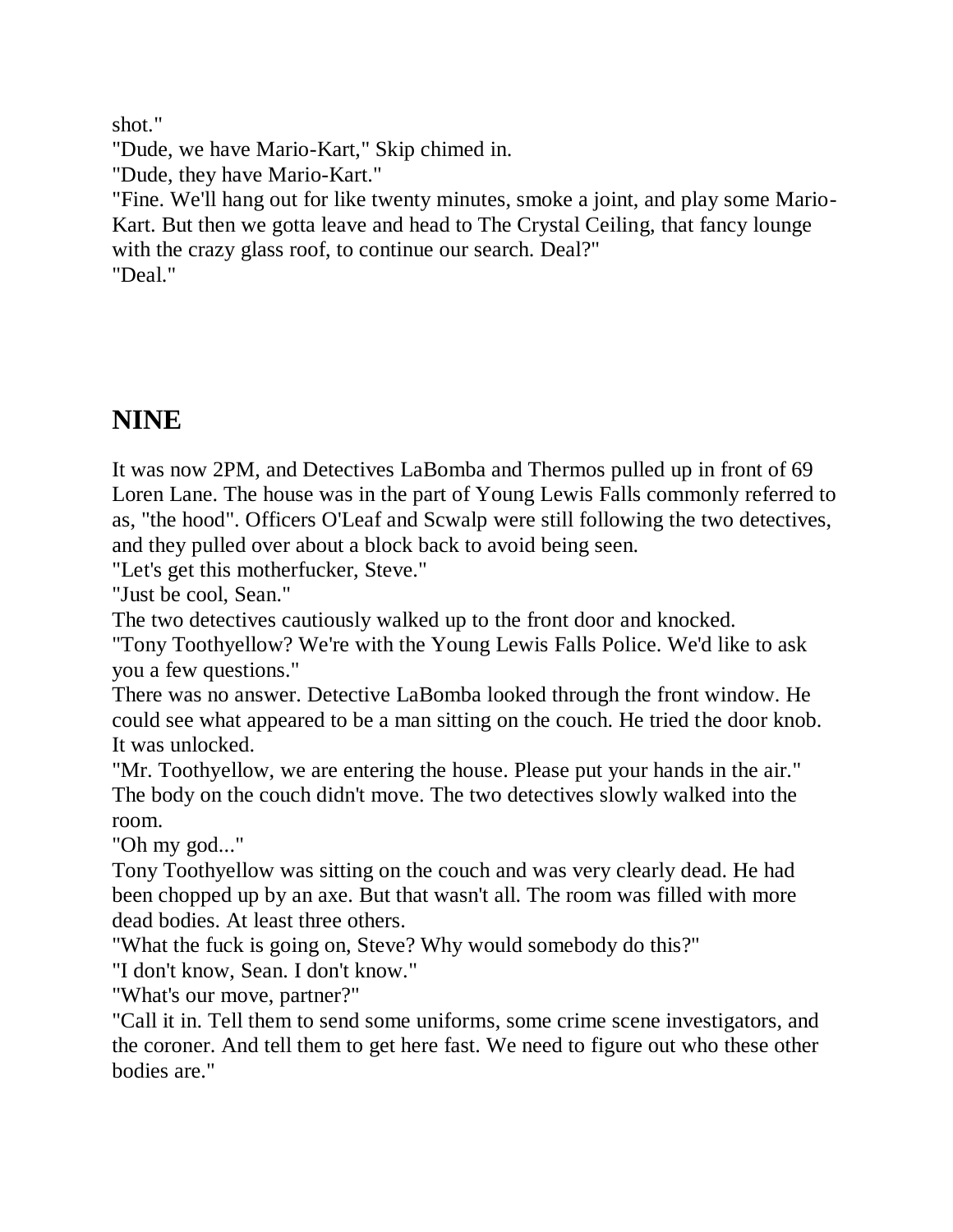Outside, Officers O'Leaf and Scwalp had watched the two detectives enter Tony Toothyellow's house. They decided to contact the Commissioner for instructions. "Hello, this is Commissioner Calvin Cannoli."

"Hello Commissioner; O'Leaf here. I'm with Scwalp. LaBomba and Thermos have found the Loren Lane house."

"What?!? God dammit! How many bodies are still in there?"

"At least four."

"That's it! They're getting too close! It's time to end this. I want them eliminated!!" "Sir, are you sure?"

"Do it. Do it, now!"

Officer O'Leaf put down the phone and told Officer Scwalp about their orders. The two policemen loaded their guns, prepared themselves, and stepped out of the car. But they were immediately met by a funny voice.

"Excuse me, Mr. Police Officers. My name is Michael Fucko. I can't find my dog, Jimbo. I love my dog, Jimbo. Will you help me find my dog, Jimbo?"

The two cops looked up to see what they perceived to be a very mentally-disabled young man standing in front of them.

"Not now, buddy. We're busy. Get outta here."

"Please, Mr. Police Officers. I must find my dog, Jimbo. He is a german shepherd, and he is the best german shepherd in the whole world. I love my dog, Jimbo. Please help me find my dog, Jimbo."

"I said we're busy! Get lost, ya dummy!"

Officer Scwalp pushed the man causing him to trip and tumble to the ground. A beautiful, young woman walking down the street saw the push and began shouting. "Hey, whatchu cops doing? You can't treat da retards dat way!"

A large crowd began to form around the two officers as they tried to explain their actions. It took them almost a full half hour; but they were finally able to calm people down and somewhat diffuse the situation. Unfortunately, it was just in time for them to look over and see numerous additional cop cars pull up to 69 Loren Lane.

"Fuck!"

#### **TEN**

Twenty minutes had easily turned into a couple of hours as me, Rob, Skip, and Nick Manberry hung out, smoking pot and playing Mario-Kart. I had momentarily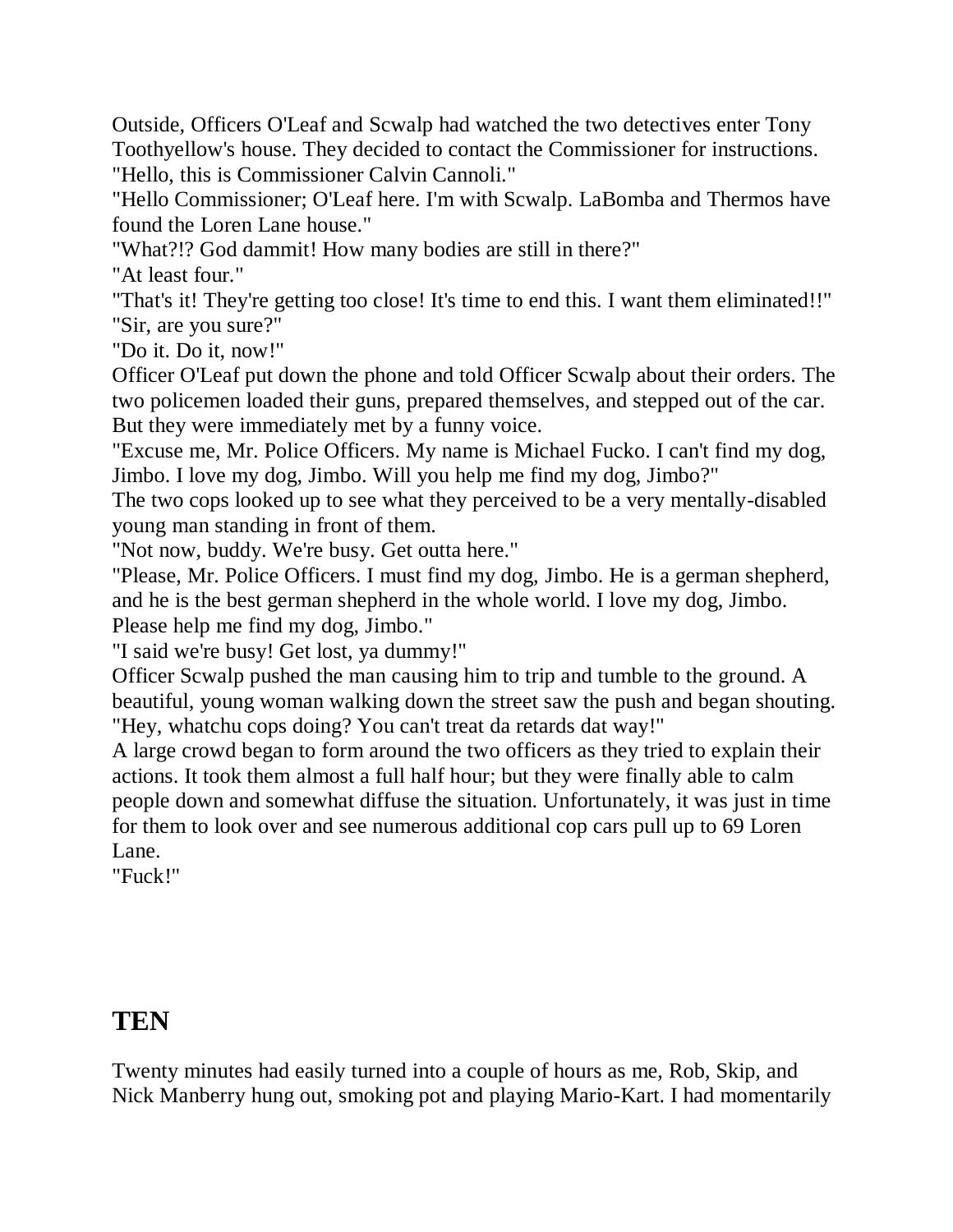forgotten everything to do with my phone and was only concerned with beating these motherfuckers to the finish line on Koopa Troopa Beach, when suddenly; my pocket starting ringing.

Nick seemed surprised.

"Dude, I thought you lost your phone."

I pulled out the phone I had found earlier in the bushes outside Amy Gates' Coffees and Cakes. Rob saw it.

"Oh shit. I forgot you found that thing."

"Yeah, me too. I should answer it though, maybe it's the owner."

I got up and walked into the kitchen to escape the Mario-Kart music. As I left the room, Rob began to explain to Nick and Skip about where this mystery phone had come from. I answered the call.

"Hello?"

"Hello? You found my phone! Oh, thank god!"

"Yeah, dude, I got it. I found it outside the coffee shop earlier."

"The coffee shop! I should've known."

"Yeah, I was hoping to track you down and get it back to you. I know way too well what it's like to lose a phone."

"Yeah, I've been freaking out. This phone is very important to my work. I am so relieved you found it."

"No biggie, man. Is there somewhere I can drop it off to you?"

"I'm only in town on business. I'm staying at the Ashley Saraz Inn. If you could bring it to me here; that would be absolutely incredible."

"The Ashley Saraz Inn, huh? Wait a minute, isn't that the hotel right over by The Crystal Ceiling, that fancy lounge with the crazy glass roof?"

"I believe it's right next door."

"Nice, that works out perfectly for me. And it's actually pretty close by. So, yeah, I can definitely drop it off to you. I'll be over in a little bit."

"Fantastic! I'm in room #44. I don't know how I'll ever thank you."

I hung up the phone and walked back into Nick Manberry's family room.

"Hey, Rob, we gotta go. That was this phone's owner. I told him we'd drop it off to him. He isn't too far from here. Plus, we gotta continue the search for my phone." "Dude, c'mon, you may just have to accept the fact that your phone is probably lost forever."

"Never! That phone has all my comedy writing and awesome Facebook shit on it. That's like my heart and soul. I need to get it back, man. It's out there somewhere, and we're going to find it. I know it! We just gotta keep looking. Don't give up on me yet, bro."

Rob sighed.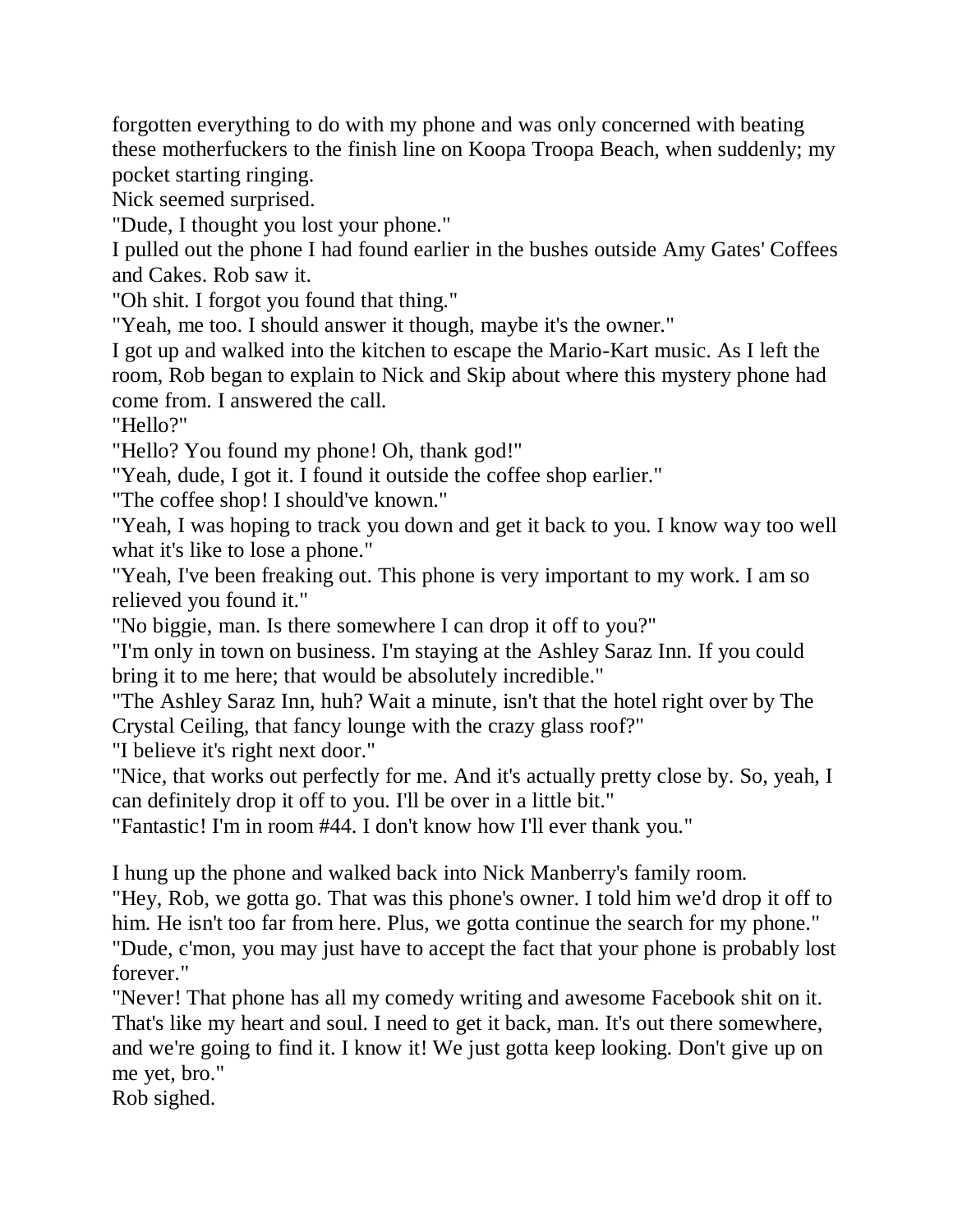"Fuck it. Let's go find this thing." "That's my boy!"

Rob and I said goodbye to Nick and Skip. They wished us luck in finding my phone, and they even gave us joint to take with us for good times. I put it in my wallet for sake keeping. We left the house and walked out to my car. "Man, Nick and Skip are good guys."

"Yeah they're fucking great guys. So where are we going anyway? I know I said I'm still with ya, but it's already like 4 o'clock; we're running out of time before 'Sherlock' starts."

"Dude, relax, I just have to drop this phone off at the Ashley Saraz Inn, but that's right next door to The Crystal Ceiling, which is the next stop on our search." "Perfect. We can save some time and do both at once. Drop me off at The Crystal Ceiling and I'll go in and ask about your phone; you go over to the Ashley Saraz Inn, get that phone back to its owner, and then come back and pick me up." "Sounds like a plan. And, Rob...thanks."

"You just better hope we don't miss 'Sherlock'."

"Dude, we're not gonna miss 'Sherlock'."

### **ELEVEN**

While my friends and I had been getting high and playing video games for the last couple of hours; Detectives LaBomba and Thermos had been working. Their head crime scene investigator, Dr. Francesca Smurfa, had been able to determine the identities of the other three bodies found in Tony Toothyellow's Loren Lane house. The first victim was named Rew Snooker. He was in his mid-thirties, and although he seemed like a weirdo; research showed he was actually a pretty nice guy. The second victim was named Dave Smiley. He was in his mid-twenties, and although he seemed like a nice guy; research showed he was actually kind of a weirdo.

And the third victim was named Jade Annoyya. She was in her early twenties and incredibly beautiful, but research showed she loved to break nice guys' hearts. Dr. Smurfa was also able to determine that, while Tony Toothyellow was killed inside the house; the other three victims appeared to have been killed elsewhere, and then transferred to the location, possibly in an attempt to conceal the bodies. However, so far, no one could figure out why. There didn't seem to be any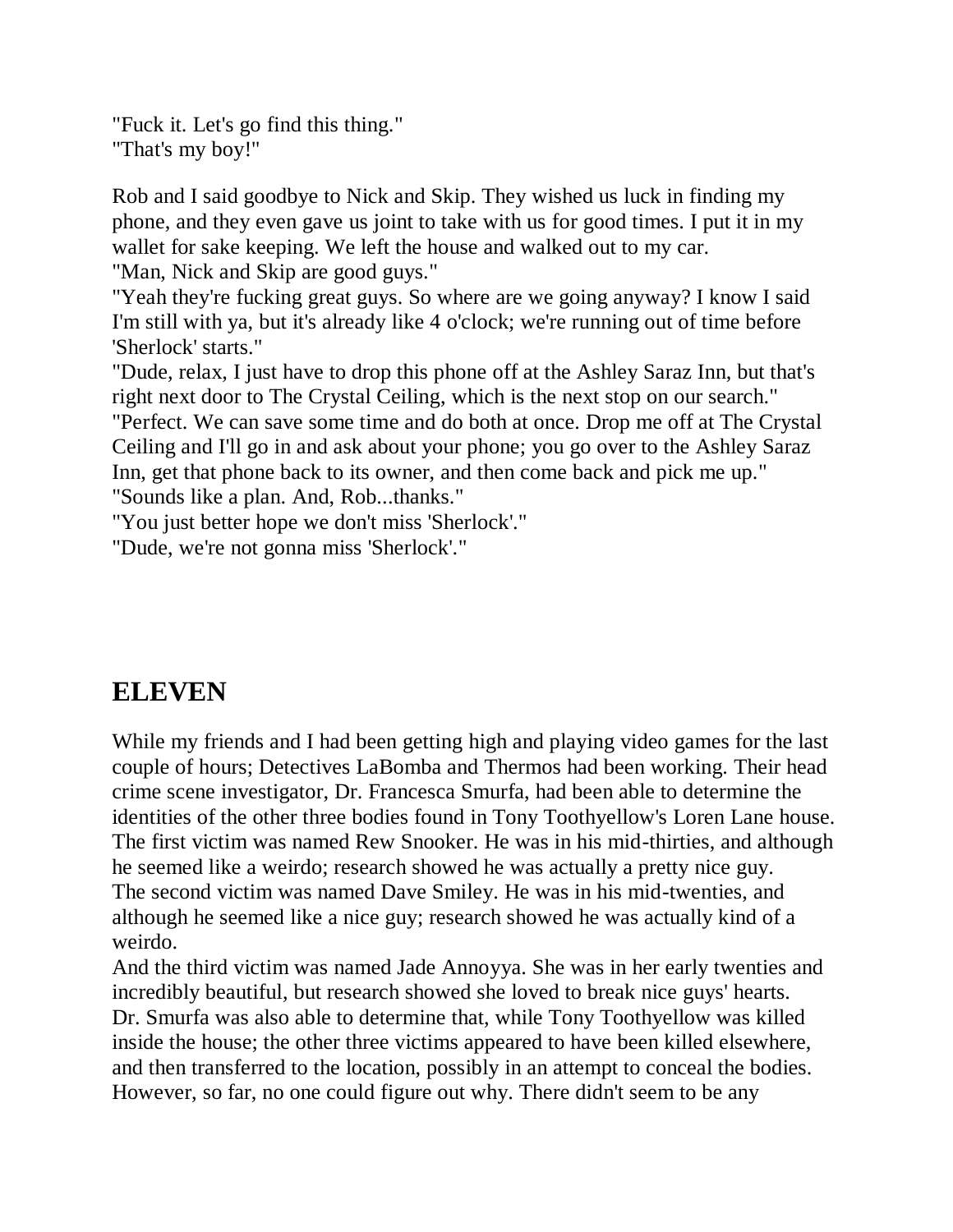connection at all linking any of the four people inside the house to each other, or to the other three victims discovered earlier in the week.

Detectives LaBomba and Thermos had returned to the Young Lewis Falls police station and sat staring at the list of what was now seven victims' names. "We're missing something, Steve. What are we missing?" "I don't know, Sean."

In an office just down the hall, Officers O'Leaf and Scwalp, had followed the detectives back to the station, and were now speaking privately with Commissioner Cannoli.

"You were supposed eliminate these two when they were at the Loren Lane house in the hood! How the hell did you let them make it back here?"

"You don't understand, Commissioner. We ran into, umm, a situation. And then before we could make our move; the house was swarming with other officers." "What type of situation!?"

The two officers looked at each other.

"Just a situation."

Suddenly, the Commissioner's pretty assistant, Alisa Turtle, burst through the door of his office.

"Alisa! What have I told you about knocking!?!"

"I'm sorry, sir, but you better get out here. The News is on. You're gonna wanna see this."

She looked at Officer's O'Leaf and Scwalp.

"Nice police work, assholes. You two make me sick!!"

The Commissioner and the two officers walked out of the office to see the whole station, including Detectives LaBomba and Thermos, glued to the TV.

"Welcome back to YLF News. My name is Dora Limieri, and if you're just joining us; we're bringing you the shocking story of Michael Fucko. He was just a simple, mentally-challenged young man who was trying to find his missing dog, Jimbo; when, out of nowhere, he was brutally attacked by a pair of police officers at 2PM this afternoon on Loren Lane. Witnesses were able to capture this cell phone footage of the two officers involved attempting to defend their actions. Although their names are not yet known; you can clearly see their faces.

One witness, Lindsay Da'Vowel-O, had this to say: 'Yeah, you know, like, I was just walking down the street in the middle of the hood, and I saw these two cops beating the shit out of this retarded dude, and I was like yo, bros, wtf?!' Lindsay, from everybody here at YLF News; we thank you. You're a true hero.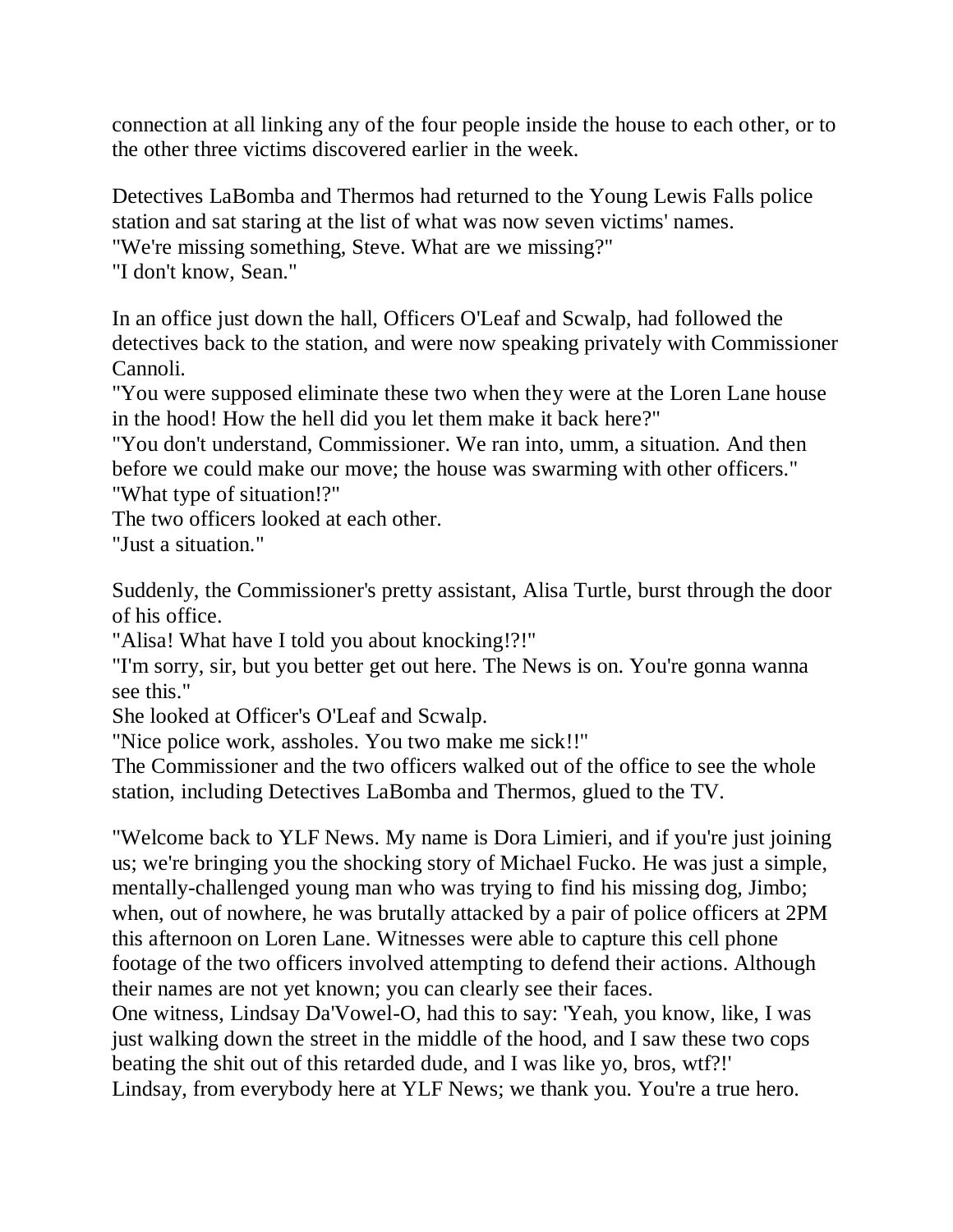Also, we'd like to encourage all of our viewers to keep a watchful eye out for Michael Fucko's dog, Jimbo, who at the present time is still missing. We're told Jimbo is a golden retriever."

The entire police station turned and looked at Officers O'Leaf and Scwalp. "That's not what happened! They got it all wrong! Plus...I mean...I'm pretty sure Jimbo is a german shepherd."

Before anyone could respond; the news broadcast continued...

"I'm sorry, but we're going to have to cut away from this horrible tale of police abuse. I'm being told we have an even more shocking, late-developing story. I send you over now to our investigative reporter, Krisp Hazelnut..."

#### **TWELVE**

At that very moment, back at Nick Manberry's house, Nick and Skip had decided to take a break from Mario-Kart and had begun watching the News. After reluctantly laughing through the Michael Fucko story, they were now smoking another joint, and waiting to see what Krisp Hazelnut had to say.

"Krisp Hazelnut here with a special exclusive report. Brace yourself, Young Lewis Falls. There is an axe murderer on the loose!"

Nick and Skip looked at each other. "Holy shit, bro." The news story continued.

"Police are currently being coy with the details, but what I can tell you is that so far there have been at least three victims. The latest was found yesterday morning at the popular coffeehouse, Amy Gates' Coffees and Cakes..."

"Hey dude, isn't that where Rob said Ian found that phone?" "Yeah, I'm pretty sure." Skip got excited. "Dude, dude, dude, wouldn't it be awesome if it was like 'the killer's phone'." "Haha, dude, that'd be so awesome." The news story continued.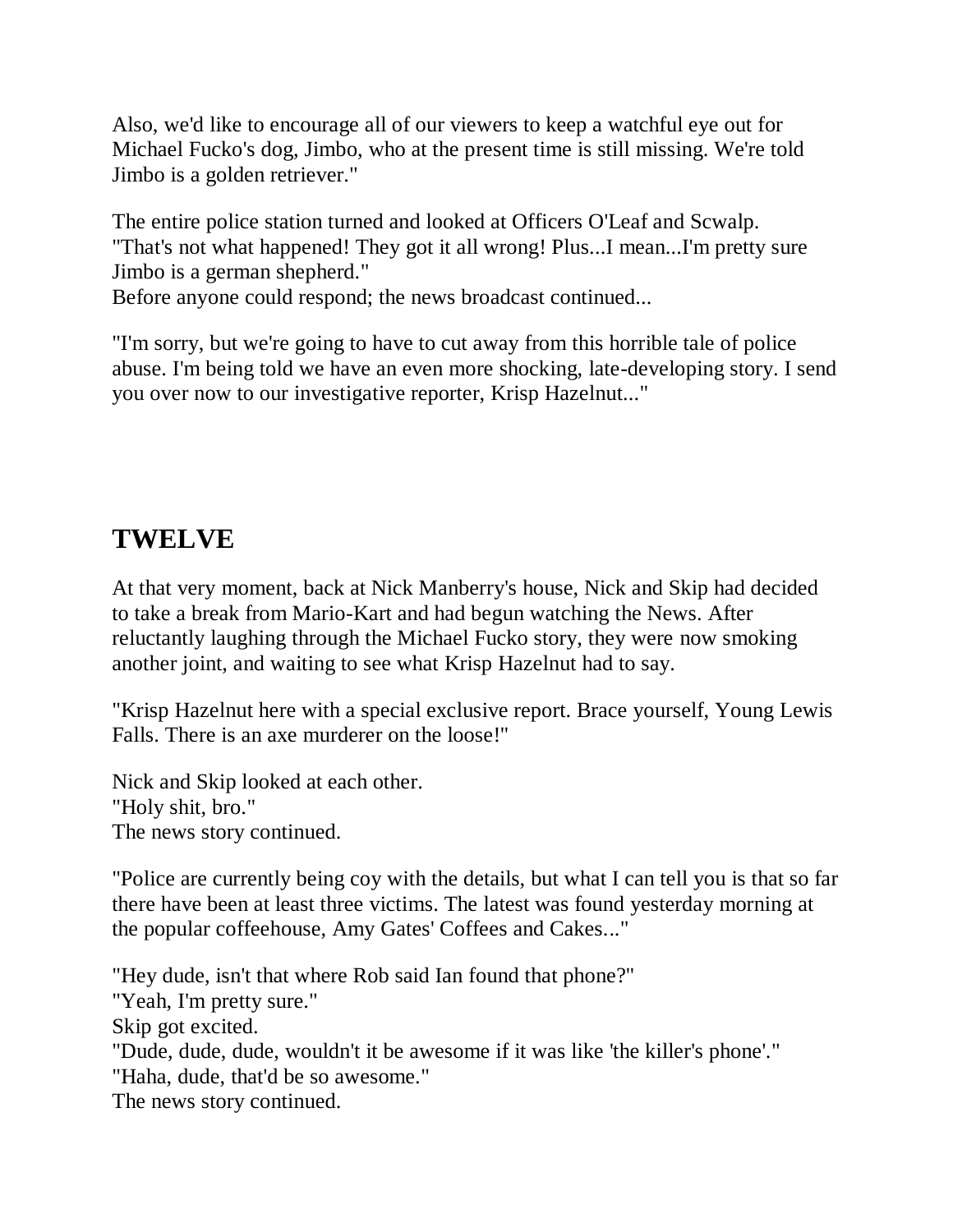"The female victim had been slain with an axe, and her body was found in the women's restroom..."

"Damn, I don't think Ian would've found a phone in the women's restroom." "Yeah, no, I'm pretty sure Rob said he, like, found it in the bushes on the side of the building or something."

Skip got upset.

"Lame sauce."

The news story continued.

"Officers were quick to escort me off the premises earlier and refused to answer my questions. However, I was able to take this picture, which clearly shows a large set of bloody footprints exiting through the side door of the coffeehouse, and appearing to enter into the bushes on the side of the building."

Nick Manberry choked on the pot he was smoking. He looked over at Skip. "Holy shit, bro!"

"Dude, Ian really could've found the killer's phone in the bushes on the side of the building! That's fucking awesome!!"

"Dude, no! It's not really fucking awesome!! Him and Rob on their way over to drop the phone off to its owner!!"

"Haha, yeah, so?"

"Well, dude, like, if the owner of the phone is the killer; I mean, like, he might fucking kill them."

"Holy shit, bro, you're right! I didn't even think of that. That wouldn't be awesome. We gotta warn them!"

"Yeah, but how? Ian doesn't have his phone! And I don't have Rob's number."

"Yeah, me neither. I guess I'm really just not that good of friends with Rob. I mean, I like him and everything, but I really only hang out with him when he's with Ian, and like, you know, I mean..."

"Skip, shutup. Did they say where they were going?"

"If they did; I was way too stoned to be paying attention."

"Yeah, me too."

"So what do we do?"

"Umm. I got it! We could go to the cops!"

"Fuck, dude, not the cops. I hate the cops."

"C'mon, Skip. We gotta save Ian! That dude's cool."

"Fineeee. But like we can't call the cops. They're gonna come here and smell pot. Also, we can't drive to the station. Because like cops don't really dig it when you drive while extremely high on pot."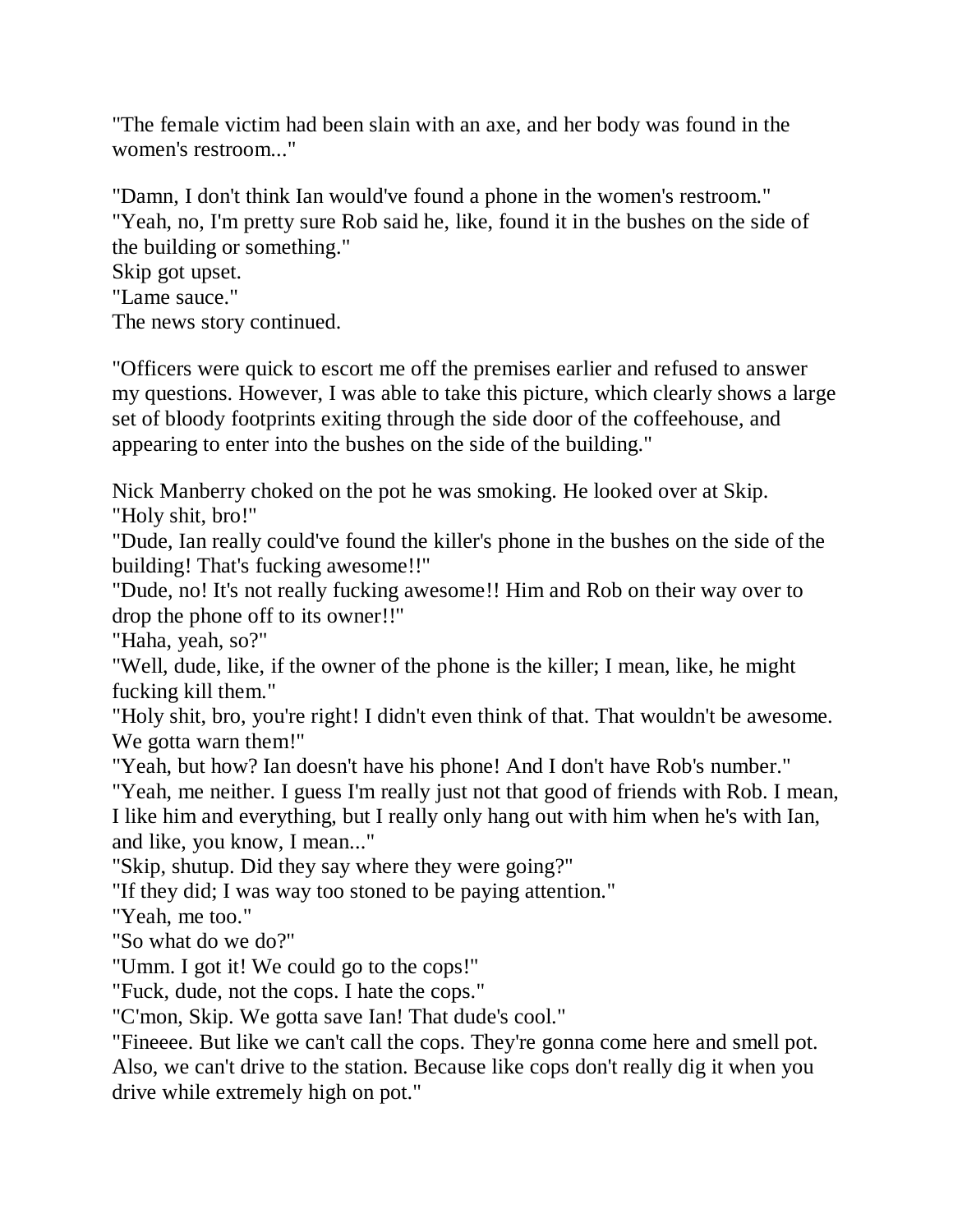"We'll just fucking walk there, bro. It's only like four blocks away. Plus, there are always cops driving to and from the station. We'll wave down the first one we see." "Fineeeee. But just because I kinda like Ian. But, dude, seriously; I fucking hate cops."

# **THIRTEEN**

Back at the Young Lewis Falls Police Station, the cops were dealing with the aftermath of Krisp Hazelnut's news story. The phones were ringing off the hook and concerned citizens were beginning to gather outside the door. Johnny Sorrento, mayor of Young Lewis Falls, pulled up out front in his long black limo. He got out, wrestled through the crowd of angry questions, and made his way inside. "Where the fuck is Cannoli?!"

The station's receptionist, Stacey Station, put her phone down just long enough to respond.

"He's in his office, sir. With Officers O'Leaf and Scwalp."

Mayor Sorrento stormed down the hall and burst through the Commissioner's door. He walked straight up to Officer O'Leaf and punched him in the face. He then turned and punched Officer Scwalp in the stomach. Both officers dropped to the ground in pain.

"You stupid motherfuckers! Like I don't have enough to deal with right now." He then turned to Commissioner Cannoli.

"And you. I told Mr. Rich you had everything under control! How am I already hearing about an axe murderer on the News?!?"

"Sir, I'm sorry, but you knew this would eventually go public. However, you don't have to worry. Detectives LaBomba and Thermos still have no clue what's really going on here. Plus, there's absolutely no way to link anything back to you."

"That's what you think! Apparently, our brilliant axe murderer dropped his cell phone earlier today, and some dickwad found it. He's supposed to be getting it back, but I still haven't gotten a call saying he has. It has my number on there. If your detectives get ahold of that phone; I'm fucked."

"God damnit!"

"And if I get fucked; you get fucked."

"O'Leaf! Scwalp! Get up! We need to find that phone!"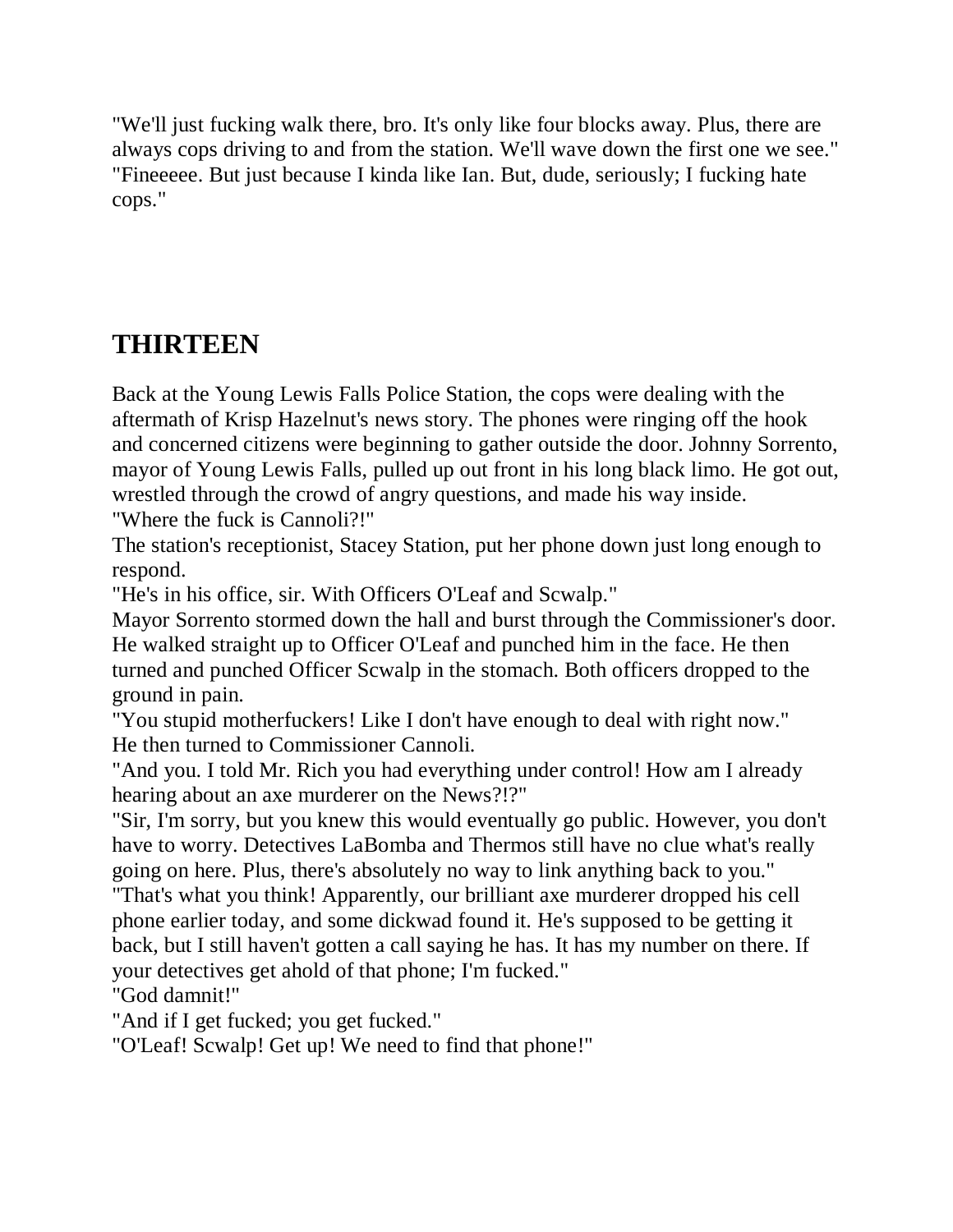Detective LaBomba had watched the Mayor storm into the Commissioner's office. Something about it just didn't seem right. He found Detective Thermos and pulled him into an empty room.

"Sean, we gotta talk."

"What do you got, Steve?"

"I was thinking about something they said in that news story."

"But Steve, they only talked about the coffee shop victim. We knew all that stuff already."

"Not that news story. The other one. The one about Officers O'Leaf and Scwalp beating up that disabled guy. The story said the incident took place on Loren Lane at 2PM. That's the exact same time we found Tony Toothyellow's house."

"Yeah, so what, Steve?"

"Well, backup didn't show up to the house until at least 2:30. Why would they have already been there?....Unless they were following us."

"Steve, the news probably just got the time wrong. Why would they be following us?"

"I don't know, Sean. Why was the Commissioner so upset when we refused to turn this case over to the task force? Why did he personally assign two lower level officers to 'help' with our investigation? I just don't know. But I think we're getting close to finding out. We just have to find the connection between these victims." "We're trying, Steve. Everyone in this station is."

"That's what I'm afraid of, Sean. I don't think we can trust everyone in this station."

# **FOURTEEN**

Rob and I pulled up outside The Crystal Ceiling, that fancy lounge with the crazy glass roof.

"Alright, I'm gonna run next door to the Ashley Saraz Inn and drop this phone off. You go in here and see if anyone has seen my phone. I'll be back to get you in like five minutes."

"Sounds good. By the way, if you get any type of reward for returning that phone; we're splitting it."

"Of course, bro."

Rob hopped out of my car and headed into the bar. I drove over and parked in the parking lot next door, jumped out, and headed into the lobby of the Inn. There was a super cute chick sitting behind the front desk reading a book and listening to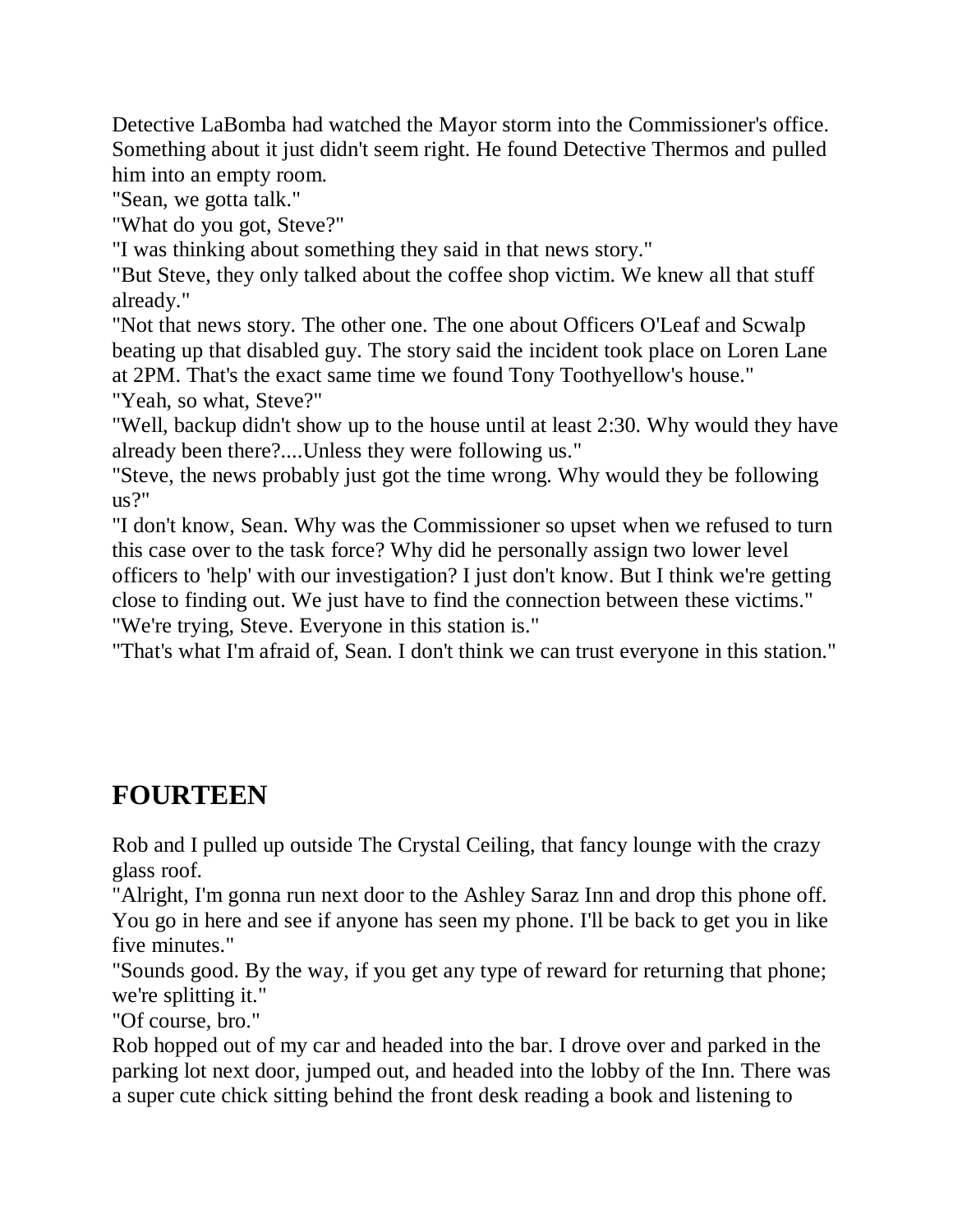music. She looked kinda familiar. She saw me and popped her headphones off. "Hi, welcome to the Ashley Saraz Inn. My name's Carly Spatula. How may I help you?"

"Carly Spatula? Hey, I know you. I'm Ian Kinney. I think we're Facebook friends." "Oh my god! Ian Kinney. I love the stuff you post on there. You're so funny!" "Aw, thanks so much. I don't really know you that well, but I think you're super

pretty."

"Haha. Aw, thank you. So, what can I do for you?"

"I need to find room #44. I'm supposed to meet a hooker."

"Haha. Really?"

"No, not really. That was just a joke."

"Haha, alright. You're weird. But, yeah, just go down the middle hall there, and make a left. Room #44 should be the second door on the right."

"Awesome. Thanks, again. It was nice seeing you."

"You too!"

I headed down the middle hallway. Carly Spatula put her headphones back on, smiled, and returned to her book.

Next door, Rob had made his way inside and was speaking with The Crystal Ceiling's bartender, Matty Brodanator.

"Hey, dude. I was just wondering if anybody found a cell phone in here. My buddy and I stopped by for a drink last night, and now he can't find his phone. It was in a really gay-looking rainbow case."

"Sorry, man, but if somebody found it; they didn't say anything to me about it." "Damnit."

Rob thanked Matt Brodanator and began to walk back towards the door. Then, suddenly, he heard somebody shouting his name.

"Yo, Robby!"

He looked in the direction of the yell and quickly spotted who it was coming from. Once again, his good friend, Gene Cowbella, was seated at a table by the window. But this time, instead of enjoying coffee alone; he was having dinner with his wife, Bianca Sushi Cowbella. Rob walked over.

"Hey, man. Twice in one day. That's pretty weird. Kinda early for dinner though, isn't it?"

"Yeah, well, Bianca here wanted to catch a movie tonight too, so we had to squeeze dinner in first."

"Ahh, nice. Sounds like fun."

"Yeah, you gotta love anniversaries. Or not. Anyways, what are you doing here? Don't tell me you're still looking for Ian's phone."

"Yep. We're running out of places to check, too."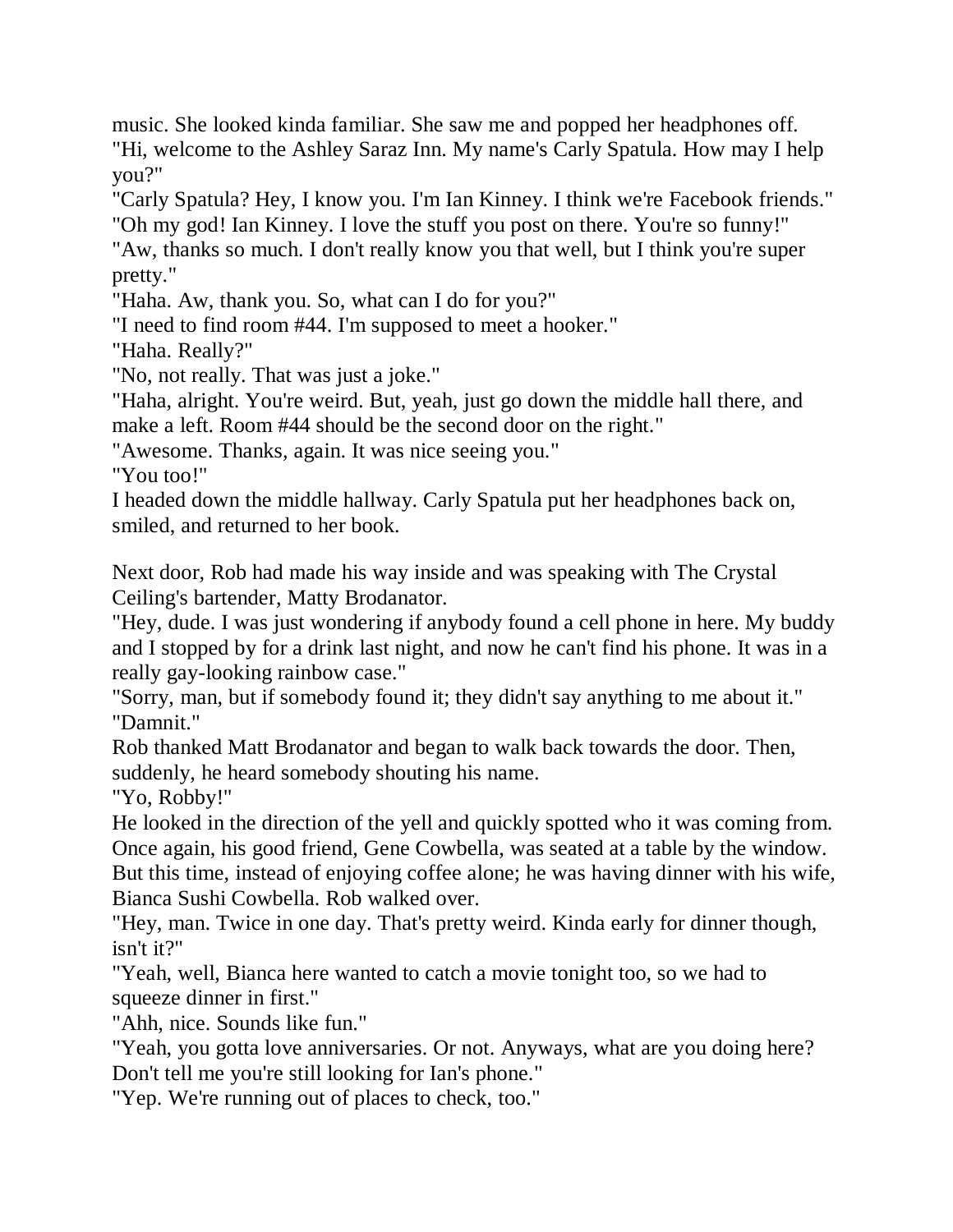"So where is Ian?"

"Oh, it's pretty ironic actually; he found some other dude's phone while looking for his, and now he's dropping it off next door at the Ashley Saraz Inn."

"Haha. What are the odds? That's pretty awesome."

"Yeah, not really, bro. I'm just trying to make it home in time to watch 'Sherlock'." "Dude, ya know, you always talk about this 'Sherlock' show. I've honestly never even heard of it."

# **FIFTEEN**

Officers O'Leaf and Scwalp pulled out of the Young Lewis Falls Police Station, both still recovering from being punched by the Mayor. They began driving down the street and eventually stopped at a red light.

"Man, I still don't get where we're going."

"You heard the Commissioner; we're supposed to find the killer's phone."

"Yeah, I know, but we have no idea who has the phone. How are we supposed to just magically find it?"

Suddenly, there was an incredibly urgent tapping on the passenger side window of the police car. The two officers looked up to see two goofy guys hopping around shouting for help.

"God damnit! Not this again!"

"Relax, I don't think these two are retarded. They just look really stoned. Might as well see what they want. I could use a quick laugh. It's been a heavy day."

"Fine, you just better hope they don't mention a german shepherd."

Officer Scwalp lowered his window.

"What seems to be the problem, guys?"

"Officers, you have to help us. You know that axe murderer from the news? Well, we think our friend found that dude's phone! But he doesn't know it's that dude's phone! And now we think he's gonna get fucking axe murdered!"

The two officers just looked at each other.

"Well, that was easy."

"Don't worry, guys. Of course, we'll help. Just hop in."

Nick Manberry and Skip got into the back of the cop car.

Back inside the precinct, Detective LaBomba still couldn't shake the feeling that some of his fellow officers, the commissioner, and maybe even the mayor, were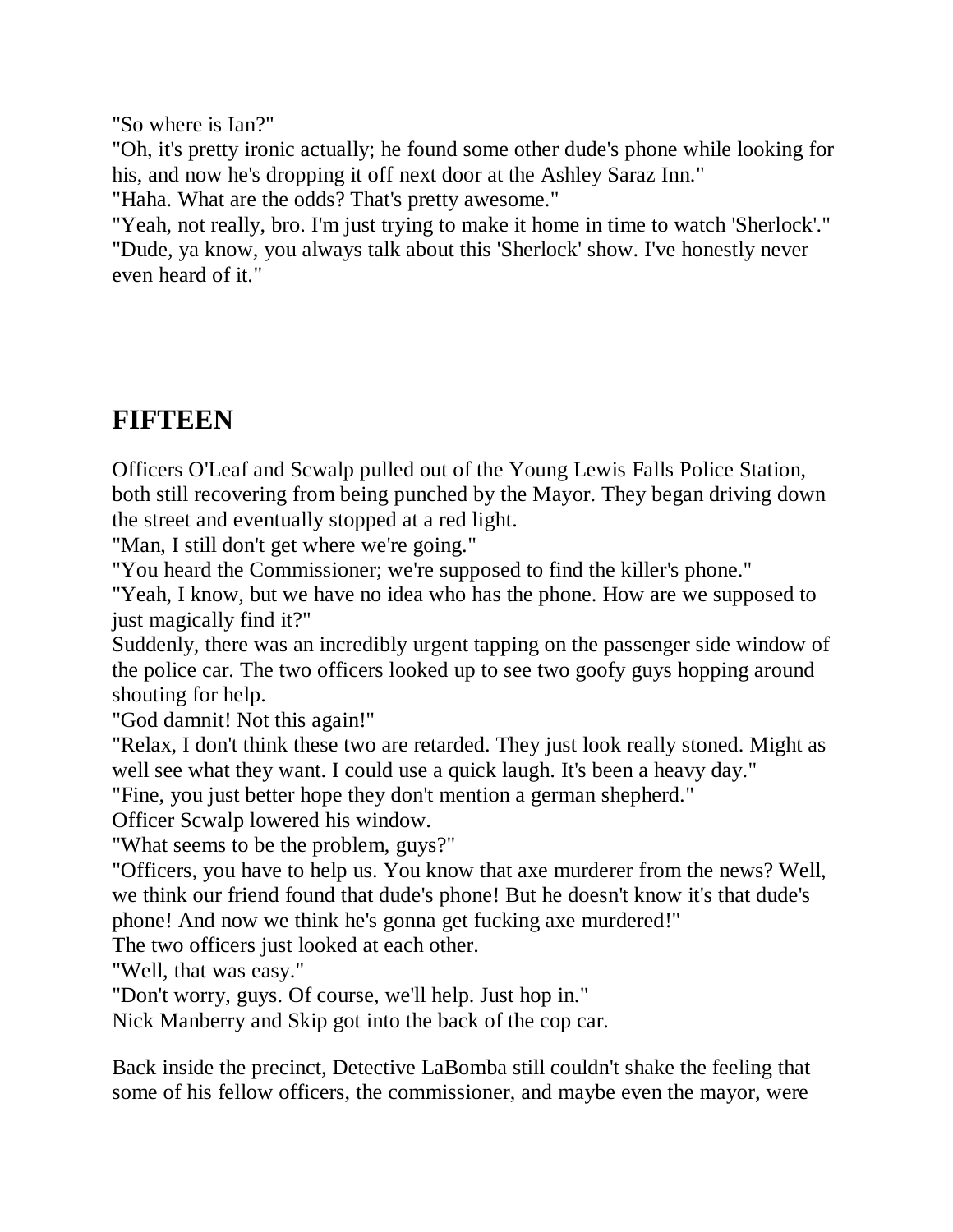somehow involved in this case. He instructed, Stacey Station, the station's receptionist, to bring anyone who came forward with information directly to him. He then returned to his office and rejoined Detective Thermos in trying to discover a link between the victims.

"I still haven't found shit, Steve. I'm starting to think these people really were just chosen at random."

"No, Sean. There has to be a connection. There's a reason why these people were killed. I just know it."

Suddenly, there was a knock on the door, and Jeff Sherbet, the young tech officer, popped his head in.

"Detectives, I think I may have found something..."

#### **SIXTEEN**

I made my way through the halls of the Ashley Saraz Inn until I found room #44. I reached up to knock, but as soon as I touched the door, it began to slowly open. "Hello?"

No answer. I pushed the door open a little more so that I could see into the entire room. It was empty. However, it did appear as though someone was definitely staying in there. There was a suitcase full of clothes on the front of the bed, and a lamp lit up on the desk next to a notebook. I figured I'd hang out for a few minutes to see if the guy showed back up. Maybe he was just getting ice or something. I felt weird just walking into his room, but I mean, the guy was expecting me. And he basically left his door open. So I assumed it would be cool if I went in and sat down. I didn't want to sit on his bed though. That seemed too creepy and imposing. I figured I'd sit at the desk.

Next door, Rob was still talking with Gene Cowbella and his wife, Bianca Sushi Cowbella. He was beginning to wonder what was taking me so long.

"Man, where the hell is Ian? He should've been back by now."

"Oh, man. I hope the axe murderer didn't get him."

"Dude, what the hell is that supposed to mean? What axe murderer?"

"Bro, how haven't you heard about this? It's been all over the news. Some dude's going around Young Lewis Falls chopping people up with an axe. Somebody got killed at the coffee shop we were at earlier."

"Seriously?"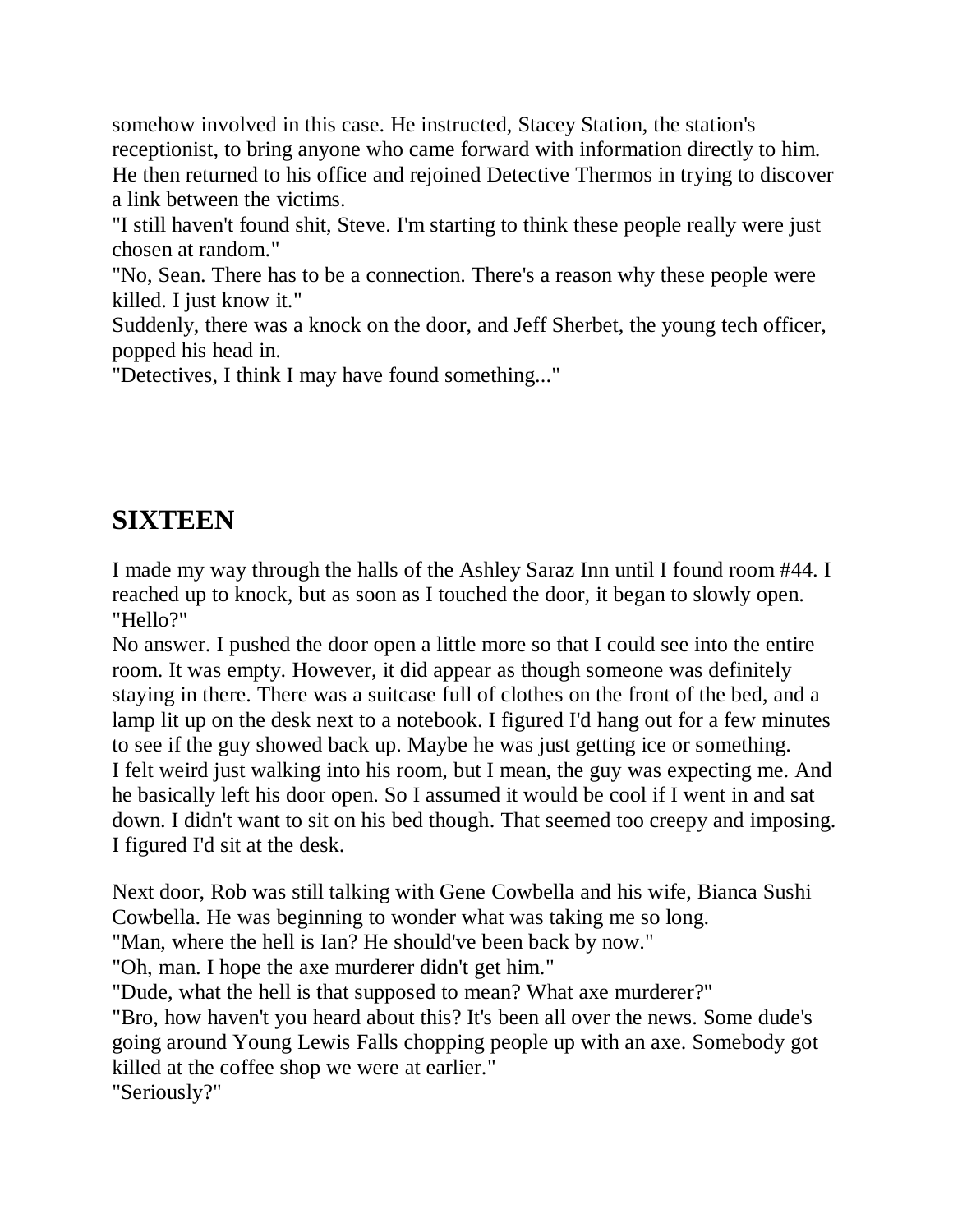"Yeah, I guess they got killed there yesterday morning. They found the body in the women's restroom."

"Ah, that explains why there were so many cops in the back of the place this morning. Man, that's fucking scary. Did they say whether or not they have any suspects?"

"No, they just said there were some bloody footprints leading out the side door into the bushes on the side of the building."

"Wait, what?"

It had been about ten minutes and nobody had returned to room #44. I was getting kinda sick of waiting for this guy. After all, I did have my own lost phone to worry about. I finally decided to just leave his phone on his desk with a note letting him know that I had been there.

I opened the notebook on the desk to grab a sheet of paper. However, the writing on the first page immediately caught my eye. It was a long list of names. And the top one said, "Tom Blondie". I knew Tom Blondie. That guy was cool. We went to high school together. I read the second name. It said, "Nate Oldcello". I knew Nate Oldcello too. That guy was my buddy. I used to have a giant crush on his little sister. The next name had a giant slash through it, however I could still tell it said, "Jen Ruby". I grew up down the street from Jen Ruby. I love that chick. This was getting weird. I continued reading the names. "Seth Shoes"; I worked with him. "Steve Surly"; he was a comedian pal of mine. "Jane Sharkfan"; that was some chick I was once in love with. I knew each and every name on this list. It took me a few minutes, and then it hit me. This was an exact list of my...

"Why hello there."

I looked up. There was a man standing in the doorway of the room. He was tall, well-dressed, smiling ear to ear...and holding a bloody axe.

#### **SEVENTEEN**

"Come on in, Officer Sherbet. What do you got?"

"Well, I was trying to figure out what seven, seemingly random, young adults could possibly have in common..."

Jeff Sherbet walked into the office and plopped his laptop down on the table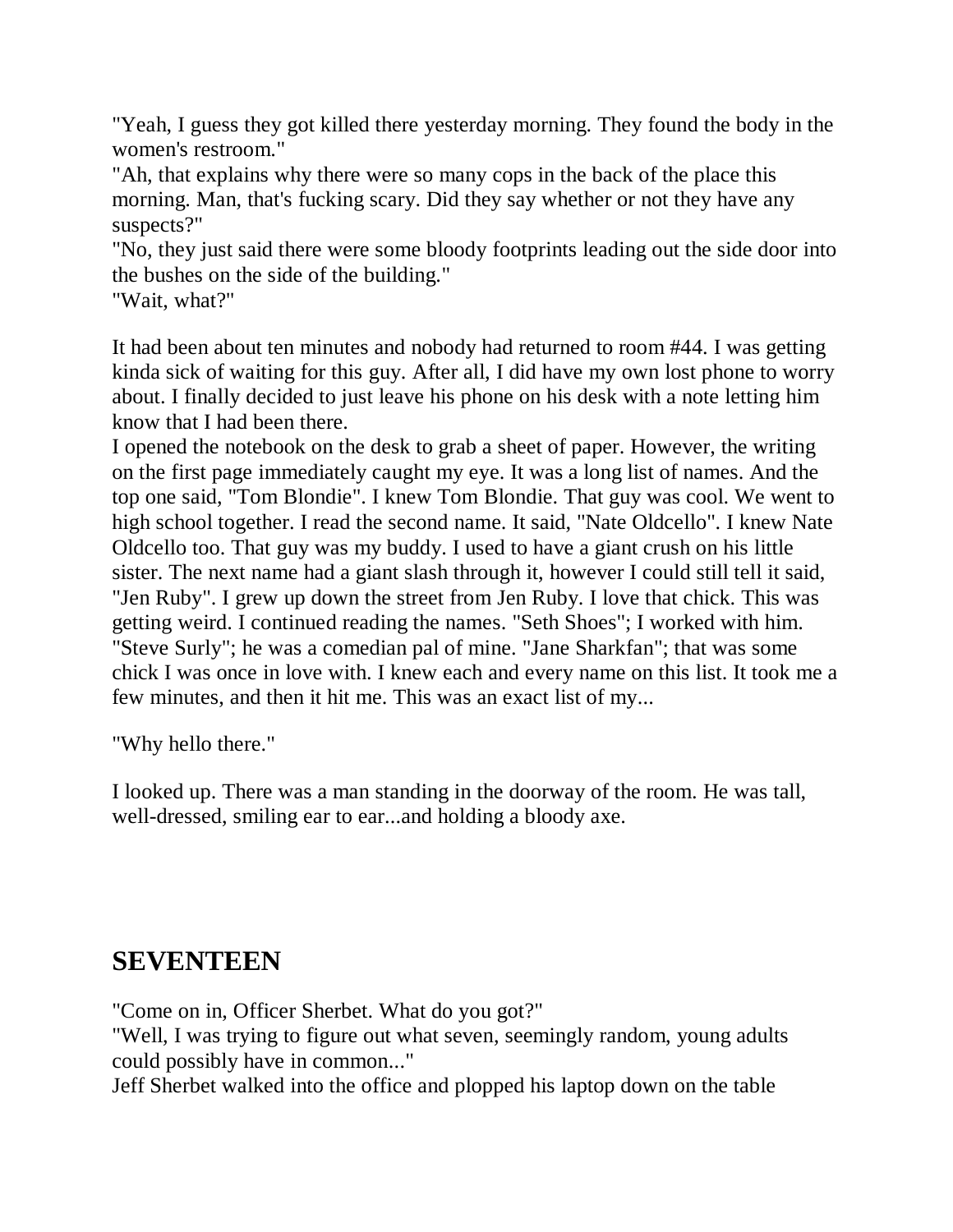between Detectives LaBomba and Thermos.

"I started looking online. It seems all of our victims were very active on Facebook. Now, it appears as though none of them were friends with each other on there. However, I discovered all seven of them did have one Facebook friend in common."

"I knew it! That means there's someone out there that knows each and every one of our victims! That's the link we've been looking for! Well, Officer? Who is this person?!?"

"His name is..."

#### "IAN KINNEY?!?!"

Commissioner Cannoli stood behind the closed door in his office, screaming into his phone.

"Yes, sir. We were about a block away from the station and these two stoner guys run up to our car and start shouting about how their friend found the axe murderer's phone. So, we get them in the backseat and ask them who their friend is; and they say it's Ian Kinney."

"That's impossible!"

"Who the hell is Ian Kinney?"

"Well, Detectives..."

Jeff Sherbet continued clicking through the web pages on his laptop.

"According to his Facebook page, he's an immature twenty-something, a wannabe comedian, a struggling writer, a hopeless romantic, and, apparently, a Hugh Grant enthusiast. I read a few of his posts on here. He's actually a pretty funny guy. You two would probably like him."

"He sure doesn't sound like much of an axe murderer, Steve."

"We don't know if he's an axe murderer or not, Sean. But we do know someone out there appears to be killing his friends."

"First, I want you to kill those two stoners!"

Commissioner Cannoli was still in his office, shouting into his phone.

"Then, I want you to meet me at The Famous Friends Club. The Mayor is already on his way there. He's not gonna believe who found this fucking phone. And Officer O'Leaf..."

"Yes, Commissioner?"

"You and Scwalp better not screw this up."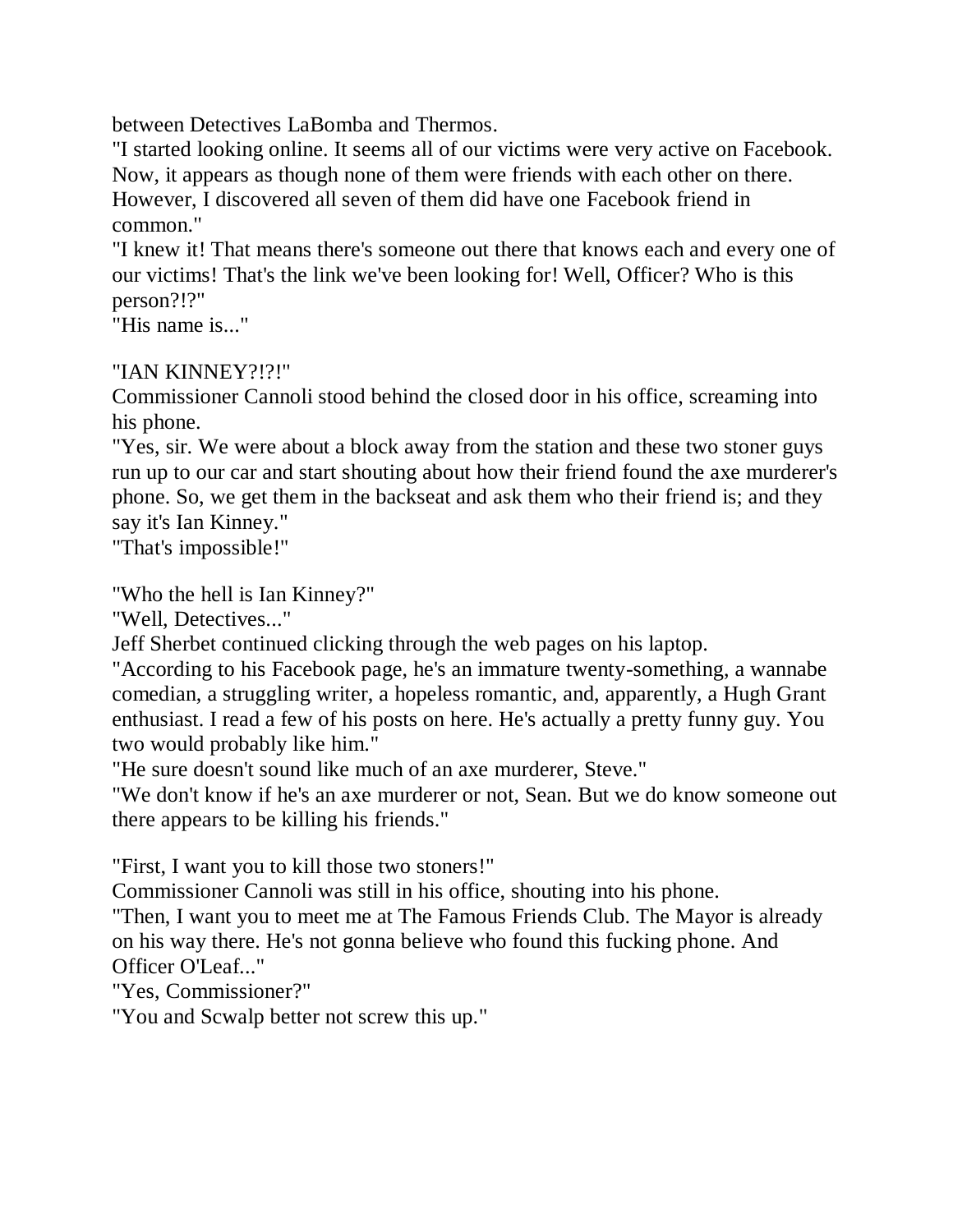### **EIGHTEEN**

"Hey, man...."

I responded nervously to the frightening figure standing before me, in the doorway of room #44, at the Ashley Saraz Inn.

"....what's with the axe?"

"Oh nothing. Just using it to take care of some business at the front desk. You must be the guy who found my phone."

"Yeah, I have it right here. I was about to leave a note in your notebook saying I dropped it off."

"Ah, you opened my notebook. That is unfortunate."

The man walked into the room, then turned around, closed the door behind him, and locked it.

"I really wish you wouldn't have opened that. However, since you did, do me a favor: find the name, Carly Spatula, and cross it off for me."

"Umm...did something happen to Carly Spatula?"

The man smiled and twirled his axe.

"Yeah, bro. Something happened to Carly Spatula."

Rob rushed out of The Crystal Ceiling with a clusterfuck of thoughts running through his head. Was it actually possible that the phone that I had found in the bushes on the side of the coffeehouse belonged to an axe murderer?!? Had I just gone to meet with the killer? If not; why the fuck hadn't I made it back yet? Rob didn't know what to think, but he took off running towards the Ashley Saraz Inn next door.

I did as I was told and crossed Carly Spatula's name off in the notebook. I then turned back to face the mysterious man in front of me.

"So, umm, I gotta ask; is this a list of my Facebook friends?"

A puzzled expression crept across the man's face.

"Did you say YOUR Facebook friends? Don't even tell me; you're Ian Kinney?" "Umm...yeah?"

"Dude, really? That is fucking crazy. I mean, seriously, what are the chances? Well, hey, man; my name's Mike Henderstink. It's nice to meet ya. I'm actually a pretty big fan."

"What do you mean, 'you're a fan?'"

"Well, I got kinda curious as to what you were posting on Facebook that would make somebody hire me to murder all of your friends on there; so I checked out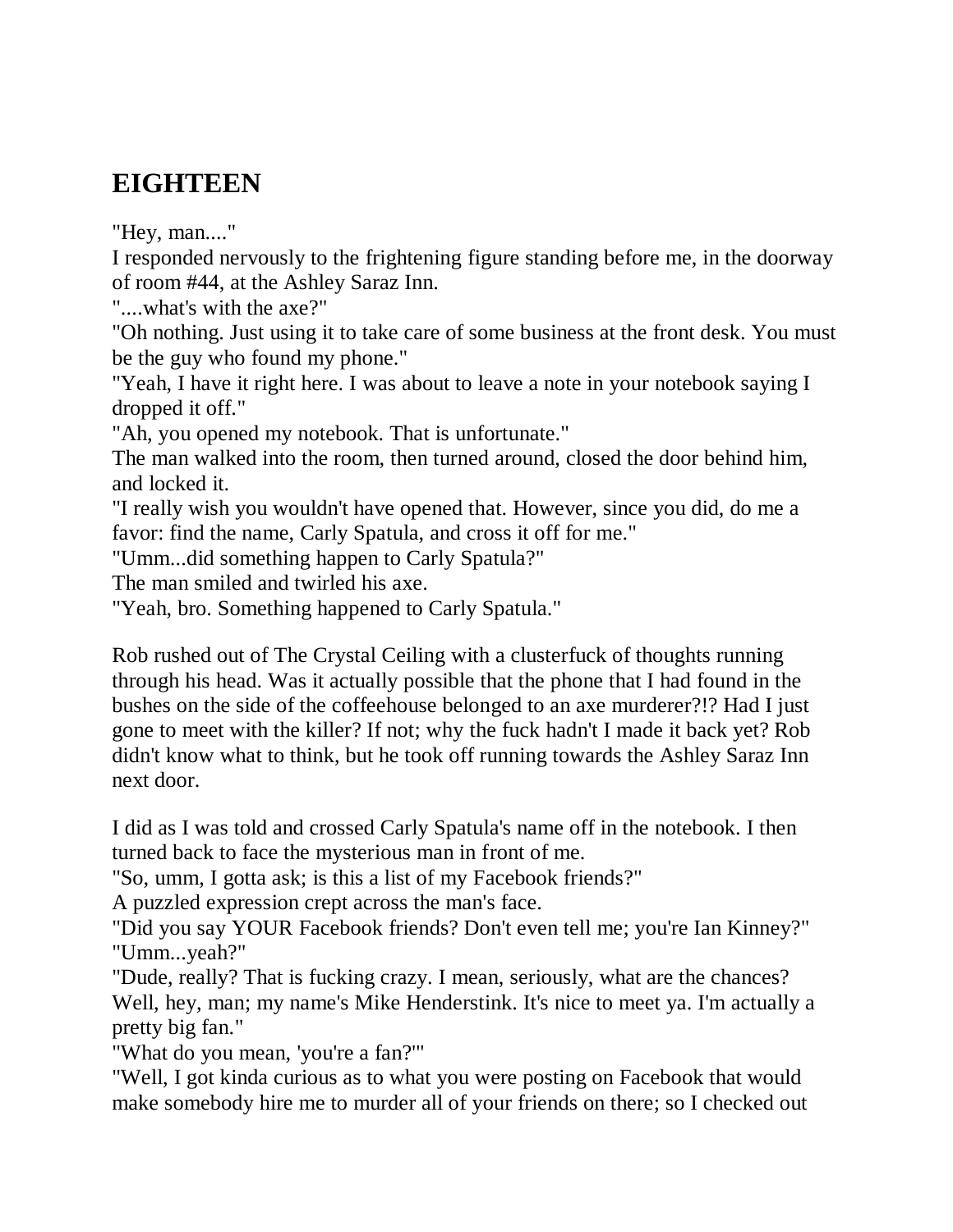your page. You're a pretty funny guy."

"Thanks, but...what the fuck are you talking about?"

"Oh shit, sorry, man. But yeah, somebody kinda hired me to murder all of your Facebook friends. So far, I think I've killed like eight. I still have a ton left." "This is a joke, right?"

"Well, why don't you go ask Carly Spatula if this is a joke? She might have trouble answering you though. Since I just chopped her up with a fucking axe." "Dude."

"I'm still just amazed that YOU found my phone. Seriously, What Are The Chances?!?"

"Soo, umm, why exactly would somebody hire you to murder all my Facebook friends?"

"Oh geez, ya know what, bro. I really don't get into the 'whys' in my line of work." "Then Who? Who hired you?"

"Sorry, man. Can't tell you the 'who' either."

"Well, are you going to murder me?"

"Yepppp."

"I just don't get it. You seemed like such a nice guy on the phone."

"Well, I am a nice guy. I'm a really nice guy. That's what makes me such a great axe murderer. No one ever thinks a nice guy's gonna chop their head off."

Rob sprinted through the front door of the Inn and was immediately met by the grisly sight of Carly Spatula's axed up remains behind the front desk. "HOLY FUCK!"

He frantically tried to remember what room I had said I was going to. Then, it hit him; 44. He glanced at the room directory on the wall and took off down the middle hallway.

"So, listen, man. I'd love to keep chatting with you, but I should really get back to murdering your friends. So, ya know, say your prayers or whatever."

"Dude, please don't kill me. I'm an intellectual. There are only so many of us left." "Sorry, bro. But if it's any consolation; it really was nice meeting you."

And with that, Mike Henderstink came at me with his axe. Without even thinking, I jumped backwards, and his first swing just missed my chest. He swung again. I dove over the bed just narrowly dodging the blade.

"C'mon, bro. I have a shitload of other people to murder. Why don't you just let me get this over with?"

He ran around the bed, but I quickly dove back over to the opposite side.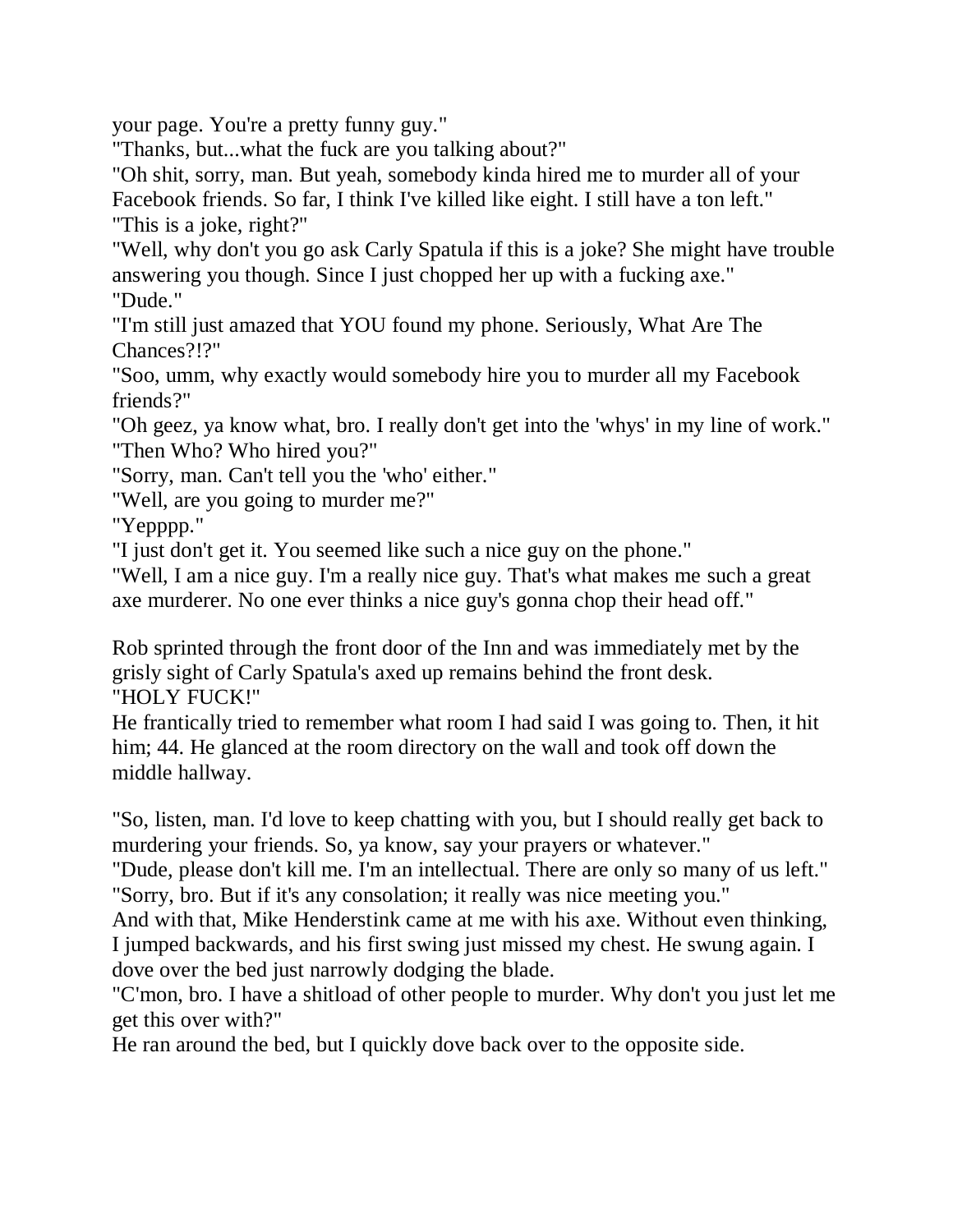Rob reached room #44 and immediately began shouting and pounding on the door. "IAN!!!!"

I heard him and began shouting back.

"ROB!!! Dude, there's some fucking crazy guy in here trying to murder me with an axe! Fucking help, bro!!"

"I'm trying!! The door's locked!!"

Mike Henderstink kept chasing me around the bed, and I kept jumping back over to the other side to avoid him. I grabbed the clothes that were in the suitcase at the foot of the bed and threw them at him.

"Really, dude? You think you're gonna stop me by hitting me with clothes?"

Outside the room, Rob didn't know what else he could do. He just started throwing his body into the door, attempting to break it down.

I reached back into the suitcase again to try and find anything else I could use to defend myself. All I could grab was what appeared to be a small bottle of hairspray. Mike Henderstink saw it and smiled.

"Ha! What are you gonna do with that?!"

With no other move to make; I quickly popped the lid off, pointed the bottle at Mike Henderstink's face, and sprayed.

"Hey, what the...?"

Mike Henderstink began to cough. His eyes turned bright red and started swelling with tears.

"You motherfucker!!"

Unable to see through his blurred vision, he began to stumble around the room. He stopped directly in front of the door.

"Dude, that was not fucking cool! What the fuck did you just spray in my face?!?" I looked down at the small bottle of hairspray in my hand, only to notice it wasn't a bottle of hairspray at all. It was a bottle of deodorant body spray. I looked up at Mike Henderstink.

"Dude...it's 'Axe'."

He looked back at me.

"Seriously? What are the chances?"

Just then, the door of the room, and Rob Zachary, came crashing down on top of him.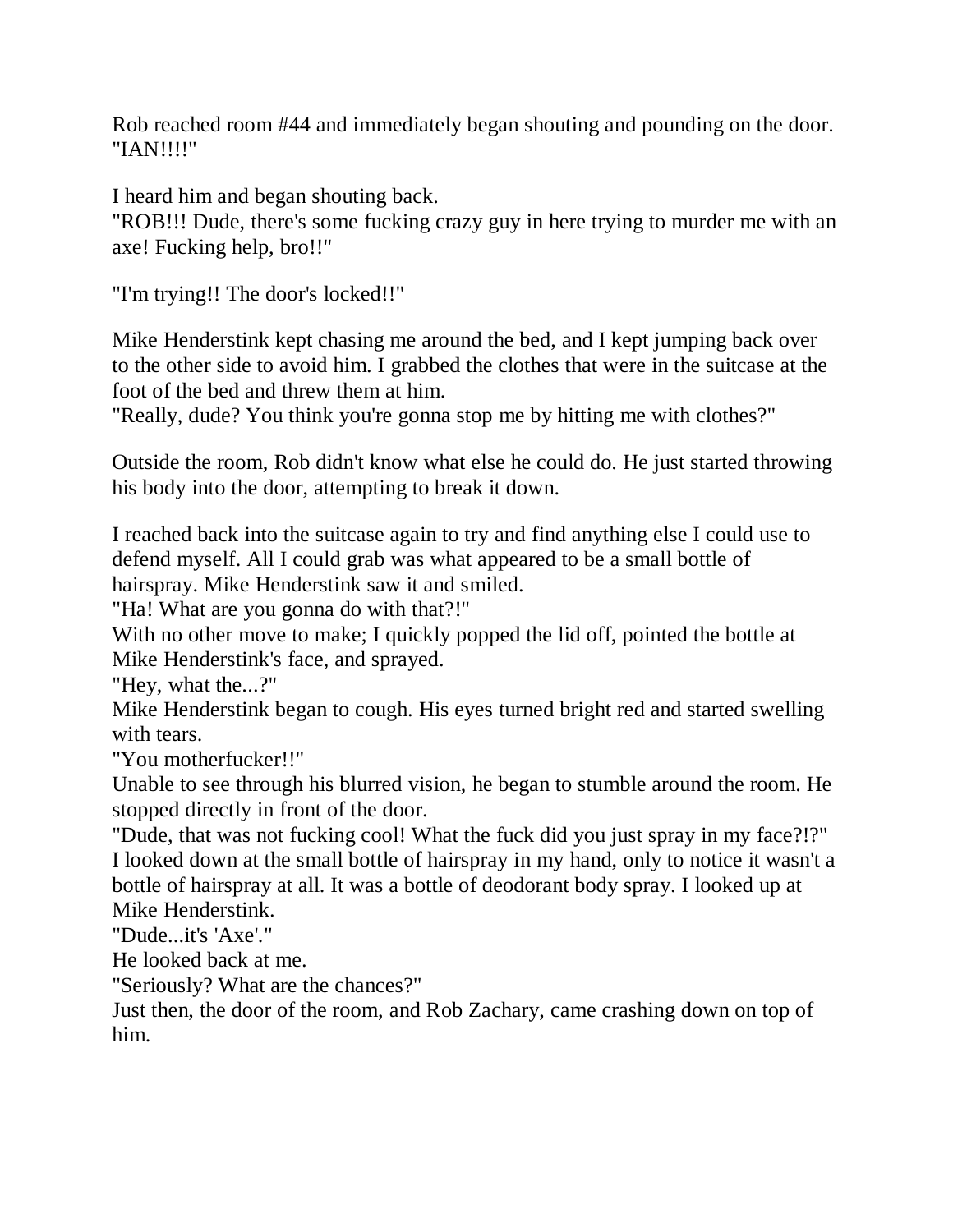# **NINETEEN**

Detectives LaBomba and Thermos were still at the police station trying to put together all of the pieces. Officer Jeff Sherbet still had his laptop open to Facebook and continued to assist them.

"I just don't get it, Steve. This Ian Kinney guy writes love poems and silly jokes about pizza. There's no way he's our killer."

"Call it police intuition, but I think you're right, Sean. I highly doubt this is our guy. So the question is; why would somebody be killing his Facebook friends?" There was a knock on the door, and Stacey Station, the station's receptionist, stuck her head in.

"Detective LaBomba, you said to talk to you directly if anyone came forward with information on the case?"

"Yes, Stacey, what is it?"

"Well, there's a young woman out here named, Katie Messy. She said she saw the news story, and there's something we need to know. Detective, she seems pretty shaken up."

Jeff Sherbet was still clicking around on his computer, and his eyes shot up from the screen.

"Detective, according to this, Katie Messy is Facebook friends with Ian Kinney!" "Get her in here, Stacey!"

Stacey Station led Katie Messy into the room. It was obvious that the young woman had been crying. She sat down at the table across from the two detectives. "So, what is it that you're here to tell us, Miss?"

"Yes, thank you for seeing me. It's just so horrible. I don't even know where to start."

"Please, just start at the beginning."

"Okay. Well, my name is Katie Messy, and I own a small animal hospital called Katie Messy's Messy Kitties. Two nights ago, I was just closing up for the evening, when this man walked in carrying an injured dog. He said he had found it on the side of the road. It looked like it had been hit by a car."

Katie Messy's eyes began to tear up again.

"What happened next, Miss Messy?"

"Detectives, I swear I did everything I could. It's just, I mainly specialize in cats, and this dog was very badly injured. I just couldn't save it. It died on my table." "Miss Messy, I'm very sorry to hear that. But what exactly does this have to do with the axe murderer?"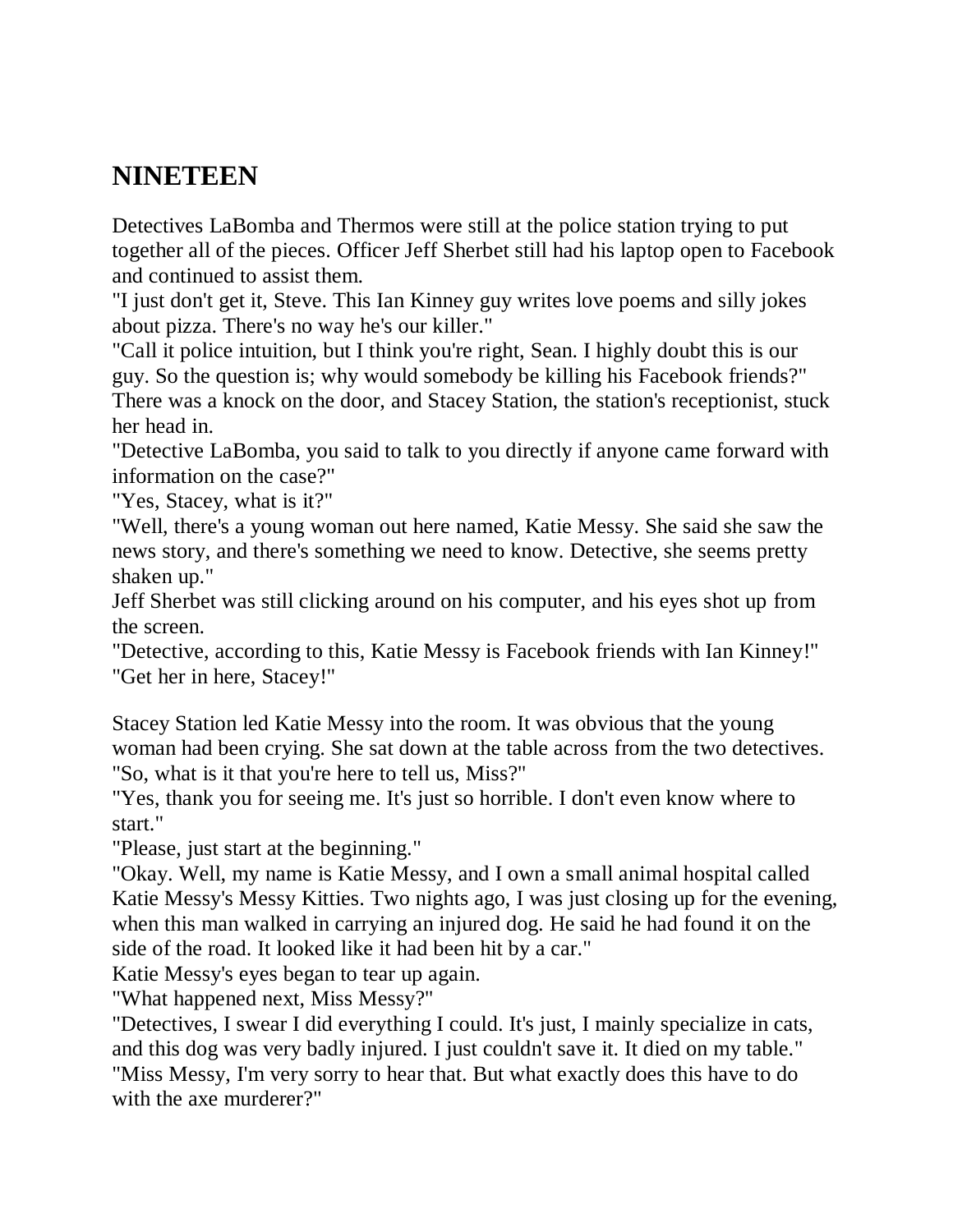"The axe murderer? Why this doesn't have anything to do with the axe murderer." "I was told you saw the news story and had information regarding it."

"I did and I do! But not the axe murderer story. The other story. The one about the two officers beating up Michael Fucko, that mentally-disabled man who was just looking for his missing dog, Jimbo. I'm afraid that this may have been that missing dog! I'm afraid that I killed Jimbo!"

"I'm sorry, Miss Messy, but are you telling me that there's an axe murderer on the loose killing actual people, and you're here because of a dead german shepherd?" "Well, actually, the dog that was brought into my office was a golden retriever."

"Well then, it's your lucky day. The news apparently had that detail wrong. From what I hear, Jimbo's really a german shepherd. So, you're off the hook."

"What? Really? Thank God!"

"So, just to be sure, you're telling me you have absolutely no information at all for us on the axe murderer, his victims, or Ian Kinney's Facebook?"

"Wait, Ian Kinney's Facebook? I read that all the time. He's funny. What the hell does that have to do with anything?"

"Well, Miss Messy, that's what we're trying to figure out."

"Geez, you should talk to my ex-boyfriend."

"I'm sorry?"

"Oh, nothing. I just used to date this guy who was literally obsessed with Ian Kinney's Facebook. He used to make me login to my account so that he could read all of Ian's posts. He'd sit there for hours just staring at them with this crazy look in his eyes. It was actually really creepy. It's the main reason I broke up with the guy. That, and he hated cats."

The two detectives looked at each other.

"Miss Messy, who exactly is your ex-boyfriend?"

#### **TWENTY**

Nick Manberry and Skip were becoming somewhat suspicious of the two police officers that had picked them up. First off, the cops didn't seem all that concerned about their friend being pursued by an axe murderer. Secondly, both cops had reacted very oddly when they found out that said friend was named, Ian Kinney. And thirdly, the cop car they were in was now driving through the part of Young Lewis Falls that was commonly referred to as, the hood. "So officers, where exactly are you taking us?"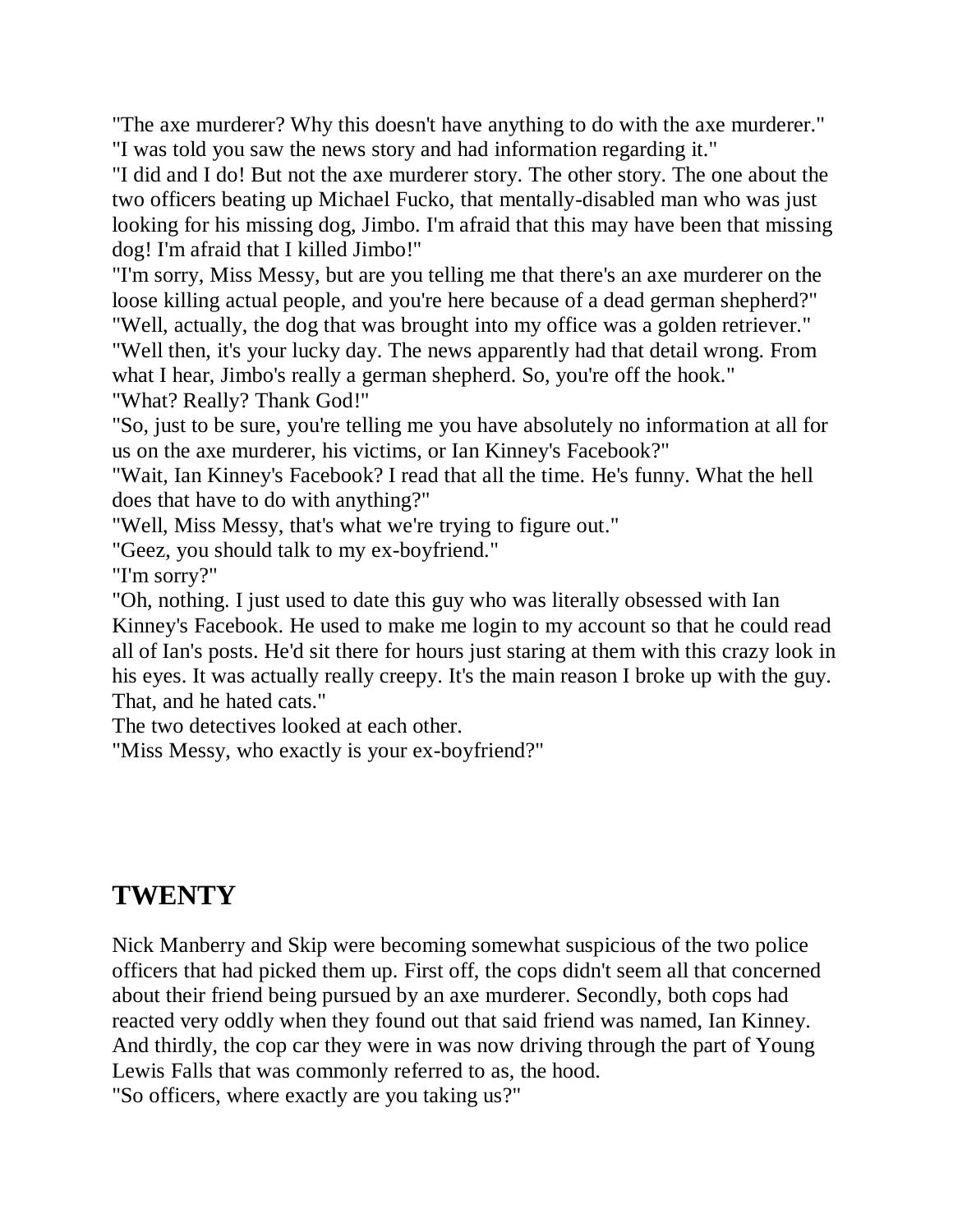"Don't worry, guys. We're going to find your friend, Ian."

"Umm, dude, I don't think Ian would've been in this part of town."

The officers didn't reply. Nick leaned over and whispered to Skip.

"Is it just me, or do these cops look kinda familiar?"

"Meh, they've probably just pulled us over a couple dozen times."

They kept driving. Eventually, Officer O'Leaf pulled into a dark alley and turned off the car.

"Alright, guys. Get out."

"What? We're in an alley in 'the hood'. Why would we get out?"

"Because...I don't wanna get your blood on my seats."

"Dude, what?!"

The two cops pulled their guns and pointed them at Nick and Skip.

"GET OUT OF THE FUCKING CAR!"

The two clueless stoners got out of the car. Skip began pleading with the officers. "Guys, you don't have to do this! We literally don't know anything. Literally!! Nothing!!!"

"Skip, it's no use. I just realized why I recognize these two cops. They're the asshole ones from that news story."

"You mean, they're both axe murderers?!?"

"No, Skip. Not the axe murderer story. The other one. The one about the two cops in the hood beating up Michael Fucko, that mentally-disabled man who was just looking his missing dog, Jimbo."

Skip glanced back at the two cops escorting them down the alley at gunpoint. "Holy shit! You're right. What the fuck is wrong with you guys?! Who beats up a disabled man?!? Why couldn't you just help the guy find his golden retriever?" Officer O'Leaf was already incredibly tired of hearing about Michael Fucko, and he just couldn't take it anymore.

"Listen, you fucking stoner, it was really a german shepherd! And not that it matters anyway, since we're about to fucking shoot you; but we didn't beat up that retarded guy. My partner here barely touched him, and he fell down. That news story blew it way out of proportion."

Officer Scwalp stopped.

"Dude, what the fuck? Why are you trying to blame it all on me?!"

"Well, you are the one who pushed him!"

"Yeah, but you're the one who got us involved in the bullshit in the first place. If you hadn't agreed for us to be Commissioner Cannoli's personal lackeys; we wouldn't even be in this mess. We definitely wouldn't be dealing with some disabled guy and his stupid fucking german shepherd."

"That's not fair. You were just as desperate as I was for the Commissioner to take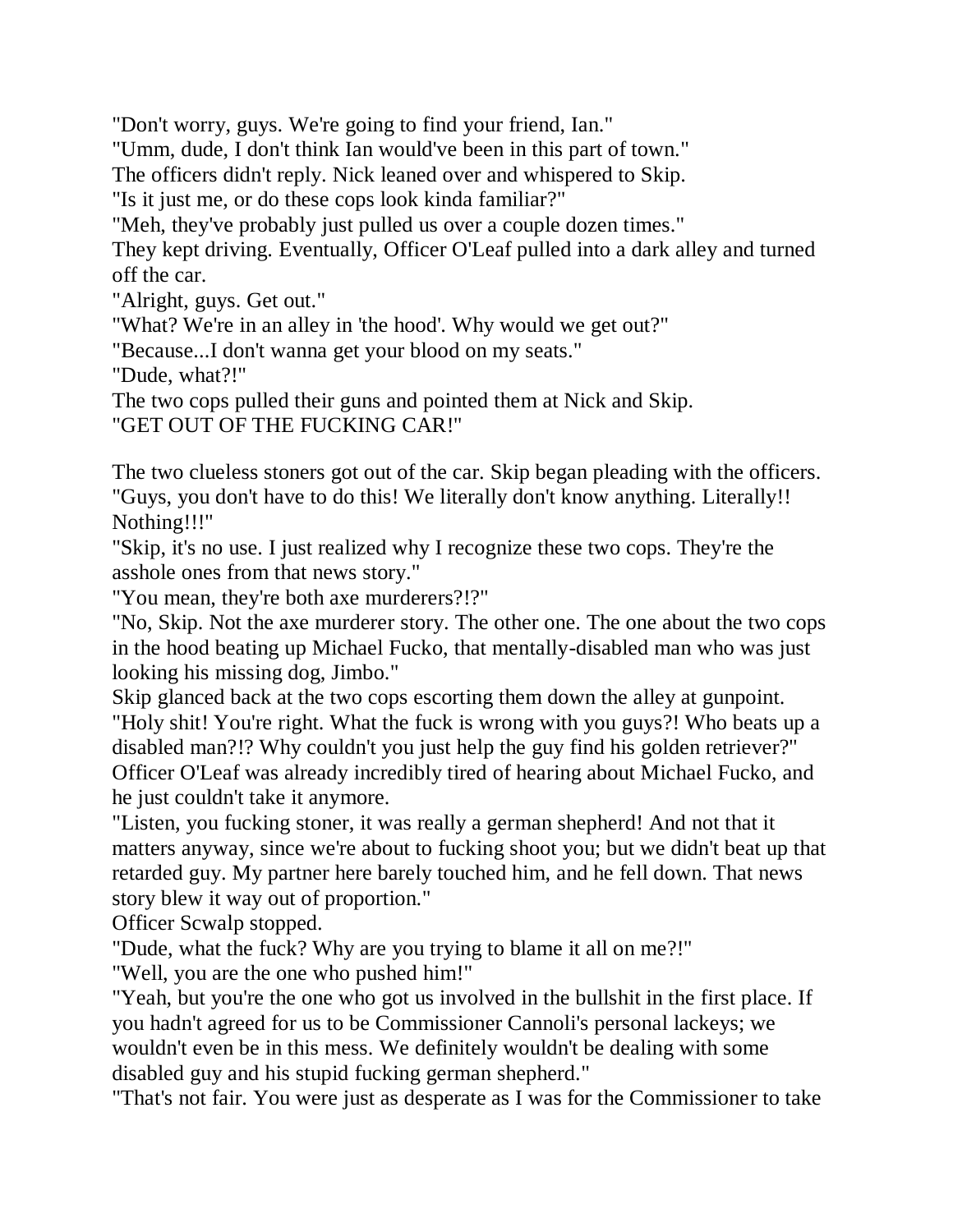us under his wing!" "Yeah, but I didn't know it would involve all of this!!"

As they watched the argument unfold, Nick and Skip couldn't help but notice something moving in the darkness behind the two feuding officers. It appeared to be slowly creeping closer and closer to them. It almost looked like a....They glanced at each other. It couldn't be. Could it?

"Listen, there's no sense in us fighting with each other. We're both in this together. Let's just kill these two stoners and get over to The Famous Friends Club. We need to meet up with the Commissioner and figure out what to do about Ian Kinney." "Fine, but we also need to eventually finish this conversation."

The two cops turned back to Nick and Skip.

"Alright, you two; sorry to delay your inevitable death. Any last words?"

Nick and Skip had continued watching the creature in the darkness. As impossible as it seemed, they were both now positive exactly what was stalking the two crooked police officers. Finally, Nick spoke up.

"Yeah, I do have a few last words. First off, you guys are dicks. And secondly, GET 'EM, JIMBO!!"

Before the two cops had a chance to react, a large german shepherd emerged from the shadows. It immediately lunged at Officer Scwalp and bit down hard on his arm. He dropped his gun and fell to the ground in pain. The dog then tore right towards Officer O'Leaf. He was frozen in a state of shock and disbelief. "No fucking way."

The dog jumped up and bit the policeman's throat. He, too, dropped his gun and fell to the ground.

### **TWENTY-ONE**

Johnny Sorrento's long black limo pulled into the parking lot of The Famous Friends Club. The disheveled mayor hopped out and stormed inside. For the second time today, he busted through the doors of Ryan Rich's office. "You're not going to fucking believe this! I just got a call from Commissioner Cannoli, and he says the person in possession of our killer's missing phone is none other than Ian Fucking Kinney!!"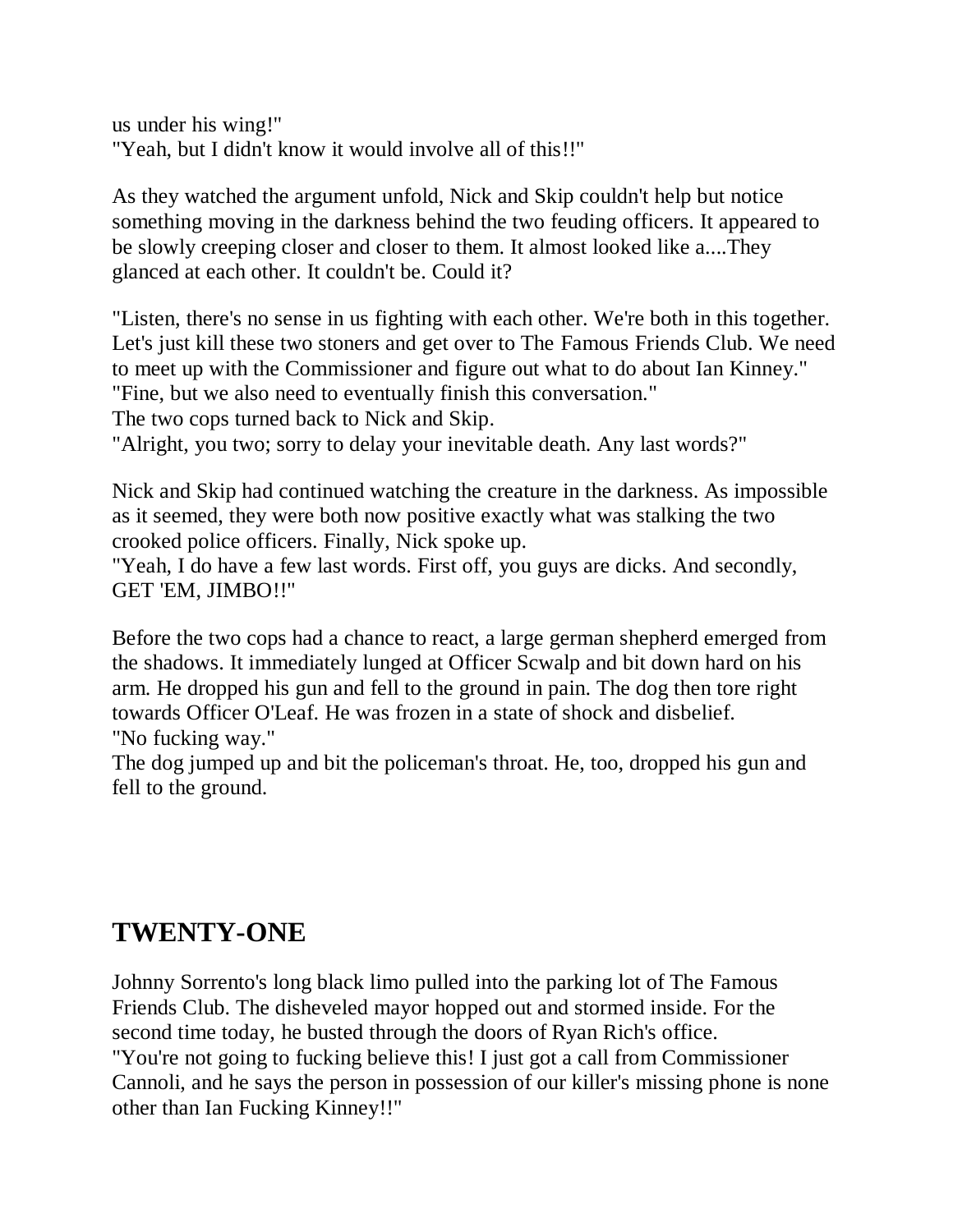Ryan Rich abruptly stopped what he was doing and looked up from his desk. "What? Ian Kinney? But, how!?"

"Don't you get it! You underestimated him! We took his phone, and now he took ours!!!"

"That's impossible. He was here this afternoon. He had no idea. He thought his phone was lost!"

"Or he's just been playing with us this whole time!"

"It doesn't make any sense. I spoke to our axe murderer not more than thirty minutes ago. He had set up a meeting with the person who found the phone, and he was going to be getting it back."

"It sounds like our axe murderer walked straight into a trap!! For all we know, Ian Kinney has already killed him, and now he's coming after us!"

"Johnny, are you serious? It's Ian Kinney. He's just a comedy writer for Christ's sake."

"Is he though?!? IS HE?!?"

"You know what, Mr. Mayor; don't worry. I'll take care of this right now. I think it's time for plan B."

### **TWENTY-TWO**

I stood in shock at what had just transpired inside room #44 at the Ashley Saraz Inn. Rob had landed on the door, the door had landed on Mike Henderstink, and Mike Henderstink had landed on his axe. He was dead. Rob and I were both physically alright, but I was definitely still somewhat emotionally distressed. "DUDE, WHAT THE FUCK IS GOING ON?!?"

Rob attempted to calm me down.

"You just had to find that phone, man. We can relax now though. We just killed the axe murderer. Apparently, this guy has been going around town chopping up random people. And WE stopped him. We're heroes."

"Dude, you don't get it! He wasn't going around town killing random people; he was going around town killing MY FACEBOOK FRIENDS!" "Dude, what?"

"He told me! He was very blunt about it! He said somebody had hired him to murder every one of my Facebook friends!"

I grabbed the notebook off the desk and threw it at Rob.

"Look for yourself! He has a list!"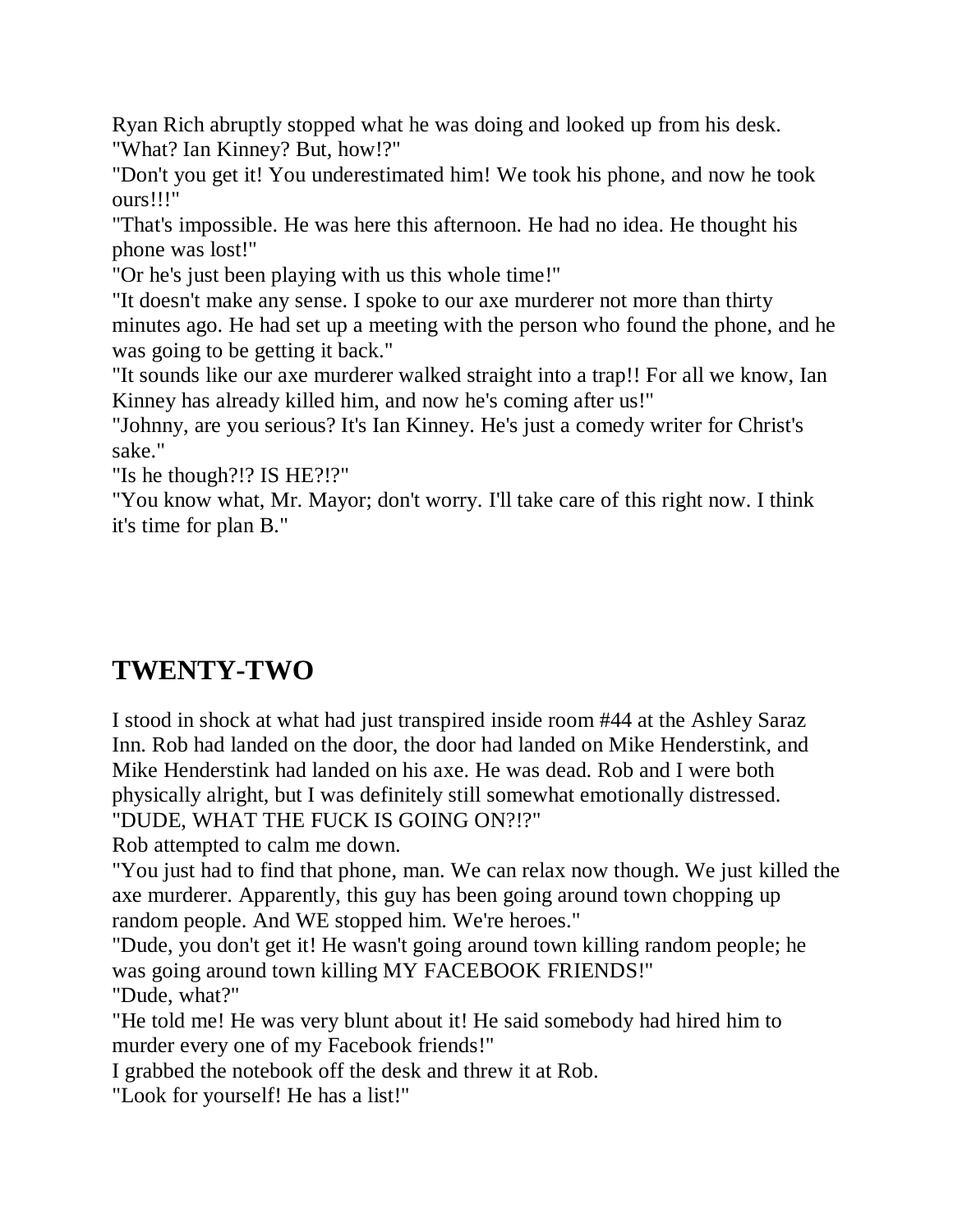Rob opened the notebook and began scanning the names.

"Dude, he's got some of our good friends in here. Matt Cheesebergey, Gabe

Casaleboat, Ryan Piersonification. Wait. Holy shit. Dude, my name's in here."

"Well, dude, we're fucking Facebook friends!"

"This is crazy. Why would somebody hire an axe murderer to kill your Facebook friends?!?"

Suddenly, a phone rang. It was the phone that I had found in the bushes on the side of Amy Gates' Coffees and Cakes. The same phone I'd come to this room to return. The killer's phone. Rob and I looked at each other. I reached for it.

"Dude, don't fucking answer it!"

"I have to, Rob. I need to know who's behind this!"

I put the phone to my ear.

"Hello. This is Ian Kinney."

"Well, well, well. So the stories are true. You really do have our axe murderer's phone. I take it then that he is no longer with us?"

"He's dead. Now who the fuck is this?!"

"Oh, stop playing dumb, Ian. You know exactly who this is. I took your phone; so you took mine. Well played, my friend. I knew you were clever, but this shit is on a whole new level."

"Wait a minute! What do you mean YOU took my phone?!?"

"Seriously, man. You can give up the act. It worked. I'll admit you had me fooled when you stopped by my club this morning. I thought you were completely clueless. I still don't know how you figured it all out."

"Stopped by your club? Wait a minute...son of a bitch....Ryan Rich."

"At your service, my friend."

"You fucking psychopath. Why the hell would you hire someone to murder my Facebook friends?!?"

"You really don't know? Jesus, maybe you're not clever. It doesn't matter now anyway. All that matters now, is that I have a phone that you want, and you have a phone that I want. So, why don't you come by the club here, and we can make a little swap?"

"Dude, you really are fucking crazy! What's to stop me from taking this phone to the police and telling them everything?!?"

"Well, my friend, there are three things stopping you from doing that. The first, and most obvious, is that I own the police. They've been helping me pull this off from the very start. Hell, they were even hiding bodies for me. In fact, the mayor is literally in the room with me, right now. The second thing, is that you sure seemed to take a shine to my new waitress, Lisa Magazine. She's downstairs. It sure would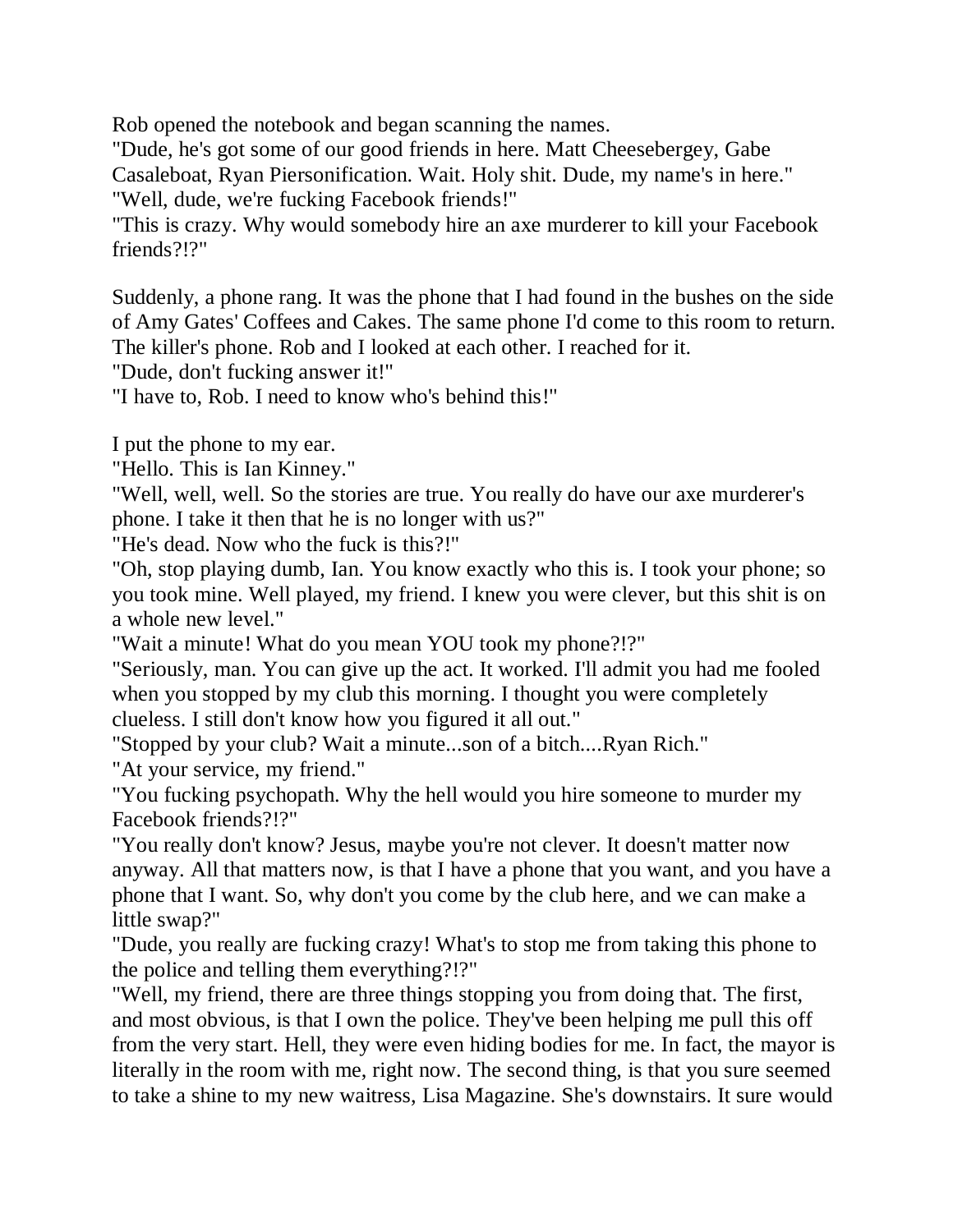be a shame if something terrible happened to her."

"Don't you fucking touch her!"

"Hold on, Ian. You haven't heard the third thing yet. But you know what; maybe it's better that way. We'll make that one a surprise."

"What the fuck are you talking about?!"

"Well, my friend, you killed my axe murderer. So, let's just say, I've been forced to move onto plan B."

"Dude, when did you become a fucking supervillian?! What the hell is plan B?!?" "Don't worry, my friend, you will soon find out. You have one hour to bring me that phone or Lisa dies."

I hung up and turned to Rob.

"Dude, Ryan Rich is behind all of this! He stole my phone, he hired someone to murder all of my Facebook friends, and now he is threatening to kill that hot Lisa chick if I try going to the cops. He says that I have one hour to bring him this phone or she dies."

Rob didn't respond. He was staring at his own phone. It had beeped while I was on the call. He looked up at me.

"Dude, there's more..."

"What?!?"

"Umm...I just got a notification that I have been invited to a special event at The Famous Friends Club tonight. I got the invitation through Facebook. It was sent to me from you."

"Dude, what are you talking about?"

"Look."

Rob showed me the screen of his phone with the Facebook invite.

"Dear Facebook Friends,

As a thank you for reading all of the crazy nonsense that I post on here; I'd like to invite you all to The Famous Friends Club tonight for a super sweet party. There will be complimentary food and unlimited free drinks for all who attend. Thanks and see you soon.

Yours truly,

Ian Kinney"

"See, man. It shows this just went out to every one of your Facebook friends." "Oh my god."

"Ian, dude, what the fuck is going on?!"

"Dude, Ryan Rich has my phone. He must've sent that. He said I was forcing him to move onto plan B."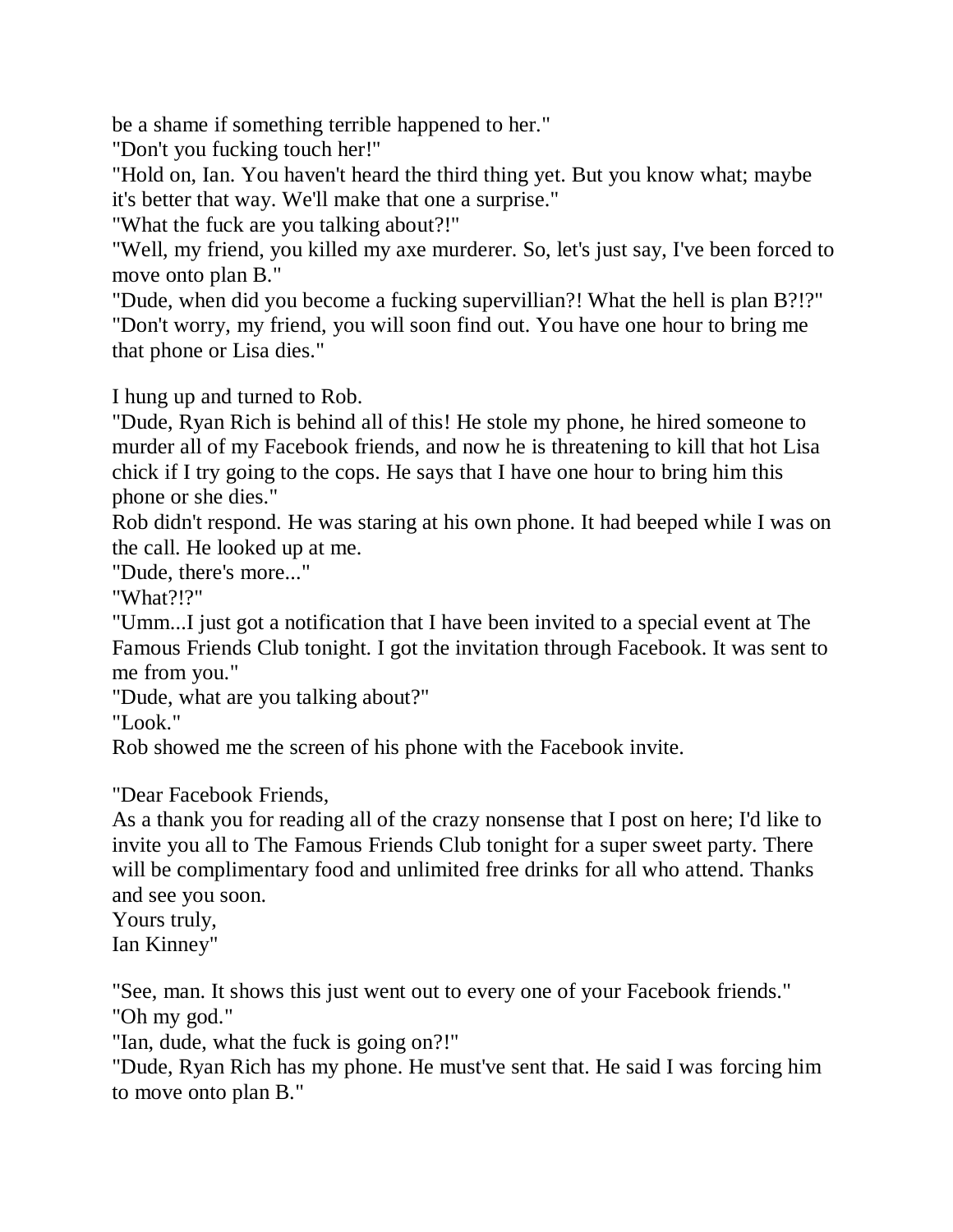"I don't get it. What's plan B?!?" "I don't know, man, but I'm assuming it involves tricking all of my Facebook friends into going to that club tonight, and then fucking killing them." "Jesus Christ, dude. Ryan Rich is crazy. What do we do!?" "Well, Rob..." I reached down, flipped over Mike Henderstink's dead body, and pulled the axe out of his chest. "...we stop him!"

Rob and I ran out of the Ashley Saraz Inn, hopped into my car, and took off towards the Famous Friends Club.

#### **TWENTY-THREE**

Detectives LaBomba was stunned.

"I'm sorry, Miss Messy, but are you telling us that your ex-boyfriend is Ryan Rich?!? The same Ryan Rich who owns the Famous Friends Club, and is one of the most powerful people in town?!"

"Yeah, that's him. I mean, we only went out a few times, and like I said, I eventually had to break up with him."

"Right. Because of his crazy obsession with Ian Kinney's Facebook?" "Exactly."

The detective turned to his partner.

"Sean, it all makes perfect sense."

"What do you mean, Steve?"

"Well, if my hunch from earlier is correct, and other cops, the Commissioner, and even the Mayor, are involved in this; then whoever is behind it must be extremely well connected. And who has more connections than Ryan Rich?"

"Jesus, you're right! But why, Steve? Why would Ryan Rich want all of Ian Kinney's Facebook friends dead?"

"That's the one thing I still haven't figured out, Sean."

Suddenly, Katie Messy's phone beeped. She pulled it out of her purse and glanced at it.

"Wow, that's super weird."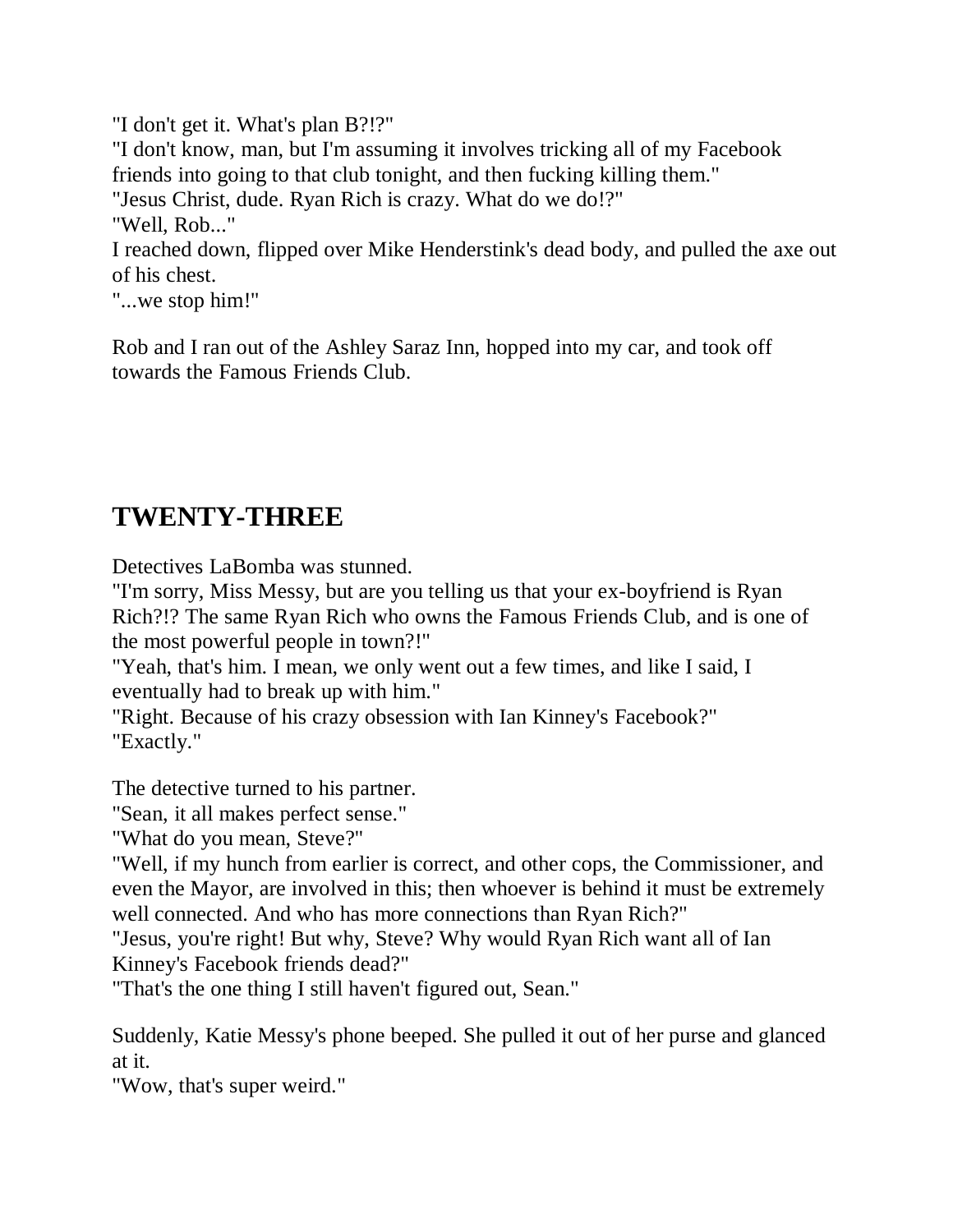"What is it, Miss Messy?" "Well, I just got invited by Ian Kinney to a special event at the Famous Friends Club tonight." "WHAT?!!?" "Yeah, it shows the invite went out to all of his Facebook friends."

"Holy shit, Steve, if you're right, and Ryan Rich is behind this; all of his potential victims are about to be in the same place at the same time! It'll be a god damn bloodbath!"

"Well then, Sean. I guess we need to stop him."

The two detectives ran out of the Young Lewis Falls Police Station, hopped into their car, and took off towards the Famous Friends Club.

### **TWENTY-FOUR**

Nick Manberry and Skip had managed to restrain the two injured police officers using their own handcuffs. Officer O'Leaf was unconscious and in pretty rough shape. Officer Scwalp was bleeding badly from his arm, but he was still fully awake. The two friends now sat petting their furry savior, Jimbo, the german shepherd. Skip turned to Nick.

"Dude, what are the fucking odds of this dog showing up exactly when he did? That was like a miracle."

"Yeah, well, I think he just knew deep down in his doggy heart that those two jerks had done horrible things to his disabled master, Michael Fucko; and he wanted revenge!"

Officer Scwalp began to cry out to the pair.

"Guys, you need to call an ambulance! That dog bit my partner on the throat! He's gonna die! You have to help him!"

Skip turned to face the crooked cop.

"Are you fucking serious?! You guys just tried to shoot us!"

"I'm sorry! But you don't understand! We were just following orders!"

Nick joined into the conversation.

"Who would order you to kill a couple of harmless stoners?!"

"It's not because you're stoners. It's because you're friends with Ian Kinney."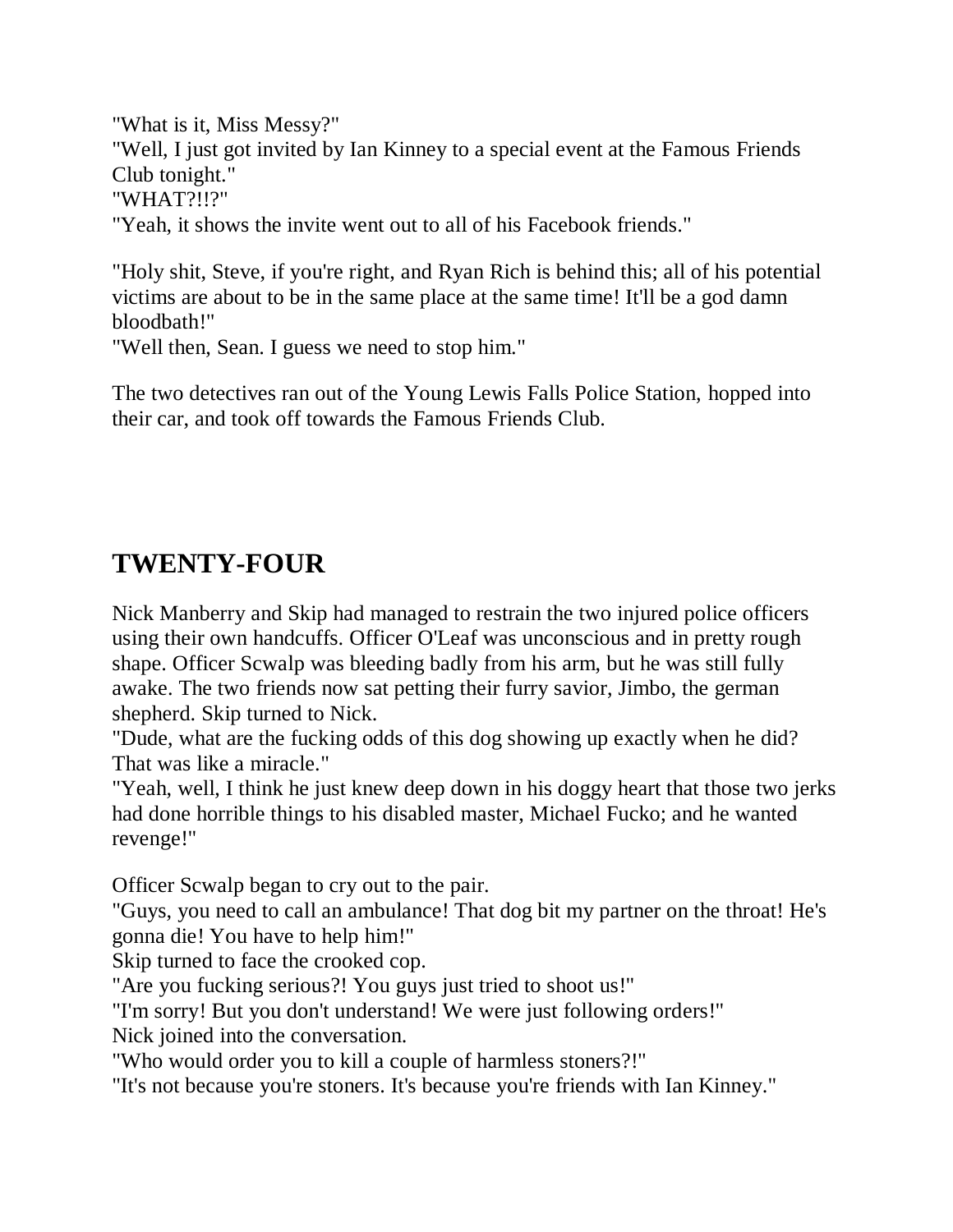"What?! Why would you wanna kill us just for being friends with Ian?!?" "It's not just you. It's all of his friends. Or, his Facebook friends, to be more specific. The axe murderer has been hired to target them." "Dude, what in the fuck are you talking about?!?"

Suddenly, Nick heard his phone beep. He reached into his pocket and pulled it out. Skip then heard his phone beep. He reached into his pocket and pulled his phone out as well. Nick looked up.

"Did you just get the same thing I just got?"

"Probably. Ian's inviting us to the Famous Friends Club tonight. He must've found his phone!"

Officer Scwalp gasped.

"Oh my god. They're going with plan B."

Nick and Skip stopped at looked down at him.

"What was that? Plan B? What the fuck is plan B?"

"I can't tell you. They'll kill me!"

"Who will kill you?!?"

"Commissioner Cannoli! Or Mayor Sorrento! Or Ryan Rich! I don't even know anymore!!"

"Dude, listen, if we don't call an ambulance; you and your partner are both gonna bleed to death anyway. So just help us; and then we'll help you."

"Fine. Plan B is to get Ian Kinney, and as many of his Facebook friends as possible, inside the Famous Friends Club tonight...and then blow the place sky high."

"Dude, are you fucking serious?!?"

"I'm sorry, guys."

"Holy shit! We need to get over there and warn everyone!"

Skip turned to face Nick.

"Dude, what?! We can't go there! The place is gonna fucking explode!"

"Yeah, with Ian and his Facebook friends inside! Who do you think Ian is Facebook friends with?!? Most of those people are our friends too! We have to save them!"

"Dude, I'm sick of fucking saving people! We are clearly not good at it!"

"Dude, we have to try! Plus, I'll let YOU drive the cop car."

"What's that?"

"Yeah, I mean, I figure we gotta take the cop car. You can drive. You can put the siren on and go as fast you want. It'll be kinda like playing real life Mario-Kart." Skips eyes lit up.

"Dude, I am fucking in. Let's go save these losers."

Officer Scwalp quickly began shouting again.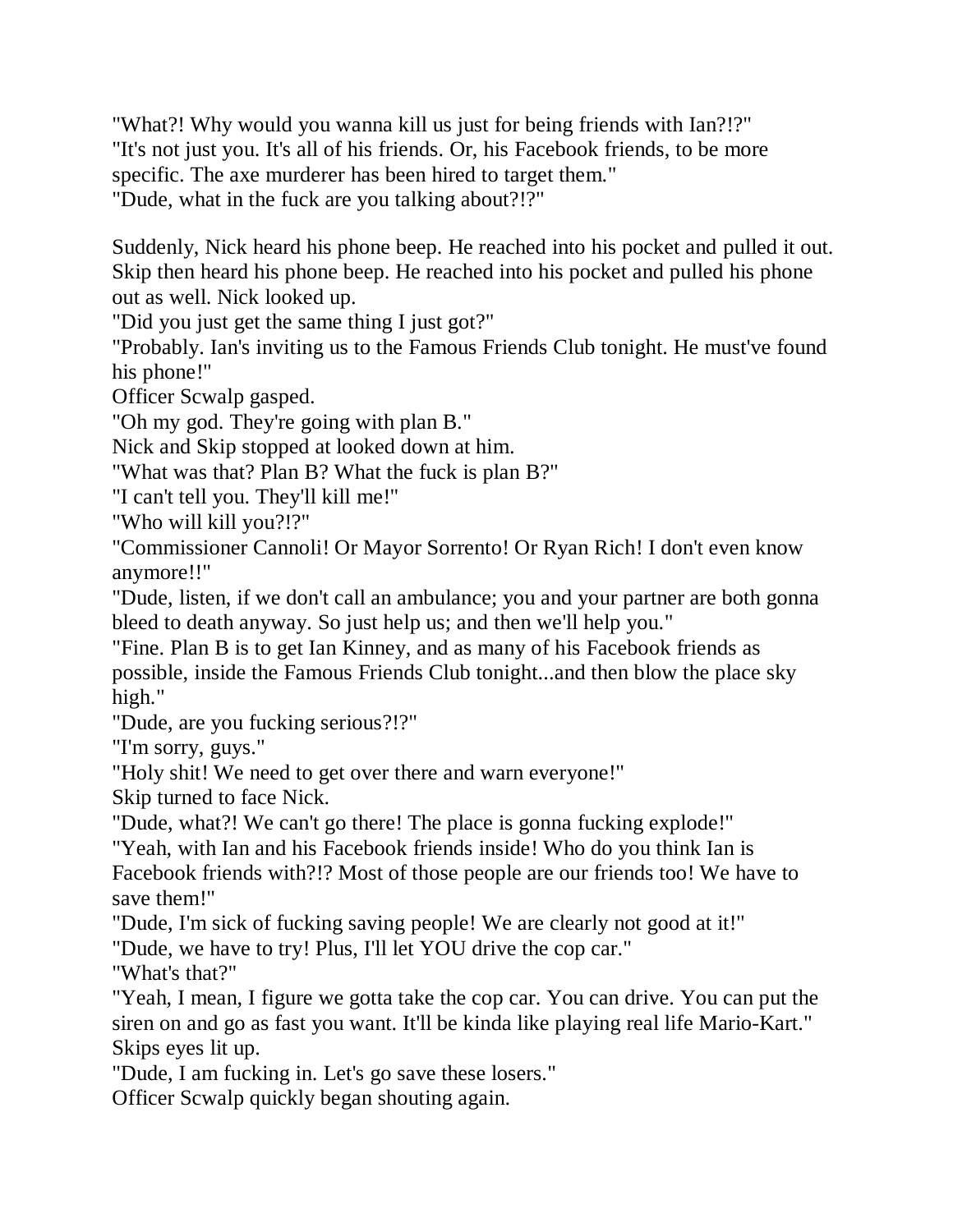"Wait, you said you'd help me! You have to call an ambulance!"

"Yeah, you're right, douche bag."

Nick pulled out his phone, called 911, and reported the officers down at their location. He then hung up and turned back to the hurt cop who was eagerly expressing his gratitude.

"Thank you! Thank you both so much!"

"Yeah, so how do we know you're not going to contact your evil bosses and warn them about us, as soon as we leave?"

"I won't. I swear."

"Well, just to be safe, I think we better leave Jimbo here to watch you."

Nick walked the german shepherd over to the injured officer and his unconscious partner.

"Okay, Jimbo, if either of these guys move a single finger; I want you to bite their dicks off."

"WOOF WOOF"

"Alright, I think he gets it. Now let's go, Skip. There's a crazy motherfucker out there about to blow up a bunch of our friends; and we need to stop him!"

The two friends ran down the alley, hopped into the police car, and took off towards the Famous Friends Club.

### **TWENTY-FIVE**

Ryan Rich stood in his office, watching through his window, as more and more people began arriving at his club in response to his phony Facebook invite. Mayor Sorrento had been downstairs briefly but now returned to the room.

"Commissioner Cannoli is here. He's still worried about those two detectives. He's afraid they're starting to figure things out. He's out front keeping watch for them just in case. There's still no sign of Ian Kinney."

"Don't worry. He'll be here. Did you put the bomb where I told you to?" "Ryan, are you sure you really wanna go through with this? I mean, blowing up your entire club. It seems like we may be taking this too far."

"Too far? I thought you were prepared to take this as far as it had to go. You're not losing your nerve on me now, are you, Mr. Mayor? You said you had big dreams. I can make those dreams come true. With my connections, you could be the next governor of this state! Hell, you could even be the next president! How the fuck do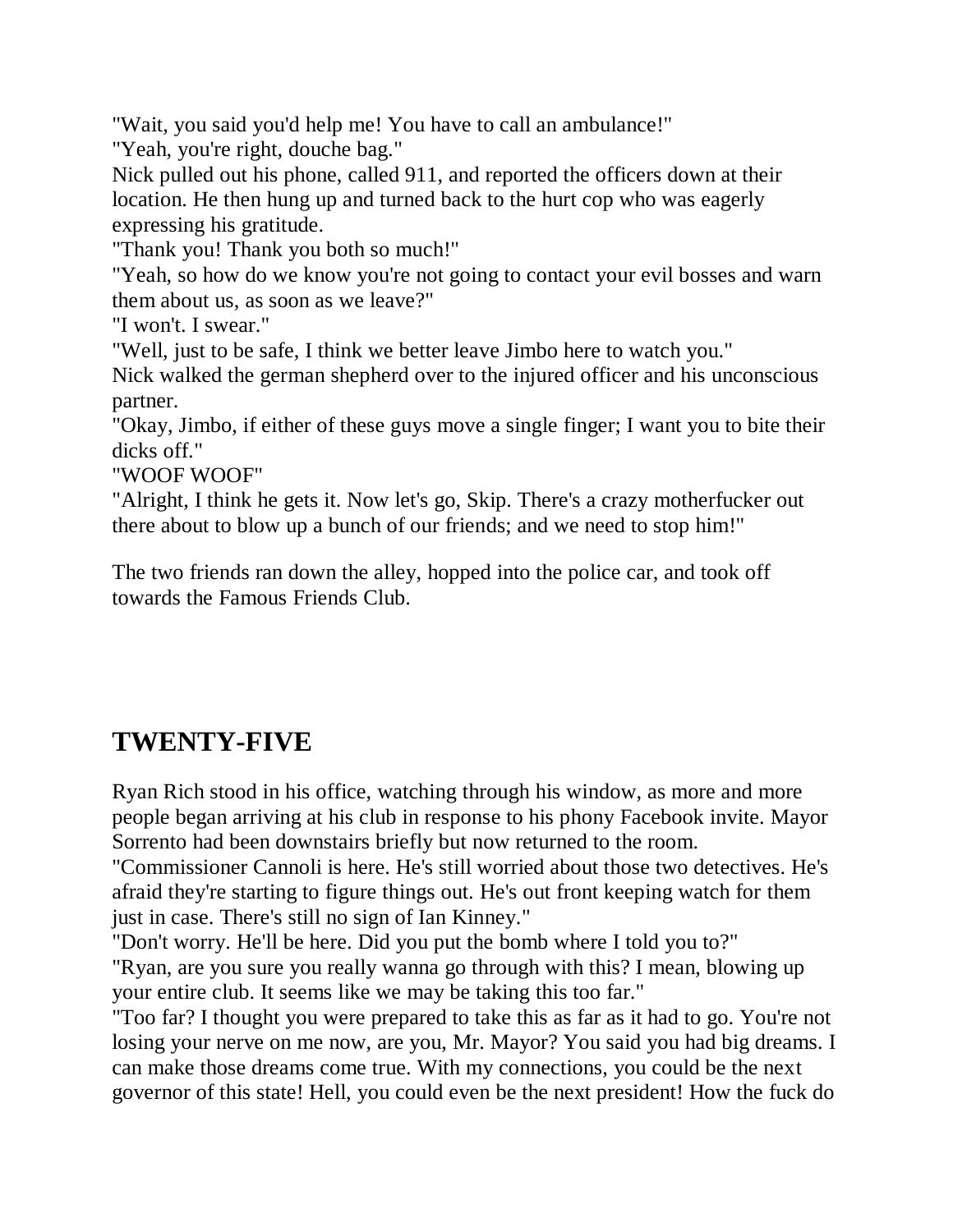you think President Freeland got elected?! Or do you not wanna be president, Johnny? Would that be going 'too far'?! I didn't think so!! NOW DID YOU PUT THE FUCKING BOMB WHERE I TOLD YOU TO OR NOT!?"

"I'm sorry, Mr. Rich. Forgive me. Yes, I hid the bomb in that case of Jagermeister just like you said to. And I put it with all the other cases of liquor downstairs. I also had my limo driver pull around outback and park underneath the fire escape like you instructed. What else do you need me to do?"

"I don't need you to do anything else. If the Jagerbomb is in place; it's now only a matter of time. So, just go back downstairs. Make sure all of Ian Kinney's Facebook friends are enjoying themselves. Then, when Ian Kinney arrives; bring him to me."

Johnny Sorrento began to walk out of the office.

"Oh yeah, Mr. Mayor, one more thing. Tell that pretty new waitress, Lisa Magazine, that I'd like to speak with her."

### **TWENTY-SIX**

"Alright, so I think if we hurry; we can stop Ryan Rich, save all of your Facebook friends, rescue that hot Lisa chick, get your phone back...and still make it home in time for 'Sherlock'."

"Rob, are you fucking serious? Some asshole is about to kill a shitload of our friends! You're still worried about missing 'Sherlock'?" "Dude, it's the season finale!"

Rob and I sped towards the Famous Friends Club.

"So anyways, what's our plan?"

"I have no fucking idea. I still don't even know why Ryan Rich is doing this to me."

"Well, bro, we're gonna be there in a few minutes. We better come up with something."

"I guess I'm just going to go inside and talk to him. What other choice do I have?" "Dude, what? He's gonna fucking kill you."

"Yeah, maybe. But I think he's gonna try and kill everybody. So, I'll worry about him, and you just worry about getting our friends out of that club."

"How the fuck am I supposed to do that?"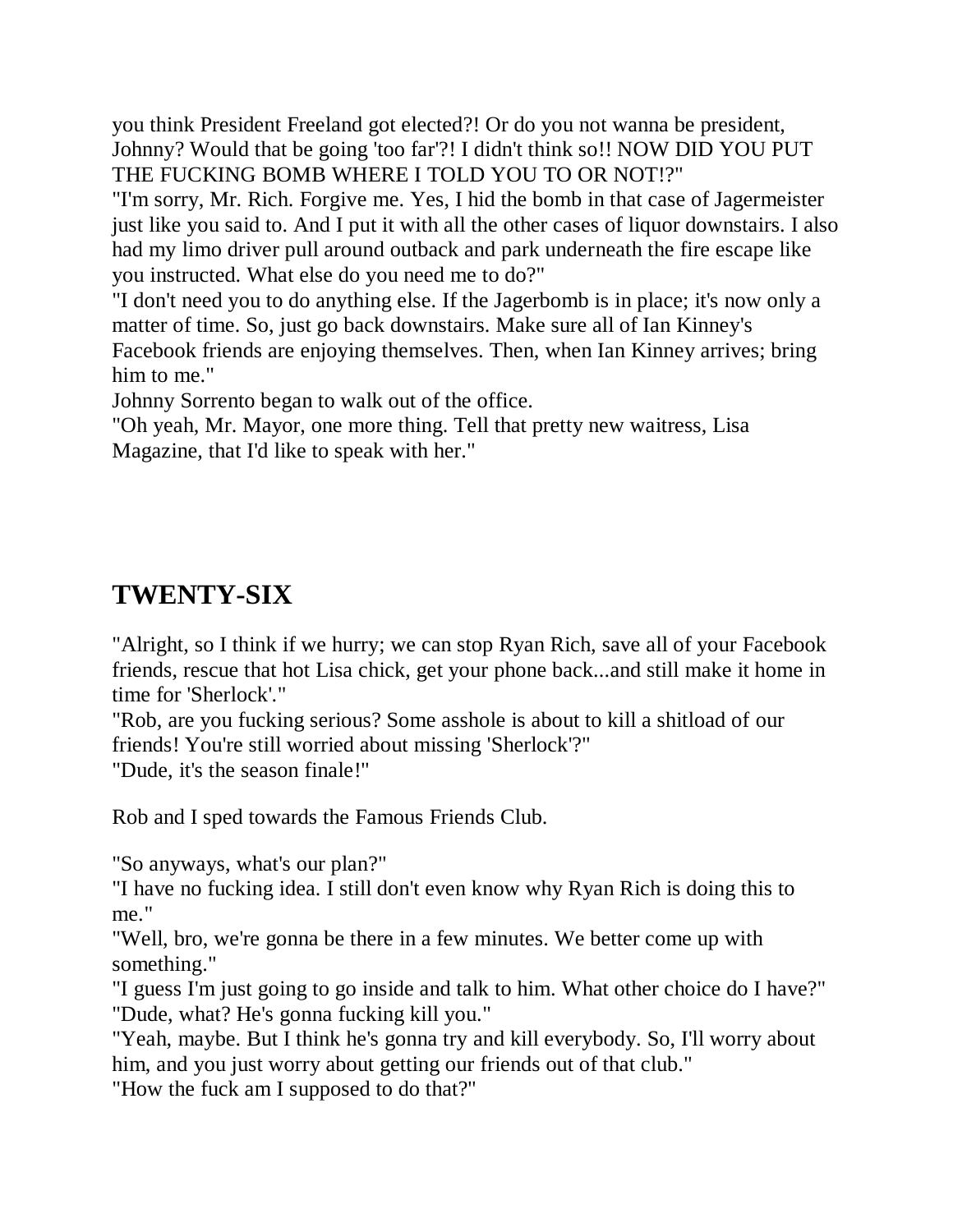"Dude, I don't know. You're a smart guy. You'll think of something." "Yeah, well, hopefully, we just luck out, and not too many people show up. I mean, it is Sunday, and they had like zero advanced notice."

We continued driving until we reached our destination. I pulled into the parking lot only to find it was already overspilling with cars.

"Holy shit, bro!"

"Well, there goes that. There's gotta be at least half of Young Lewis Falls here!" "I guess I just have extremely faithful Facebook friends."

"Yeah, or the majority of them just can't pass up free food and alcohol."

We found a place to park, and I quickly jumped out of the car.

"Alright, I'm gonna go in and I finish this. You hang here for now, give me a few minutes to get inside, and then come start getting people out."

"Dude, what? I'm not gonna let you go in there alone. Why would I wait here?" "We can't walk in there together. You're my inside man. You need to act like you're just here in response to the invite like everyone else."

"Bro, this is fucking crazy!"

"Dude, I know. But you're my Watson. And I need you now more than ever. So just chill, give me five minutes, then get inside and get everyone else out." "Bro, for the last time, YOU are MY Watson. Now, be careful. And dude, seriously, don't fucking die."

I nervously began walking through the parking lot towards the entrance of the club. Suddenly, a speeding car pulled in and flew by me, coming just inches away from running me over.

"Man, I'm gonna die before I even get in this place."

I made my way to the front door. There was a very odd looking bouncer standing outside, but he was shouting into his phone and not really paying any attention; so he didn't even notice me. I walked inside.

#### **TWENTY-SEVEN**

Detectives LaBomba and Thermos flew into the parking lot of the Famous Friends Club. They didn't even realize that they had just narrowly avoided running over some dude as they quickly searched for a parking spot.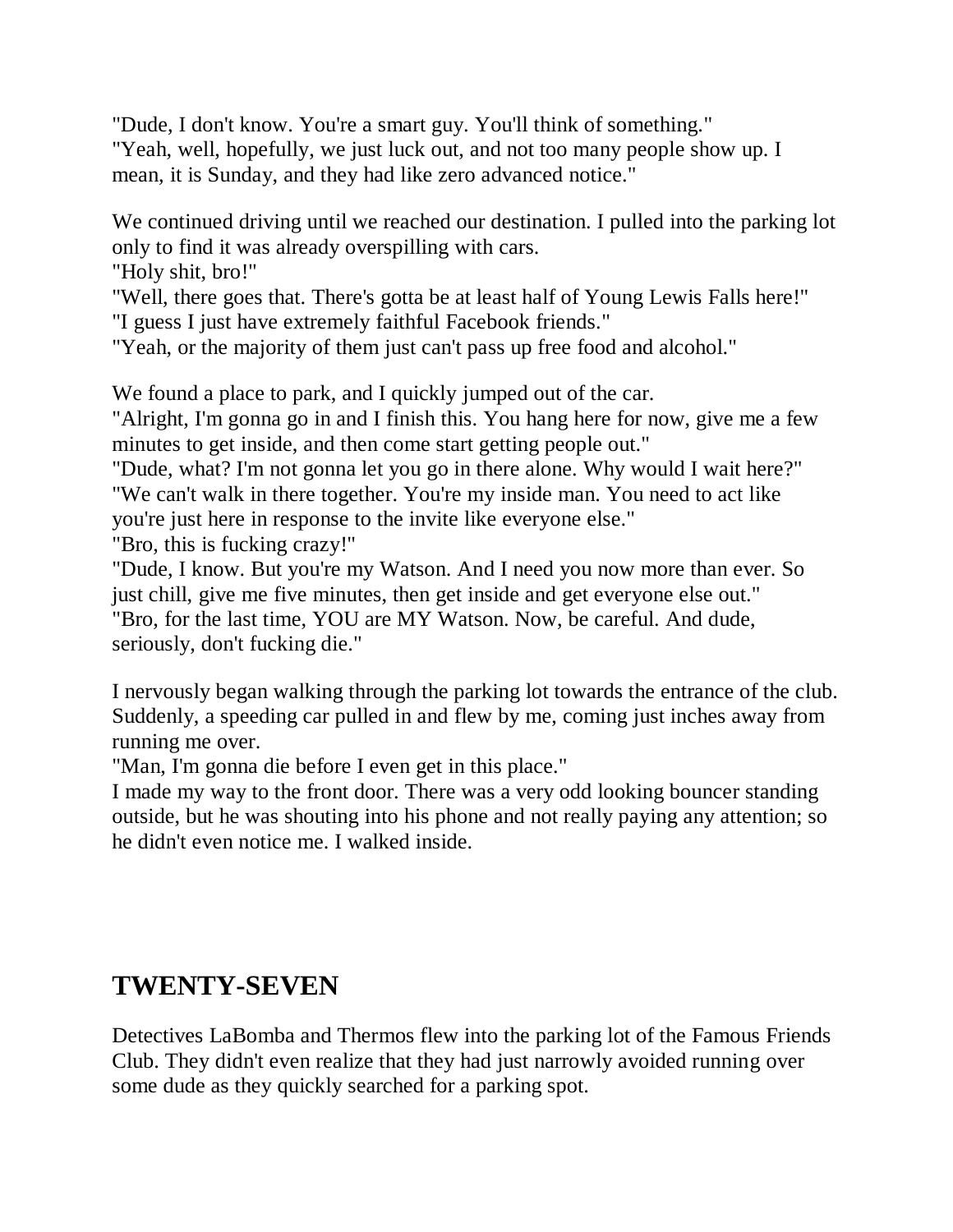"Hurry up, Sean. We've got no time to spare."

"Jesus Christ, Steve, half of Young Lewis Falls must be here!"

"Well, whoever this Ian Kinney guy is; he's apparently quite popular on the Facebook."

"So what's our plan, partner?"

"You head in the front. I'm gonna go around back. We need to find Ryan Rich and stop him before he's able to carry out whatever it is that he has prepared." The two detectives finally found a place to park their car, did so, and quickly

hopped out.

"Alright, Sean. We don't know what to expect inside. So be careful." "You too, partner."

Detective LaBomba took off to make his way around the building. Detective Thermos took off towards the front door.

# **TWENTY-EIGHT**

Commissioner Cannoli stood just outside the front door of the Famous Friends Club shouting into his phone.

"I swear to God, O'Leaf, you better have a good reason for not returning my calls! I told you two assholes to meet me at the Famous Friends Club! Where the fuck are you?! This better be the last message I have to leave!"

The Commissioner ended the call and got back to watching the door. He had a bad feeling that his two least favorite detectives would be showing up. And just then...one of them did.

Detective Thermos came running up to the door from the parking lot. The Commissioner saw him and immediately drew his gun.

"Stop right there, Detective!"

"Commissioner, Detective LaBomba and I have good reason to believe Ryan Rich is planning something horrible inside this club tonight. We have to stop him!"

"I know exactly what he's planning! And I won't let you stop him!"

"Oh my god, Steve was right! You're in on it!"

"Of course I'm in on it! And speaking of your partner; where is that fucking dickbag?!"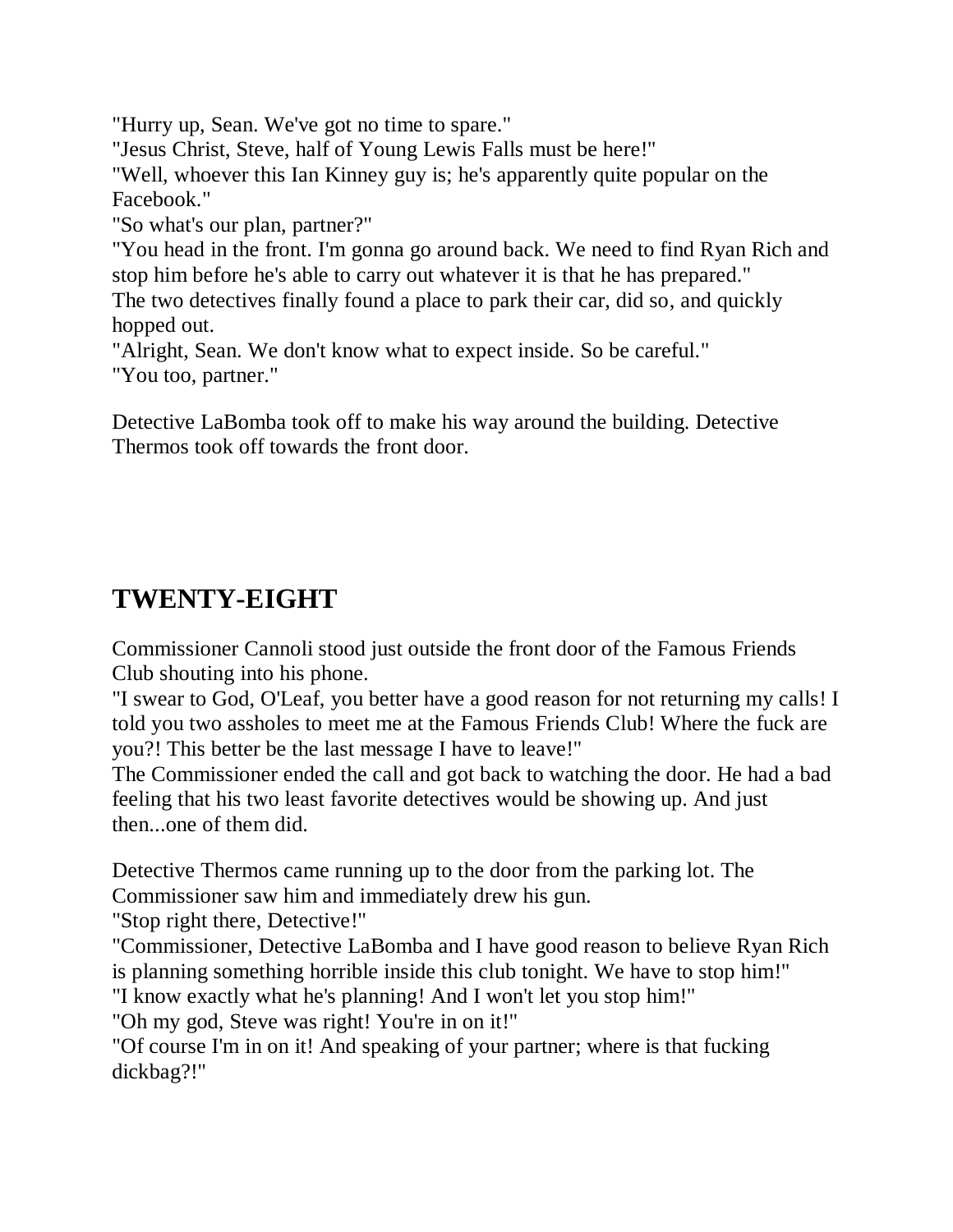Detective LaBomba quickly made his way to the back the club. He couldn't help but to notice a long black limo parked underneath the fire escape.

"Mayor Sorrento. I knew it!"

The detective approached the driver side door of the limo. With his gun ready, he tapped on the glass. The window slowly lowered. A young man popped his head out.

"Why hello there. How may I help you?"

"I'm with the Young Lewis Falls Police. Is Mayor Sorrento inside the vehicle?!" "No, I'm pretty sure he's inside the club there."

"What's your name, son?"

"Justin. Justin Moustaschak."

"Justin, I want you to get out of here right now."

"But sir, Mayor Sorrento specifically told me he wanted his limo parked back here, underneath the fire escape."

"Leave the limo. Just open the door, get out, and run as far away from here as possible. I have a feeling things are about to start getting messy."

The young limo driver did as he was told. He got out of the limo, leaving the keys in the ignition, and took off down the street.

Detective LaBomba found the back door of the club and managed to jimmy it open. There was a long dark hallway leading to a set of swinging doors. He could hear music, and it grew louder and louder as he crept down the hall. He reached the swinging doors and slowly pushed them open.

"Holy shit. That is a lot of Facebook friends."

The detective looked out into the club to see it completely jam-packed full of people. There was music blasting and lights flashing. Everyone appeared to be having a great time. If it wasn't for the immediate threat of danger; it really would've seemed like one hell of a party.

The detective began to make his way out of the doorway and into the club. Then, suddenly, someone on the other side of the building started screaming, and the music came to an abrupt halt.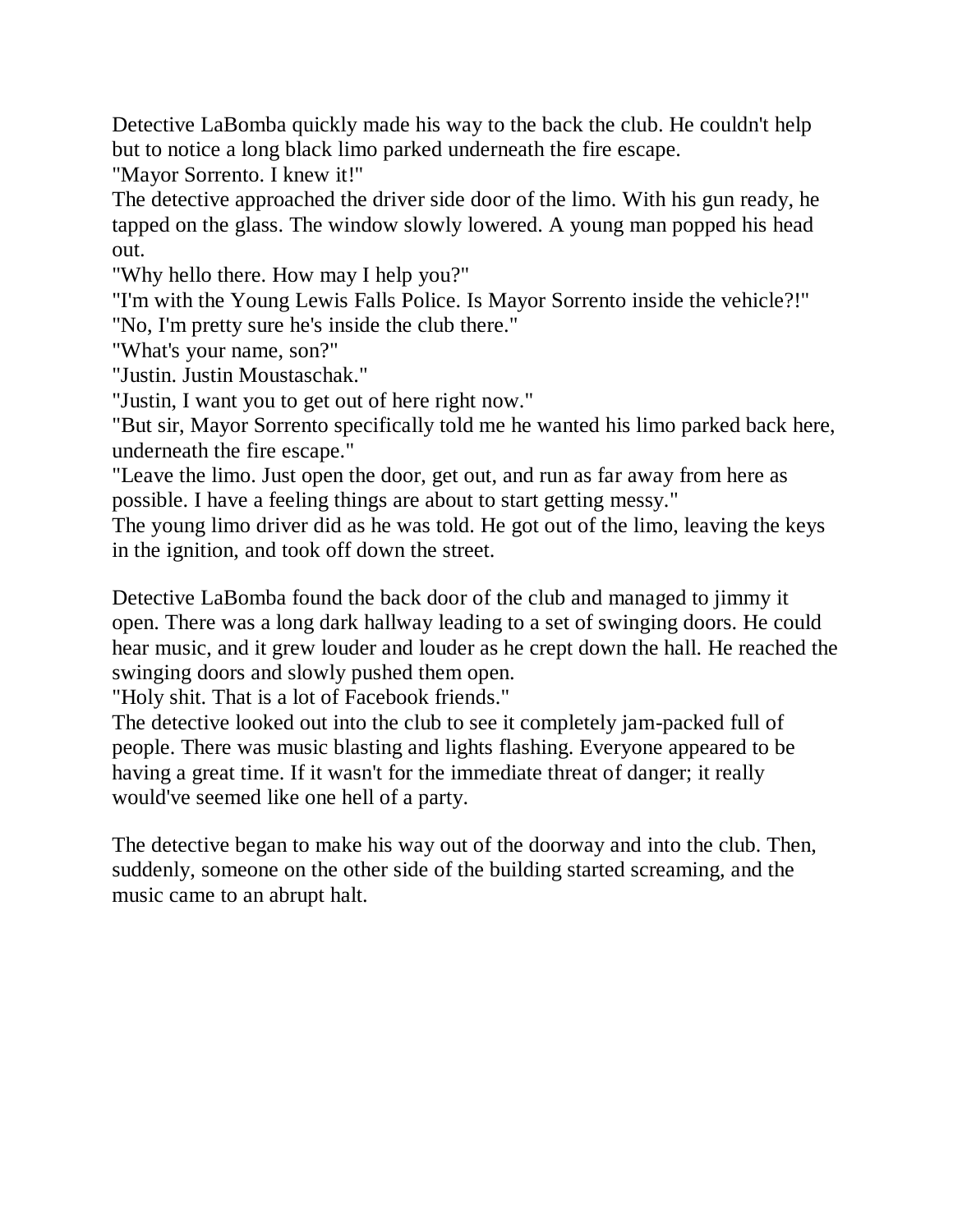### **TWENTY-NINE**

When I first walked into the club, I had to admit; it really seemed like one hell of a party. Everyone was there. Tom Blondie and my old friends from high school. Nate Oldcello and his pretty little sister. Seth Shoes and my other coworkers. Steve Surly and my comedian friends. Jane Sharkfan and every chick whoever broke my heart. After only taking a few steps inside, I had already spotted some of my closest pals. I saw Gabe Casaleboat, Matt Cheesebergey, Mark Coachella, Paul Pantypoochy, Al Spaghetti, Jay Ibaughwidabawdabangdabangdiggy. Hell, I even saw this one dude who I'll just call, 'Cak'. Seriously, everyone was there. I couldn't help but to feel a little awesome to have such supportive friends. However, the reality of the situation quickly set back in, and I realized that all of these fantastic people were likely to be murdered soon because of me. "Oh yeah, fuck."

#### "HEY! IAN'S HERE!!"

Ryan Piersonification had been standing just inside the doorway and was one of the first to see me come in. Suddenly, it was like every eye in the club was on me. "Hey, Ian!"

"Yo, Ian!" "Hi, Ian!" "WOOOOO!! IAN!!!!"

Everybody appeared so happy to see me. I immediately wanted to warn them about the danger they were in, but before I could, I felt an arm go around my shoulder and something hard poke me in the back. I was shocked to find it was Johnny Sorrento, Mayor of Young Lewis Falls. He leaned in and whispered so I could hear him over the music.

"Ian Kinney. It's about god damn time you got here. Mr. Rich has been anxiously awaiting your arrival. Feel that poke in your back? That's a gun. Now just smile and wave to your friends like everything is perfect."

I looked out into the crowd of happy people, most of whom were still looking back at me. All of these dudes and chicks had dropped what they were doing in a split second to come to this club and support me. I couldn't do what the Mayor asked. I had to at least try to save my friends. So I started screaming.

#### "DUDE!! EVERYBODY GET THE FUCK OUT OF THIS FUCKING CLUB RIGHT FUCKING NOW!!!!! RYAN RICH IS GOING TO FUCKING KILL YOU ALL!!!!"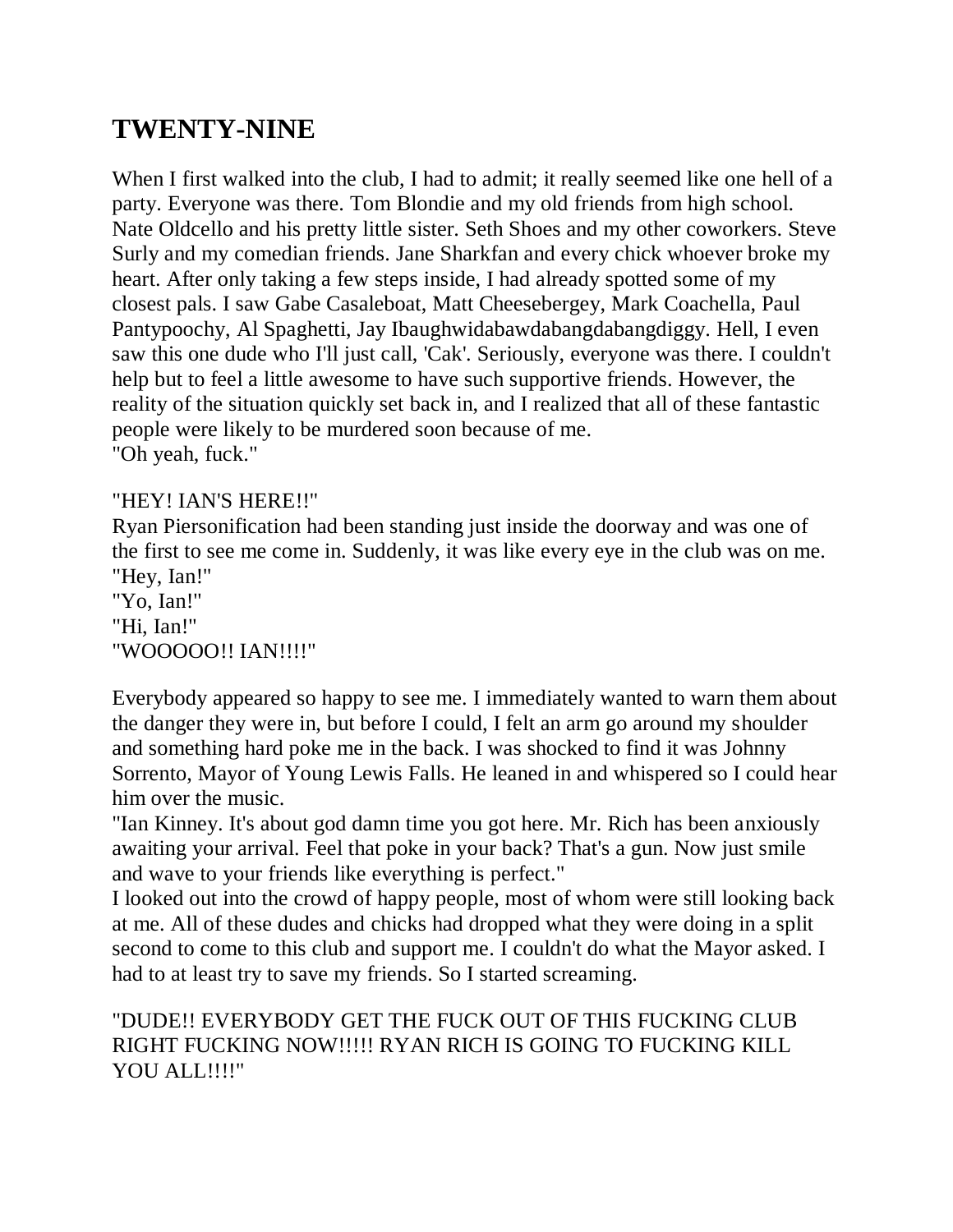The music came to an abrupt halt. Everybody in the entire place froze. You would've heard a pin drop. Then, suddenly, everyone simply burst into laughter. "You're hilarious, Ian!" "That's why I love you, Ian!"

"You're the king, Wheeler! I mean, Ian!!"

#### "LADIES AND GENTLEMEN; I GIVE YOU, IAN KINNEY. AND THAT'S JUST A SMALL TASTE OF WHAT HE HAS IN STORE FOR YOU TONIGHT!!"

Everyone, including myself, followed the direction of that last domineering voice. It came from none other than Ryan Rich himself. He was standing about halfway up the stairs to his office, leaving him much more elevated than the rest of crowd, whom he continued to address.

"Now, I'm going to need to speak with Ian for just a moment in my office, but then we're going to get on with our super sweet party! Believe me, everyone; it's going to be a...blast. So, Mayor Sorrento, if you would be so kind; please escort Ian up to my office. And for everyone else; I ask, DJ P. Nasty, to please DROP THAT FUNKY BEAT!!"

The music started back up and everyone resumed having a good time. Mayor Sorrento pressed the hidden gun hard into my back. "Walk!"

I began making my way over to the staircase. "Well, I guess it's up to you now, Rob."

# **THIRTY**

Rob had been getting ridiculously anxious sitting in my car in the parking lot. He had absolutely no idea how he was planning to get everyone out of this club. He looked around the car for ideas. All he found was Mike Henderstink's axe which I had thrown in the backseat as we were leaving the Ashley Saraz Inn. Still, he didn't know what to expect inside, and he figured an axe was better than nothing; so he grabbed it. It hadn't yet been the full five minutes since I'd gone in, but he felt that more than enough time had passed. He still didn't understand why he had to wait in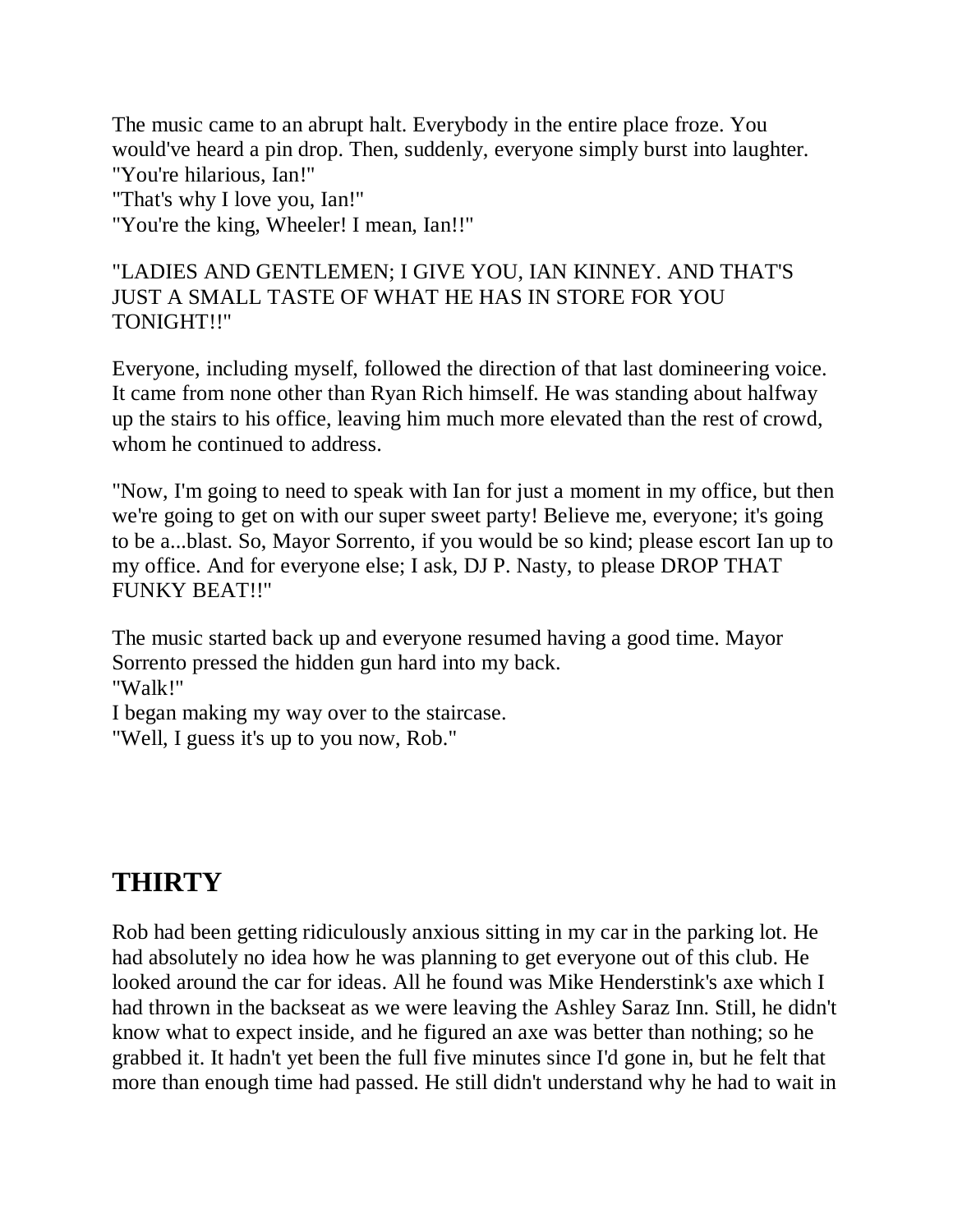the car in the first place. He wanted to help. Plus, ya know, he really wanted to get home in time for 'Sherlock'.

He got out of the car, axe in hand, and began walking towards the front door. But, then, he saw something that stopped him in his tracks. There were two men standing just outside the entrance of the club. And one was pointing a gun at the other. Rob dove down behind another parked car to avoid being seen. He began listening in on the heated discussion.

"Of course I'm in on it! And speaking of your partner; where is that fucking dickbag?!"

"He's across town, checking on another lead."

"Yeah, nice try, asshole. I know he's gotta be around here somewhere. Don't you worry, I'll find him."

"I don't get it. Why are you doing this, Commissioner?"

"C'mon, I thought you were a detective. It's simple, really; I'm doing this for money, and I'm doing this for power. What other reasons are there? Those are the two things that I want most. And Ryan Rich can deliver me both."

"But at what cost, Commissioner!? At what cost?! You're killing innocent people!" "Well, you're right about that. Now get on your knees!"

Rob kept listening, and trying to figure out what to make of the situation. "Man, if this is going on outside, I can only imagine what's going on inside."

### **THIRTY-ONE**

Detective LaBomba had witnessed my screaming episode, and the response by Ryan Rich, from his vantage point just inside the back door. He had also noticed the Mayor was holding 'something' against my back as we went upstairs to Ryan Rich's office. He was now fully convinced of my innocence, but he was still very much in the dark of Ryan Rich's ultimate plan. He was also curious as to why his partner had yet to come through the front door, but he figured Sean could take care of himself. Either way, it appeared as though it was up to him to get upstairs and find out what was happening in that office. But how? Then he realized; the fire escape outback! He took off back through the swinging doors and down the long dark hallway.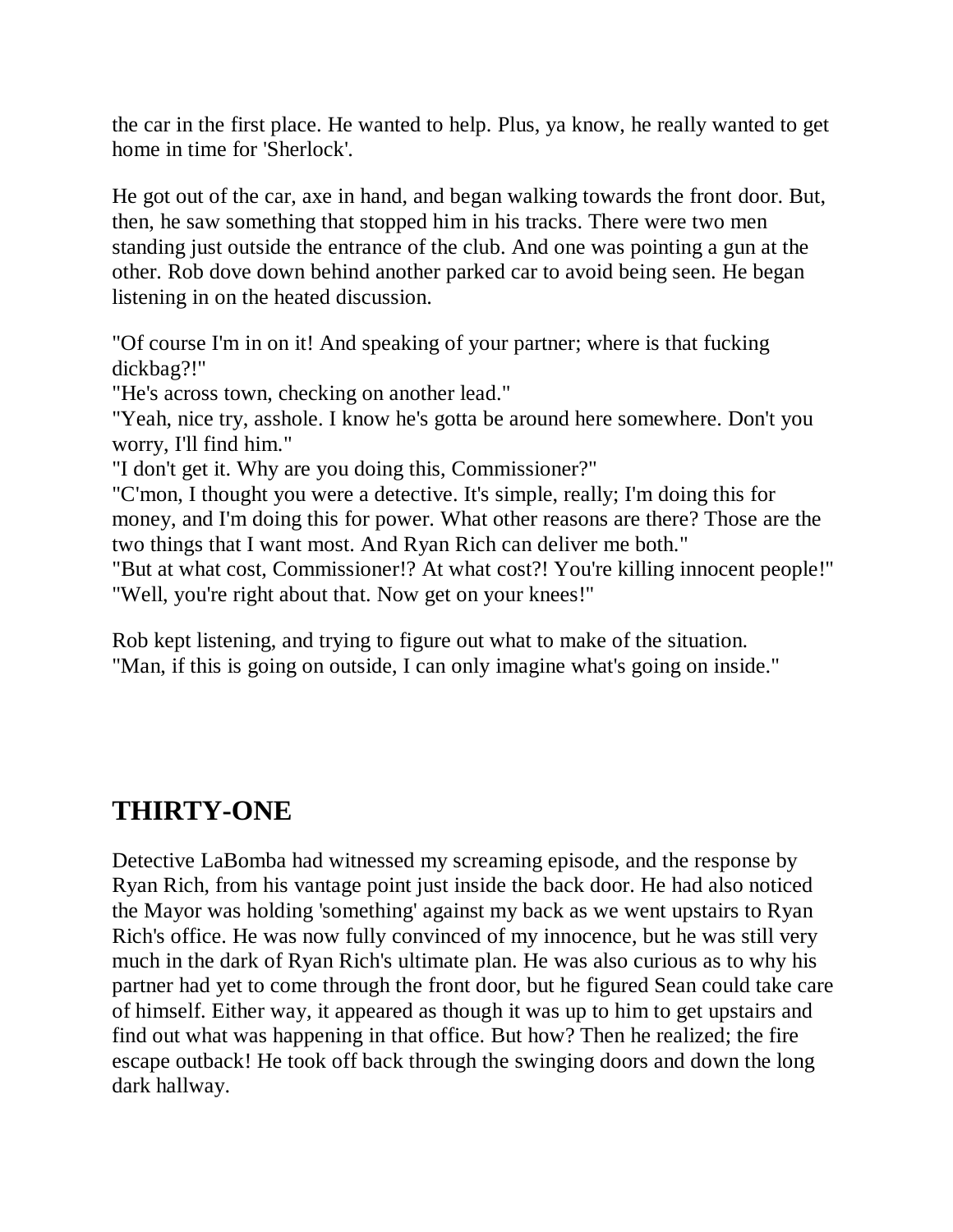# **THIRTY-TWO**

"I can't believe you stopped at fucking Dairy Queen, Skip. You do realize a bunch of our friends are about to get murdered, right?!?"

"Dude, I fucking wanted some ice cream. Plus, I told you it would be super fast if we kept the siren on. And, c'mon, that only took like two minutes."

Nick Manberry and Skip sped towards the Famous Friends Club in their recently acquired cop car.

"So how the hell are we supposed to get everybody out of this club before it blows up anyways?"

"Well, Skip, that's a good question."

Nick began to look around inside the cop car. He quickly spotted a shotgun strapped up on the seat barrier behind their heads. He pulled it down and cocked it. "I may have an idea."

"Fuck yeah, bro!"

#### **THIRTY-THREE**

I walked into Ryan Rich's office. Mayor Sorrento stood outside to guard the door. Ryan Rich was seated comfortably at his desk smiling. Lisa Magazine was gagged and tied up in the chair directly next to him.

"Holy shit, dude! LET HER GO!"

"Don't worry, Ian. I will. But first, I believe you have a phone for me."

"I'm not giving you this phone until you explain to me what the fuck is going on! Why did you steal my phone in the first place?!? Why did you hire someone to murder my Facebook friends?!? And most importantly; what crazy fucking shit do you have planned here tonight?!?"

"Jesus and here I was thinking you had it all figured out."

"Well I fucking don't, bro! Seriously, what is your deal?!"

"Alright, alright, chill out. This all comes down to one simple fact; you are a super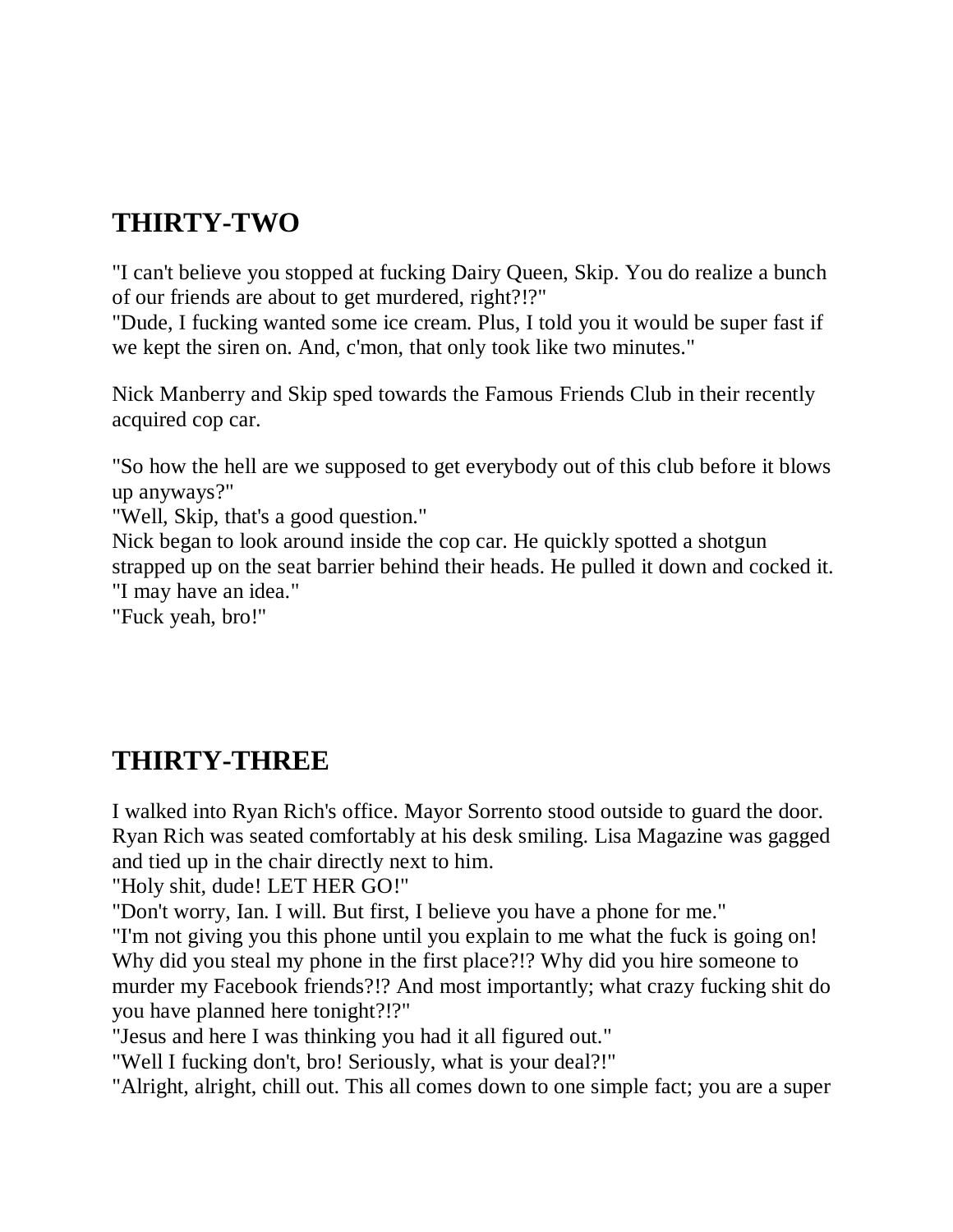funny dude."

"Umm, yeah, I know. So why the fuck are you trying to kill me?!" "Hey, hold up. I'm not trying to kill you. I never have been. I'm just trying to kill everyone you care about. Mainly your Facebook friends."

"What?! But why, dude?!? You're Ryan Rich! You have your famous friends! What do you care about my Facebook friends?!"

"Well, that's just it, Ian. I do have my famous friends. I have a lot of famous friends actually. But, do know what happened when I started getting famous friends? I started getting famous Facebook friends. Now my famous Facebook friends need something funny to read. And let's be honest, Ian; you do post some awesome shit on Facebook."

"That's why you took my phone!! You want to steal the stuff I post to Facebook!!" "Exactly. But unfortunately, you have a very distinct style of writing. For example, you sure do use the word 'dude' A LOT. And you start way too many sentences with the word 'and'. So, if I'm going to pass your posts off as my own; I obviously can't risk someone out there recognizing the work."

"And that's why you're killing my Facebook friends!"

"You got it. With them gone, I'll be able to repost and take credit for every hilarious thing you've ever written."

"Dude, are you serious?! You know I'm a wannabe comedy writer, right?! You could have just fucking hired me to write you shit to post on Facebook!! It probably would've cost a lot less than hiring a fucking axe murderer!!!"

# **THIRTY-FOUR**

Rob was still crouched behind the random parked car watching the scene that was unfolding in front of him. He still wasn't completely sure what was going on; but he had surmised that the dude with the gun was definitely bad, and the dude on his knees about to get shot was definitely good. He knew he could use the help of a good guy. He also knew that, no matter what, he had to hurry up and start getting people out of the club. He decided it was time to make a move. He waited until the man with the gun had his back to him; then he got his axe ready, and he slowly crept out from behind the car.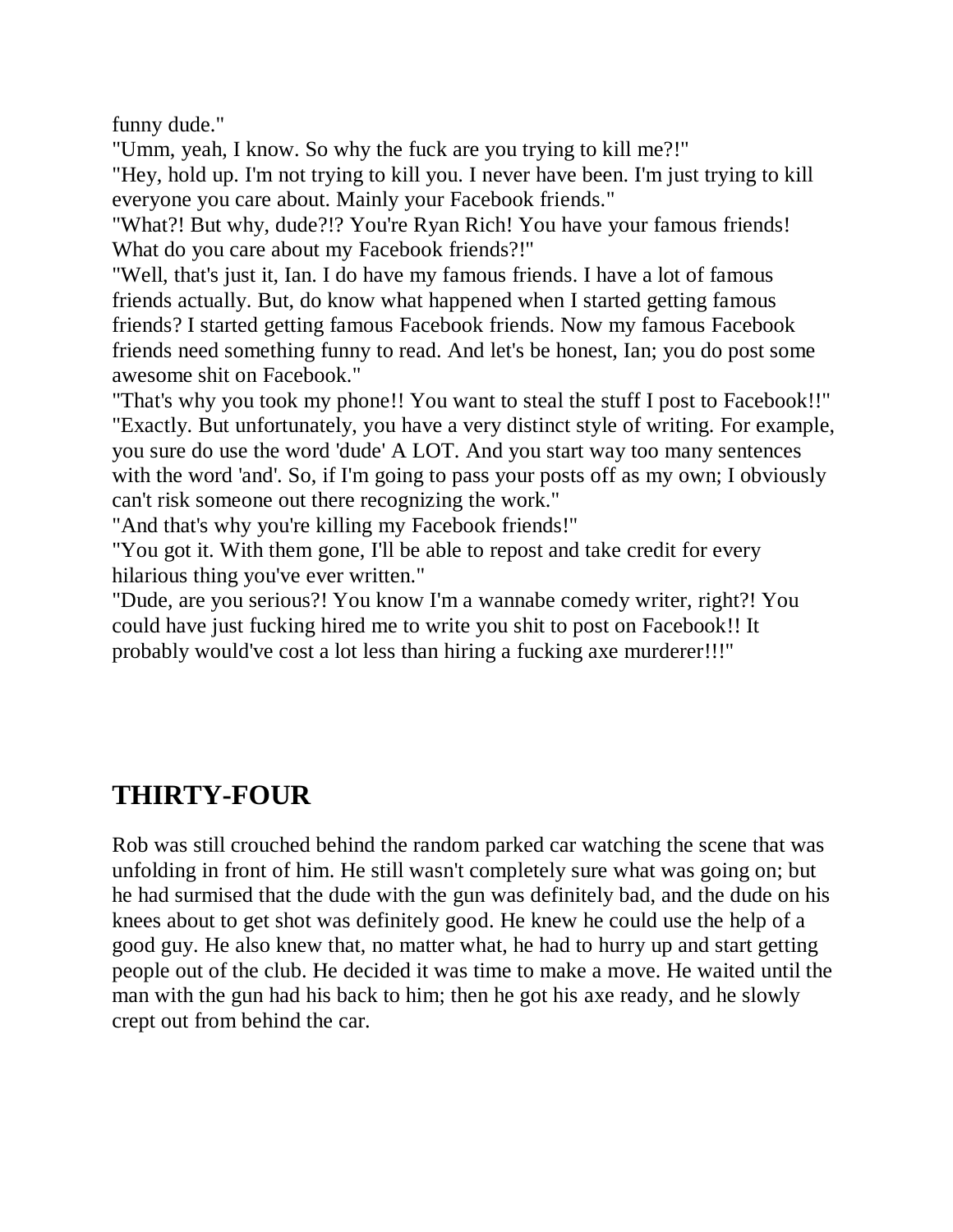"It's too bad it has to end this way for you, detective. You really were a good cop." "It doesn't have to end this way, Commissioner! It's not too late! We can still get in there and save everyone!"

Rob slowly tiptoed towards the two men. The one with the gun still had his back to him. The one on his knees had yet to see him.

"Sorry, detective, but you're all done saving people. You really should've just handed off this case to the task force like I told you. It's time to say goodbye." "Don't worry, Commissioner. My partner is going to find you, and he is going to arrest you."

"Yeah, we'll see about that."

#### BANG!

Rob was only a few feet behind the man with the gun when he heard the shot. He hadn't made it there in time. He watched as the man on his knees dropped to the ground.

"NO!"

Commissioner Cannoli quickly spun around to see some dude with an axe standing a few feet behind him. He pointed the gun at Rob's face.

"Who the fuck are you?!?"

Rob froze.

"Umm...the axe murderer?"

Before the Commissioner could process Rob's response, both men were distracted by a sound. The sound of a siren. The sound of a siren that was getting louder and closer very quickly. Suddenly, an out-of-control cop car came barreling through the entrance of the parking lot. It paused for a moment, then began speeding directly towards Rob. He had no time to react.

"Oh shit, this is gonna suck!"

Rob closed his eyes and braced for impact, but at the very last second; the car veered and missed Rob. Instead, it struck the Commissioner, and sent his body soaring through the air.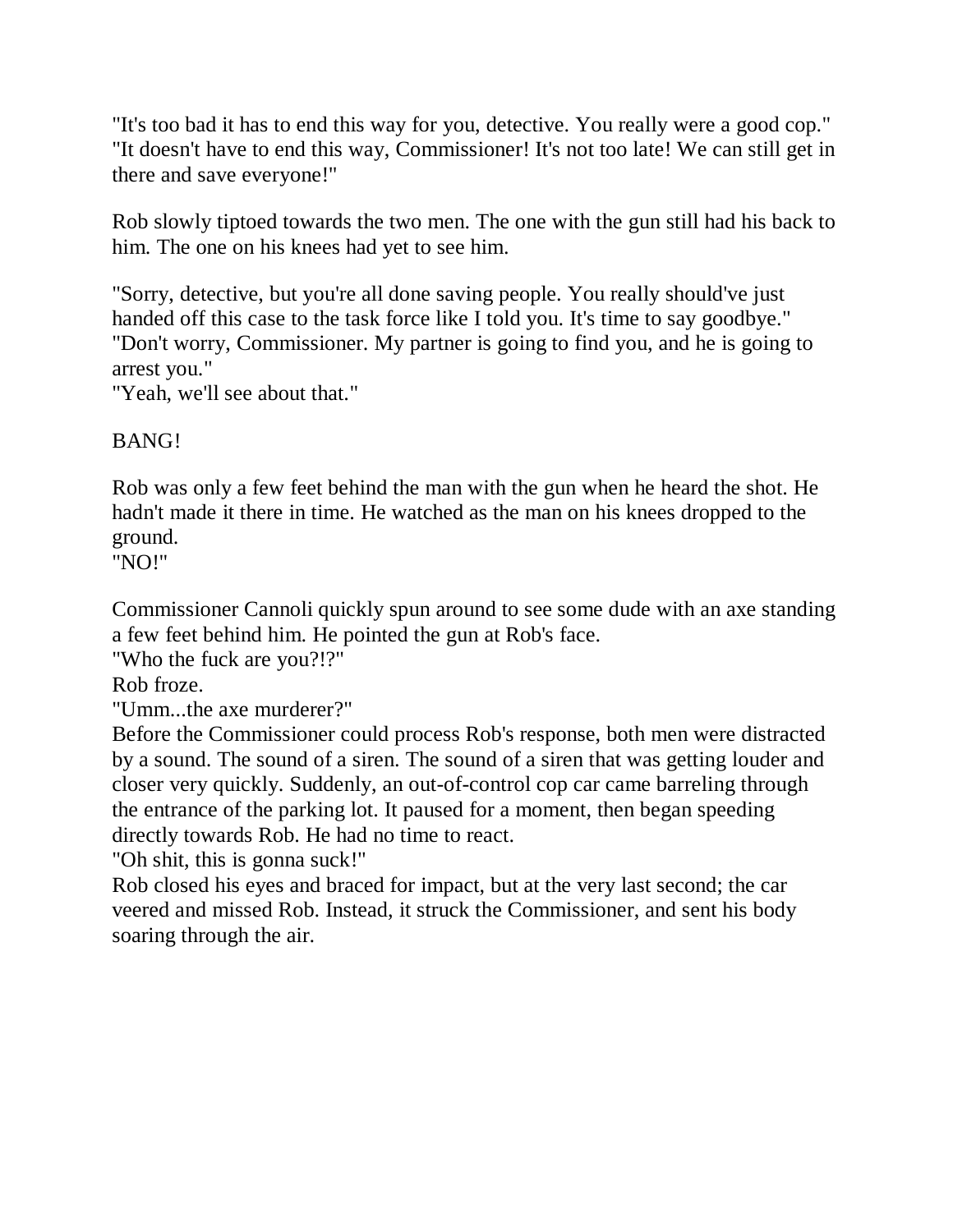# **THIRTY-FIVE**

"Skip, slow down and pay attention. The club is right up here!"

"Dude, don't tell me to slow down. Remember, you said I can drive as fast as I want."

"Dude, you're gonna miss the fucking entrance! Left! Left!!"

Skip whipped the steering wheel of the cop car sending it barreling through the entrance to the parking lot of The Famous Friends Club. He immediately saw two men having a confrontation by the front door.

"Holy shit, bro! That guy right there has an axe! He's the axe murderer! I'm gonna go run him over."

"Skip, wait, that looks like..."

Skip gunned it and began speeding at his target. Nick panicked, but at the very last second; he managed to reach over and slightly jerk the steering wheel, causing the car to hit the other guy instead. The body went flying, and Skip slammed on the brakes.

"ROB! That looks like Rob!"

"Oh, holy shit. That is Rob."

# **THIRTY-SIX**

Detective LaBomba had climbed up the fire escape in the back of the club. It had led him to the windows directly outside Ryan Rich's office. He had been listening to our conversation and it was certainly providing him with answers. However, he was still waiting to learn Ryan Rich's plan to take out everyone in the floor below. Inside the office, I was also still attempting to figure out that piece of the puzzle for myself.

"So, if I give you the axe murderer's phone; you'll stop killing my Facebook friends?"

"No, sorry, Ian. I will let Lisa Magazine live though. But yeah, there's no saving your friends. They were dead the second they walked through the doors tonight." "How?! I don't get it! Are you like serving them poison beer or something?!" "Poison beer? What the fuck are you talking about? No, I'm just gonna blow them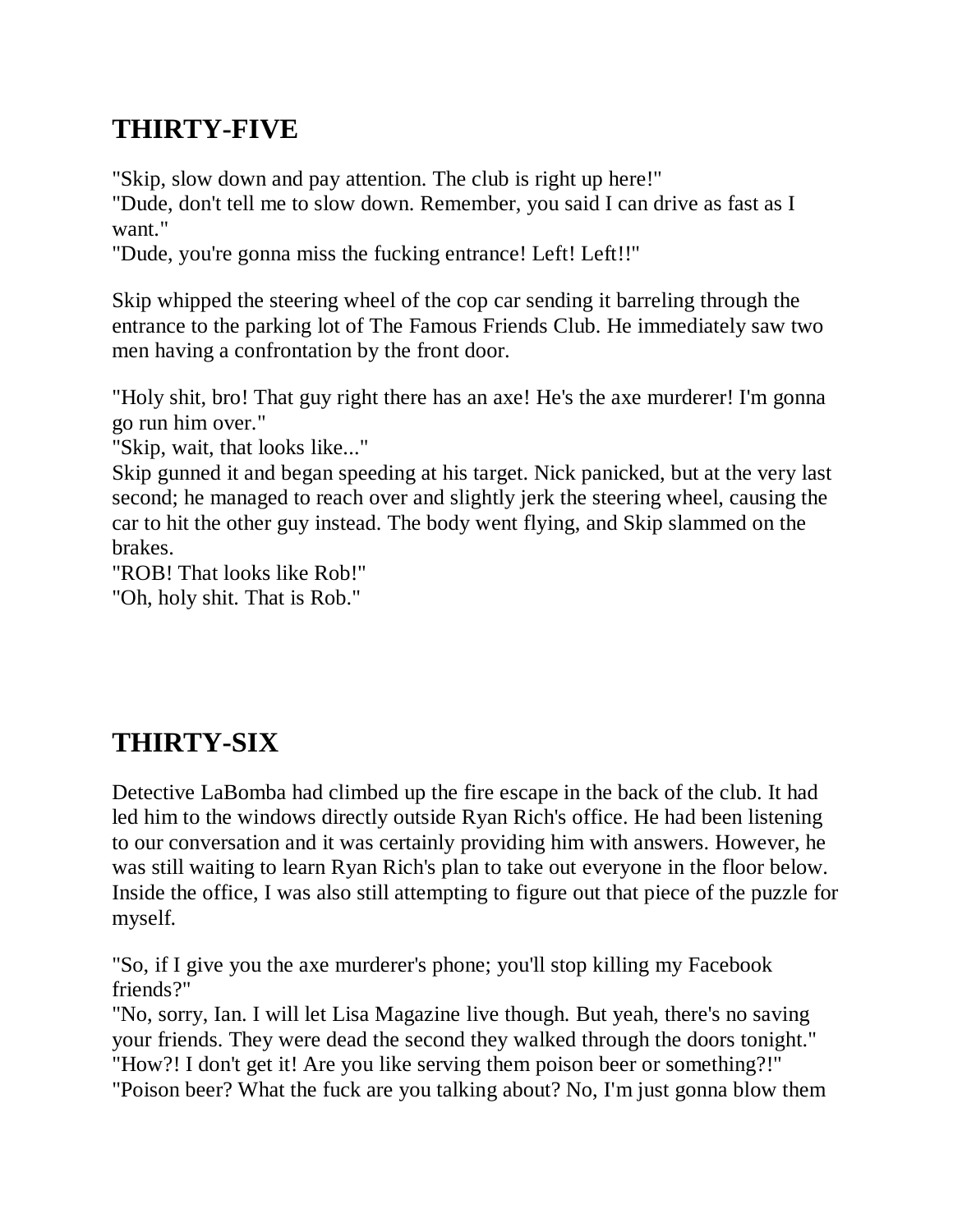up. Well, technically, you're going to blow them up."

"Dude, there's no way in fucking hell that I'm blowing up my friends!!" "Yeah, well, you're not really gonna blow them up. Everyone's just gonna think you did. Not only did you send the invite to get them all here; but I will also be using your phone, in its shiny new rainbow case, as the detonator. I have it setup so that pretty much any button I press will blow up the bomb. Plus, like, the Mayor is just going to pretty much tell everyone you did it."

"Dude, you're a dick!"

Detective LaBomba was still listening from outside the window. As soon as he heard Ryan Rich's plan; he knew he had to get a hold of that phone.

# **THIRTY-SEVEN**

Rob couldn't believe his luck. Not only did the cop car just save his life, but now the police were there to help him get everyone out of the club. He ran right up to the driver side door and ripped it open.

"Officer, you have to help me! Everyone inside this club is in danger! I don't know from what; but I was thinking it could be like poison beer or something!!"

"Dude, poison beer? What the fuck are you talking about?"

Skip and Nick Manberry both hopped out of the car.

"SKIP?!? NICK?!? What the fuck are you guys doing in a cop car?!?"

"Anything we want, bro."

"Shut up, Skip. Rob, it isn't poison beer that you should be worried about. Ryan Rich is planning on blowing up the entire club!!"

"What?!? That's way worse!"

"I know! We need to get everyone out of there now!"

"Yeah, but any idea as to how, Nick?"

"Well, dude, I have a shotgun, and you have an axe. Let's just run in there and go crazy. I'll fire off a few shots to get people's attention, and then they'll see you, think you're the axe murderer, and freak out. We won't be able to keep them inside."

"So you're saying we go in and pretend we're here to kill everyone, in order to save everyone here from getting killed."

"Yeah, pretty much."

"I think that might work."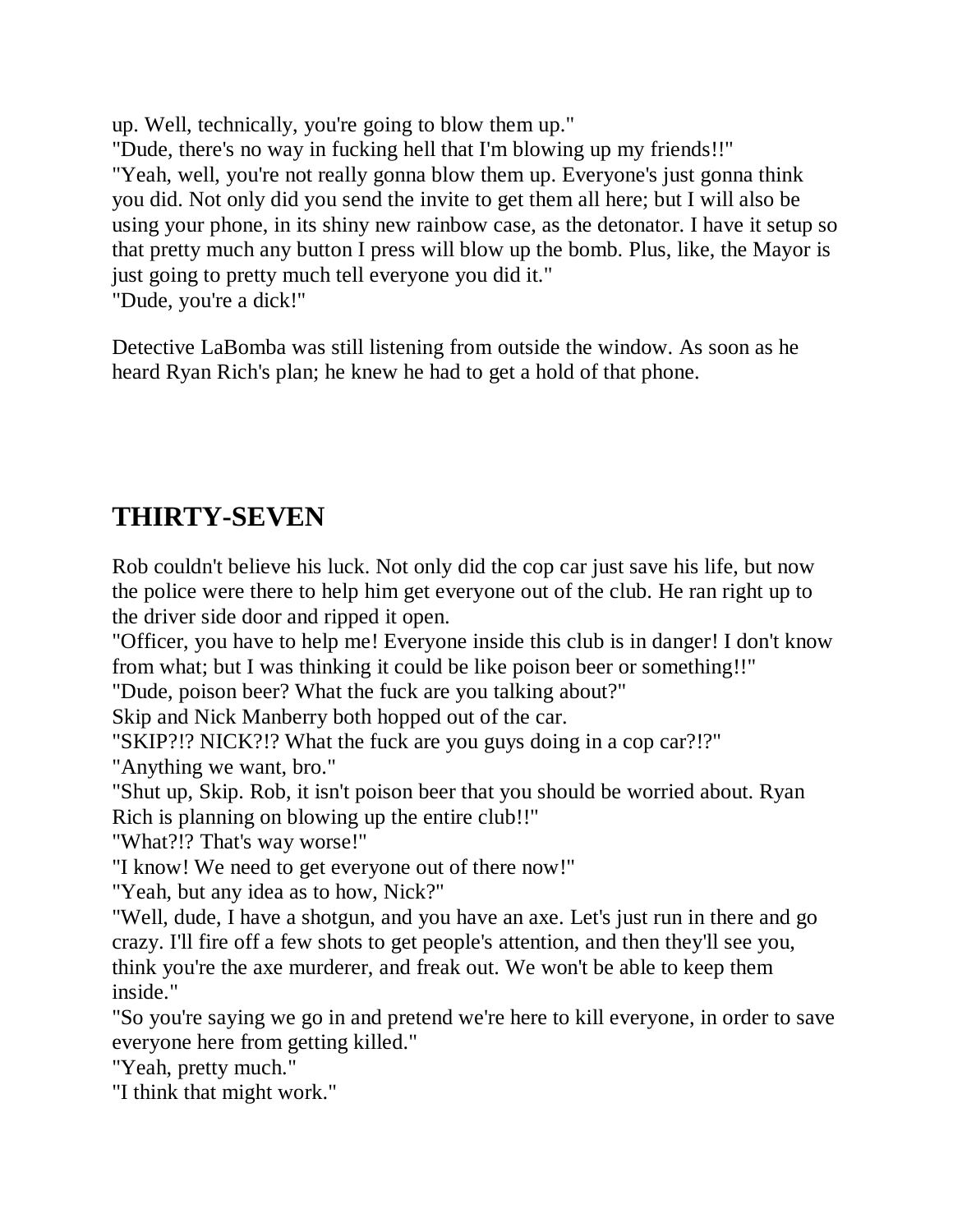"Wait a minute!" Skip interjected. "What about me?! I wanna gun! Or an axe!"

A soft voice spoke up. "Here."

The three friends looked down. There was a man on the ground holding a handgun up in the air. He was laying in a pool of blood. It was the man Rob had seen getting shot.

"Holy shit! Who the fuck is that?!?"

"My name is Detective Sean Thermos. \*cough\* I'm with the Young Lewis Falls Police. \*cough\* You need to get inside and save those people."

It was clear that the detective was in very rough shape. As soon as he finished talking, he passed out. Skip ran over and grabbed his gun.

"Fuck yeah! Let's go save these motherfuckers!"

Nick and Rob both looked at each other.

"Skip, seriously, bro; don't shoot anyone."

The three of them took off towards the front door.

### **THIRTY-EIGHT**

"So that's it. You're gonna blow up your entire club simply to kill my Facebook friends. How exactly do you plan on doing that, and not killing yourself as well?" "Don't worry, Ian. You, me, and the Mayor are simply going to sneak out the fire escape. The Mayor's limo is parked directly underneath. We'll be miles away before I use your phone to set off the bomb."

"Dude, I'm not going with you!"

"Well, we can't leave you here, can we? I can't have you going downstairs and trying to get everyone to evacuate again. Also, I really don't wanna have to kill you after I've gone through all the trouble of setting you up."

"What about Lisa?"

"What about her?"

Detective LaBomba was still watching and listening from the fire escape. He knew he had to make a move. He was just waiting for the right time.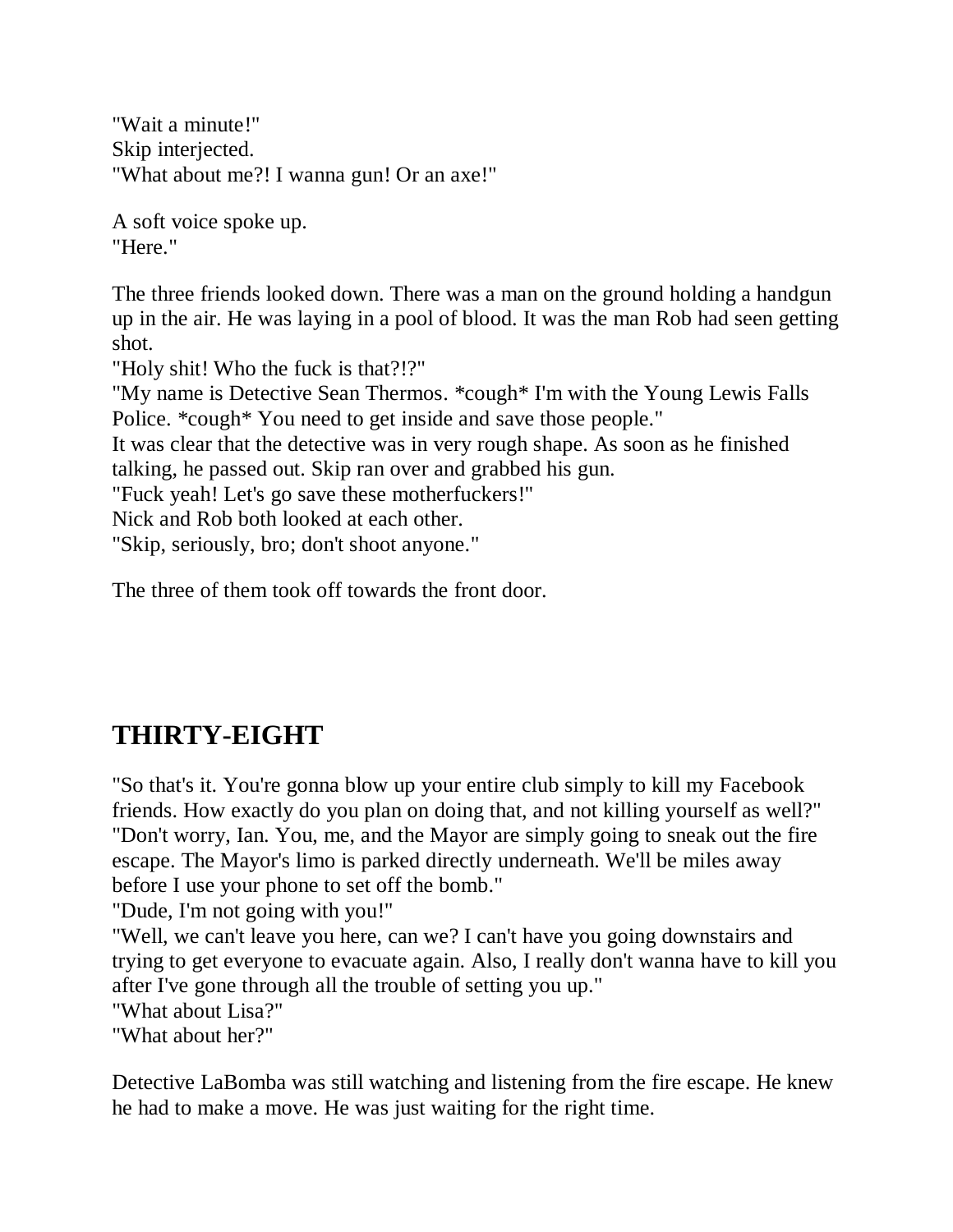I threw Ryan Rich the axe murderer's phone. The one I had found in the bushes on the side of Amy Gates' Coffees and Cakes.

"There. You said if I gave you that phone; you would at least let Lisa go." Ryan Rich laughed.

"Well, Ian, when you're right; you're right."

He leaned down and pulled the gag out of Lisa's mouth. He then proceeded to untie her from the chair. When she was finally free; she stood up, looked at me, and smiled. Then she turned around and kissed Ryan Rich.

"Dude, are you fucking serious?!"

Lisa Magazine turned back around to face me.

"I'm sorry, Ian. But, I mean, c'mon; you didn't really think I wanted to fuck you, did ya?"

"Umm yeah, kinda."

"Aww. That's cute."

"So what? Killing everyone I care about wasn't enough? You had to go and break my heart too? Just for fun?"

Ryan Rich laughed again.

"C'mon now, Ian. How else do you think I could've gotten ahold of your phone? I had to have the pretty Ms. Magazine here help me out with that."

"Yeah, plus, Ian, you were like super anxious to hand over your phone so that I could give you my number. It seemed kinda desperate. You should work on that. Girls don't really find that type of thing attractive."

"Dude, fuck you guys!!!"

Just then, a loud 'Bang' shook the building. Then, another. Mayor Sorrento came storming through the door of the office.

"Mr. Rich! We have a problem!"

Detective LaBomba saw this temporary distraction as the best opportunity he was gonna get. He came bursting through the window with his gun drawn before any of us in the room even realized what had happened.

### **THIRTY-NINE**

Nick, Skip, and Rob came flying though the front door of the club. Skip wasted absolutely no time. He jumped up onto a table, pointed his gun in the air, and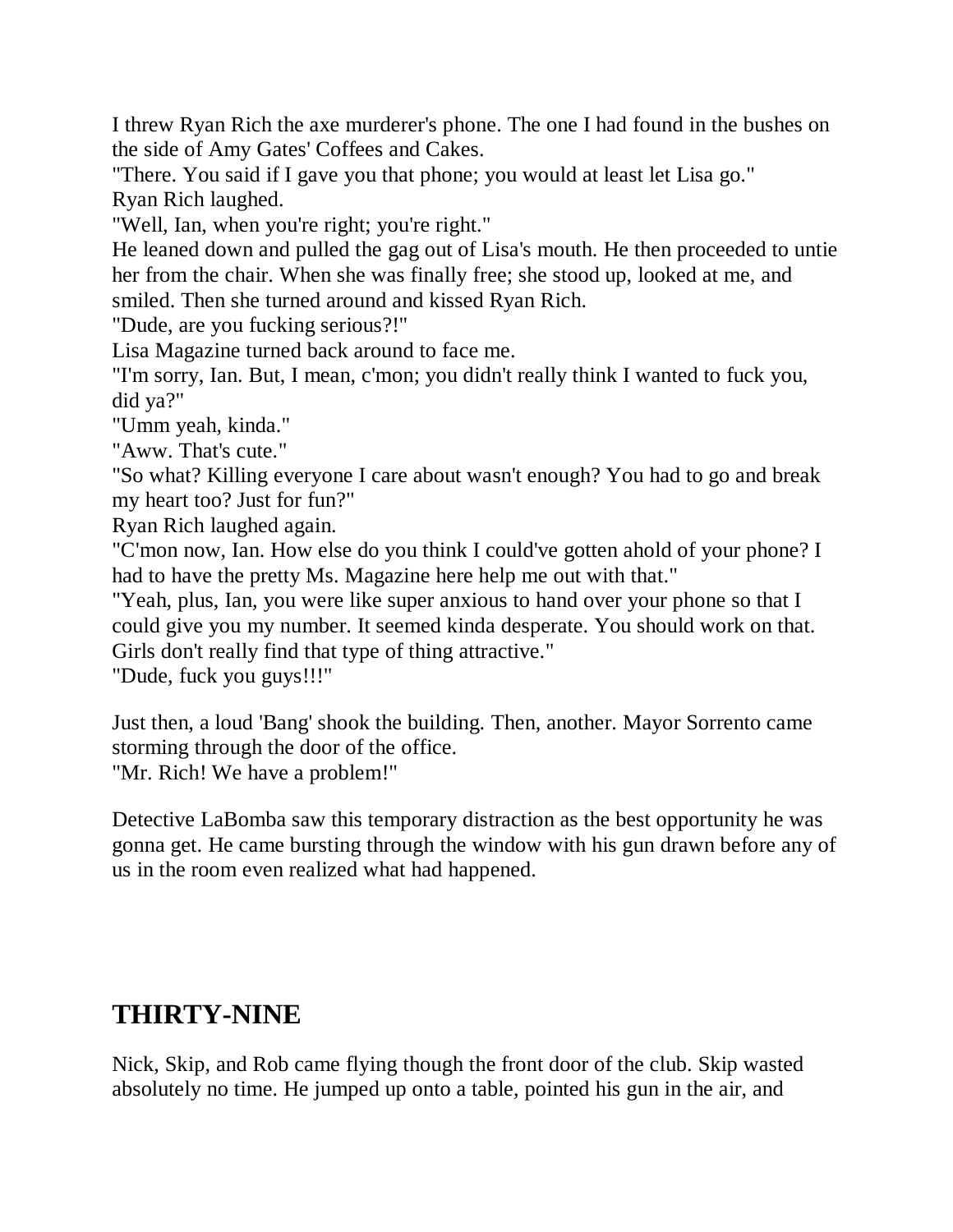BANG! He fired a shot into the ceiling. Then he began shouting. "EVERYBODY GET THE FUCK OUT OF HERE RIGHT FUCKING NOW, OR I WILL FUCKING KILL YOU!!"

Once again, everyone in the entire place froze and the music came to an abrupt halt. Rob and Nick both went to shout, but Ryan Piersonification, who was still standing just inside the front door, beat them to it.

"Hey, Skip. Is that you? What are you doing with a gun, bro?" Skip quickly turned, pointed the gun, and BANG! He shot Ryan Personification in the leg.

Nick just shook his head.

"God damnit, Skip!"

"I SAID EVERYBODY OUT, OR I WILL FUCKING KILL YOU!!!"

Skip continued shooting more bullets into the ceiling, as everyone inside began freaking the fuck out and running towards the exits. Nick and Rob both simply threw down their weapons and began helping people out the front door. Skip hopped off the table with his gun and started chasing people out the back.

# **FORTY**

"Nobody move!"

Ryan Rich, Mayor Sorrento, Lisa Magazine, and myself all stood frozen in front of the man with a gun who had just come barreling through the office window. We could hear gunshots and shouting coming from the floor below, and it sounded like all hell was breaking loose. I couldn't help but to cross my fingers that Rob had come up with a way to get everybody out. The man eventually spoke up. "Ian Kinney, are you okay?"

"Dude, finally, a fucking good guy. Yeah, man, I'm alright. These people are all fucking crazy though. They're planning on blowing this whole place up and killing a bunch of awesome people, all because of social networking."

"I know. I heard everything. My name is Detective Steve LaBomba. I'm with the Young Lewis Falls police. Mr. Rich, I'm gonna need you to slowly handover that phone in the shiny new rainbow case."

Ryan Rich had no choice. The detective was pointing the gun directly at him. He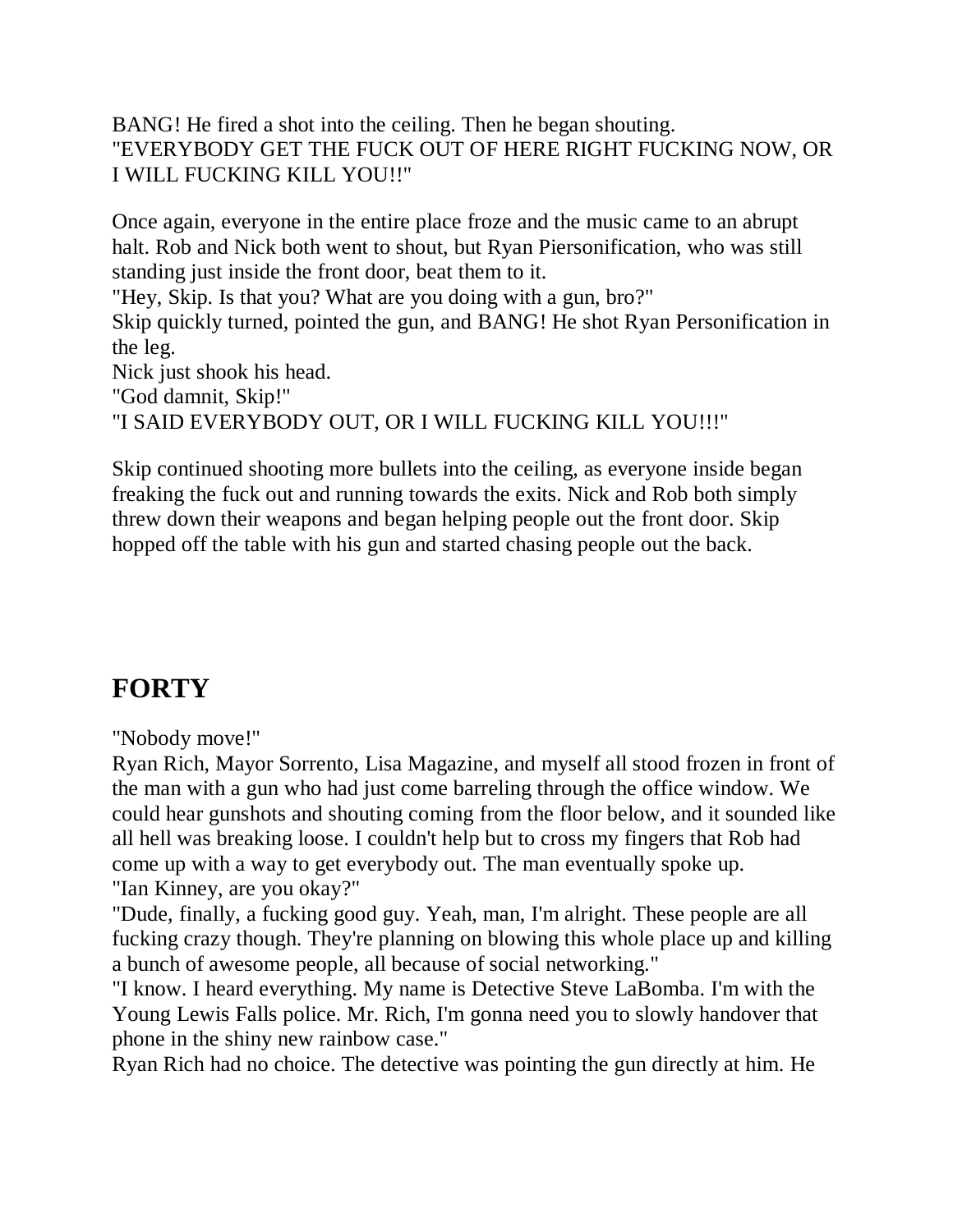handed over my phone. And as soon as he did; I turned and punched him in the nuts.

# **FORTY-ONE**

Nick and Rob had successfully managed to get almost everyone out of the club. They now stood out front explaining to everybody what was really going on. People were having a tough time believing that the place was really about to explode. They were all demanding to be let back in.

Meanwhile, crazy ass Skip had been chasing people out the back door when he made a fascinating discovery. Somebody had left a long black limousine completely unattended, with the keys in the ignition. He figured he'd already driven a cop car today; so, why not try a limo? He couldn't leave Nick behind though, so he went back inside the club to find him. He knew he had to hurry since the place was about to explode. He got back inside only to find it completely empty. He looked over at the bar.

"Man, I could totally steal a drink right now and nobody would ever know." That was an opportunity Skip just couldn't pass up. He ran over to the bar and poured himself a shot. He quickly knocked it back. He looked around. Nothing. He poured himself another. Knocked it back again.

"Man, free is by far my favorite type of liquor. It's too bad this stuff's all about to blow up."

Skip stopped. He thought about what he had just said. He looked around again. There was still no one in sight. He smiled. He then started grabbing cases of liquor and running them out the back door to the limo.

Out front, Rob and Nick were still trying to keep everyone from going back inside. However, Rob couldn't help but to wonder what the fuck had happened to me. "Nick, bro, you think you can handle it out here? I wanna go inside and find Ian. I'm nervous that he's still in trouble."

"Yeah, don't worry about me. Get in there and save him."

Rob turned to run inside.

"Wait, Rob, one more thing; try and find Skip while you're in there."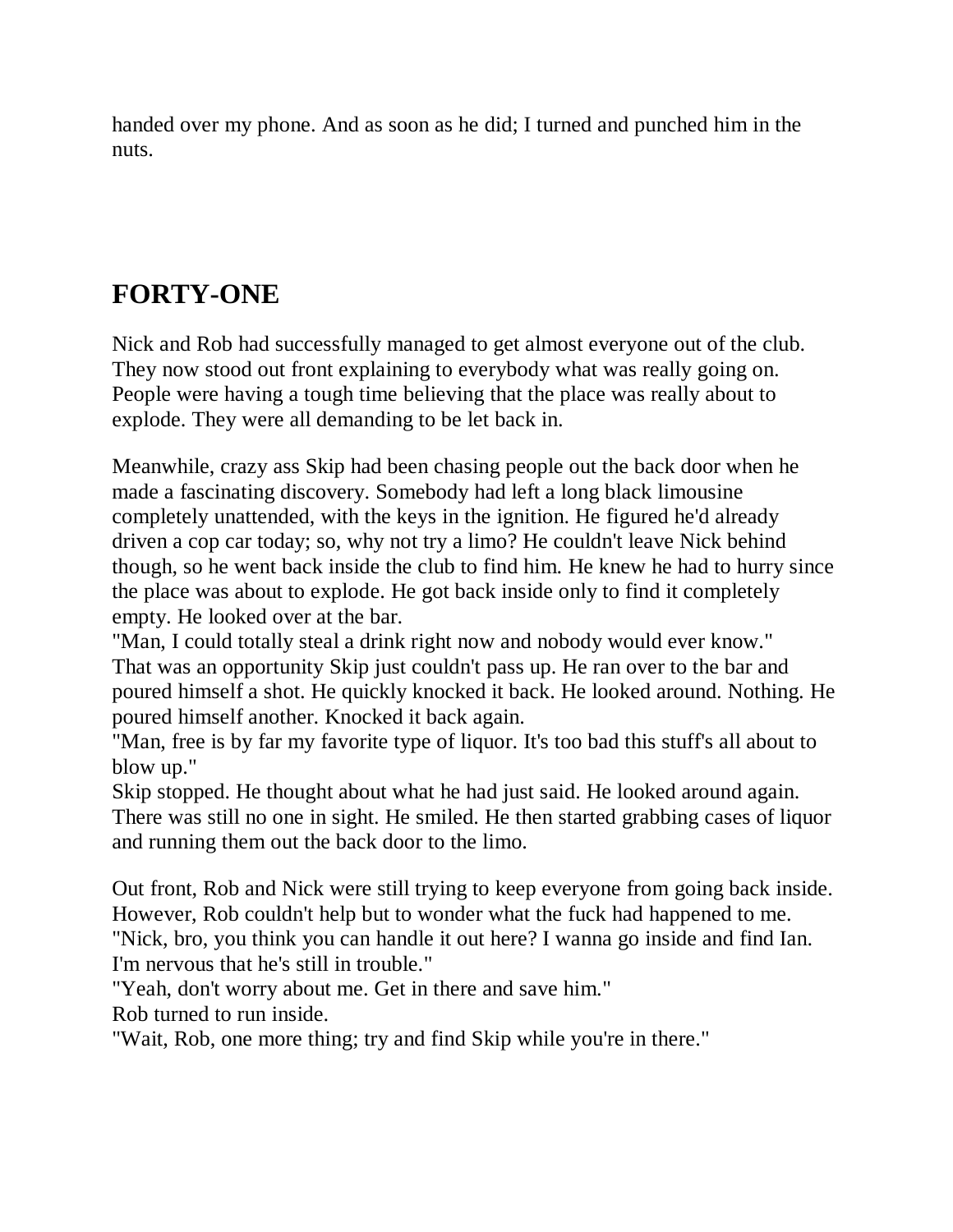Rob ran through the front door of the club. He immediately spotted Skip coming in the back door.

"Skip, dude, what are you doing?! This place is about to blow up! You gotta get outside. Nick is nominally worried about you. Plus, he needs your help making sure people don't come back in."

"Alright, alright, chill out. I'm going. It's not like I was stealing cases of liquor and hiding them in that limo outback which I also plan on stealing later."

Skip ran out the front door to go help Nick. Rob just shook his head.

"Now, where the hell is Ian?"

He glanced at the staircase up to Ryan Rich's office. "Of course!"

# **FORTY-TWO**

Detective LaBomba basically had the situation in the office completely under control. He had used his handcuffs on Mayor Sorrento. He had reused the rope from the chair to tie back up Lisa Magazine. And now he just had to restrain Ryan Rich before escorting them all downstairs. I was just sitting back relieved that this insanity was finally over. The detective picked Ryan Rich up and pushed him against the wall right next to the door. He kept his gun pointed at him, but then he turned to face me.

"Ian, I'm gonna bring Ryan Rich down to my car. I have more handcuffs down there. I just need you to watch these two until I get back for them." "Yeah, no pro..."

Suddenly, the door of the office burst open, hitting the detective's gun out of his hand. Detective LaBomba instinctively dove to the ground to get it. Ryan Rich used the opportunity to dash towards the window and jump out onto the fire escape. I looked up to see Rob in the doorway.

"Hey Ian, are you okay?"

"God damnit, Rob! Stay here! Watch these two assholes!!"

Detective LaBomba and I both ran to the window just in time to see Ryan Rich hopping into the limo below. We jumped out and began climbing down the fire escape after him. We made it to the bottom, but we were too late. We watched as the long black limo drove away.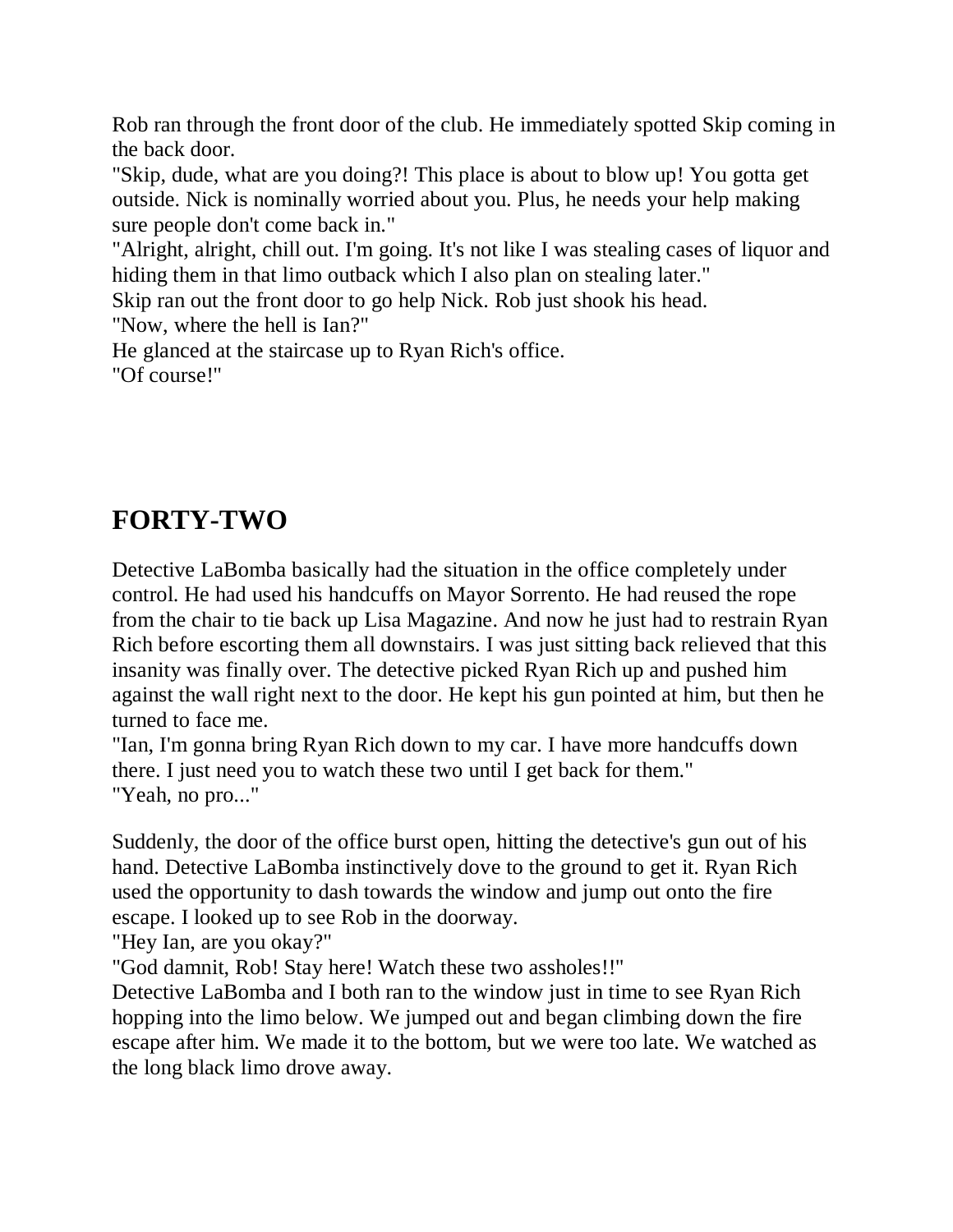Rob had no idea what had just happened. All he did was open the door of the office. Then people started diving on the ground and jumping out the window. "Man, what the fuck is going on?"

Suddenly, Rob spotted something lying on the floor right in front of him. It was a phone. A phone in a shiny new rainbow case. He reached down and picked it up. Mayor Sorrento saw it.

"Wait! You don't wanna touch that phone!"

"Dude, fuck that. You have no idea how long we've been looking for this damn thing!"

Detective LaBomba and I continued to watch Ryan Rich escape in the limo. "Well, at least you got my phone back from him."

"Yeah, he won't be using that as a detonator anytime soon."

The detective reached into his pocket to pull it out, but...he couldn't find it. "I don't have it!!"

"What?!?"

"Wait, no, it's okay. It probably just fell out of my pocket when I dove on the ground upstairs. I bet it's just lying on floor in that offi..."

#### BOOOOOOOOOOM!!!!!

A sudden, massive explosion blew both of us backwards. We looked down the road only to see that, the long black limo, and Ryan Rich, had just been blown to pieces.

# **FORTY-THREE**

Numerous police cars, fire trucks, and ambulances crowded the parking lot of The Famous Friends Club.

Mayor Johnny Sorrento and Lisa Magazine had been taken into custody.

Commissioner Calvin Cannoli and Ryan Rich were pronounced dead at the scene.

Detective Sean Thermos had managed to hold on and was on his way to the hospital.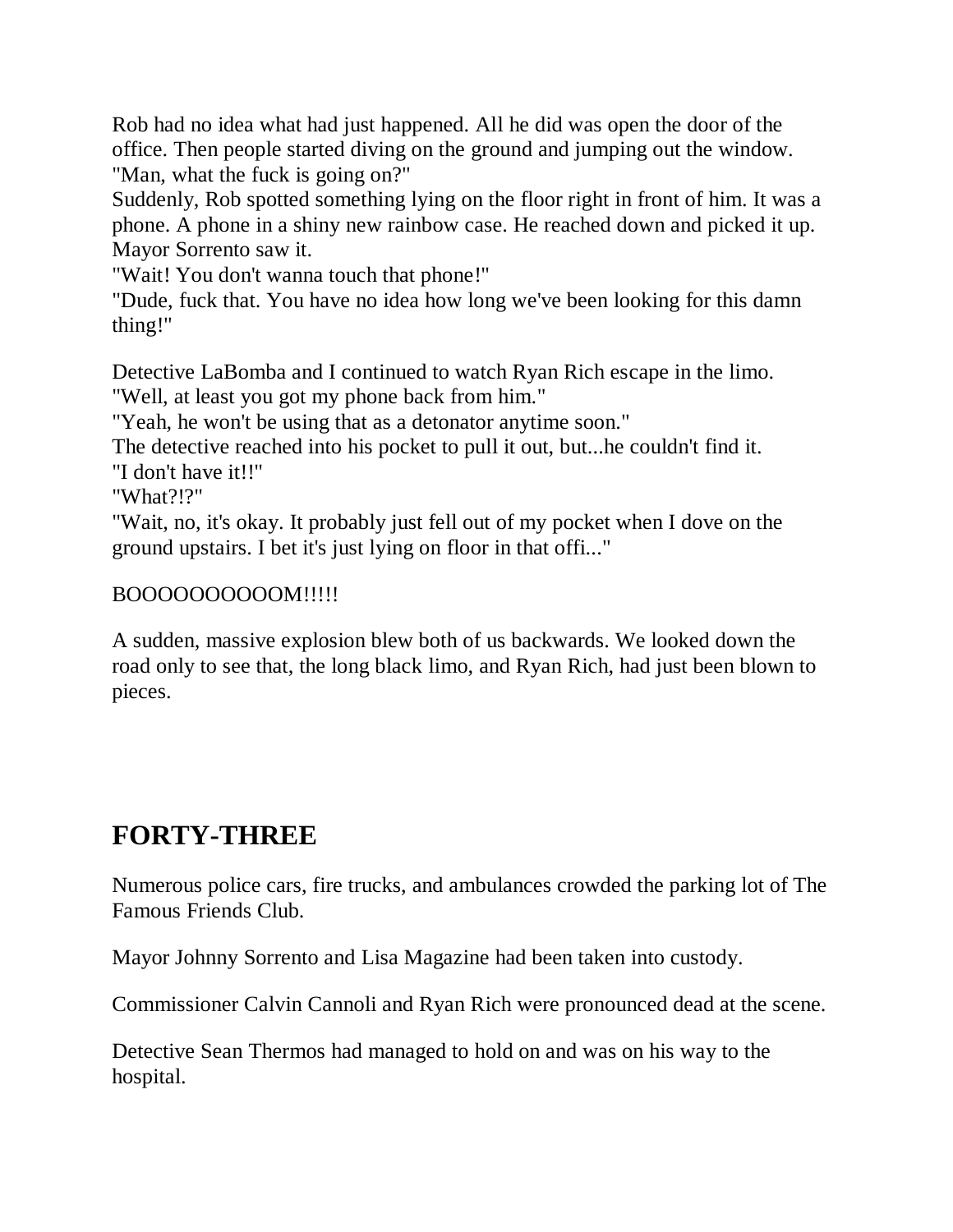Rob Zachary and myself were still inside the club, and were just finishing up giving our statements to Detective Steve LaBomba.

"Yeah, so I honestly don't know how the bomb got inside the limo. I'm just glad Rob here picked up my phone and accidentally used it as a detonator."

"Dude, I swear to God, I only hit like one button. I don't understand how that set the bomb off."

"Well, either way, it sounds like you two sure had a crazy day. I guess I should let you get out of here."

The detective reached into an evidence bag and pulled out my phone. He smiled and handed it to me.

"I believe this belongs to you. Don't tell anyone I gave it back."

"Thanks, Detective LaBomba. For everything."

Rob and I walked out the front door of the club. The second we stepped outside, we were immediately met by incredibly loud cheering. All of my Facebook friends stood in front of us. They were clapping, whistling, and shouting our names. It was a pretty neat little moment. I couldn't help but smile. However, I looked over at Rob, and I noticed he was frowning. Then I realized why.

"Rob, how long do we have?"

"What?"

"Dude, don't give me that shit! How long do we have to make it home before 'Sherlock' starts?"

"Bro, don't worry about it. This was obviously more important."

"ROB, HOW LONG?!"

"I dunno, man. Like six minutes? We'll never make it."

"Beep Beep"

I looked up to see a cop car in front of us.

"Hey, dildos. We're gonna get outta here and go get stoned. Just wanted to say bye."

"Skip? Nick? Dude, where the fuck did you guys get a cop car?"

"Well, some douche bag stole our limo, so..."

"Wait, dude, can you get us to Rob's house in under six minutes? It's an emergency."

"Wow, bro, it just never ends with you. I would, I swear, but, like, dude, I really need to smoke some pot."

"Hold on!"

I reached into my wallet and pulled out the joint they'd given me earlier in the day.